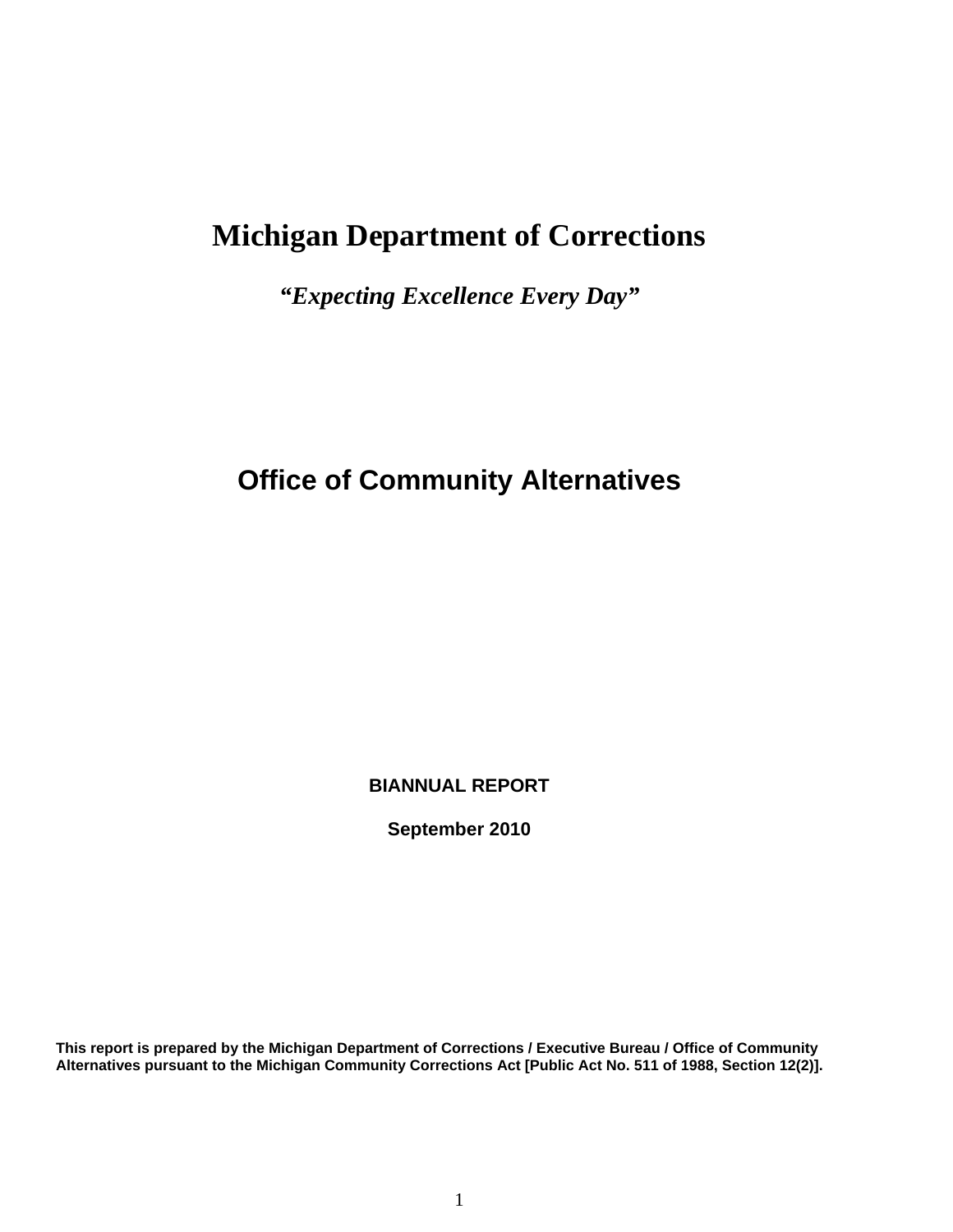# **TABLE OF CONTENTS**

| <b>PART 2:</b> |                                                                                                                                 |  |
|----------------|---------------------------------------------------------------------------------------------------------------------------------|--|
| <b>PART 3:</b> |                                                                                                                                 |  |
| <b>PART 4:</b> |                                                                                                                                 |  |
|                | - Community Corrections Comprehensive Plans and Services 28<br>- Drunk Driver Jail Reductions & Community Treatment Programs 30 |  |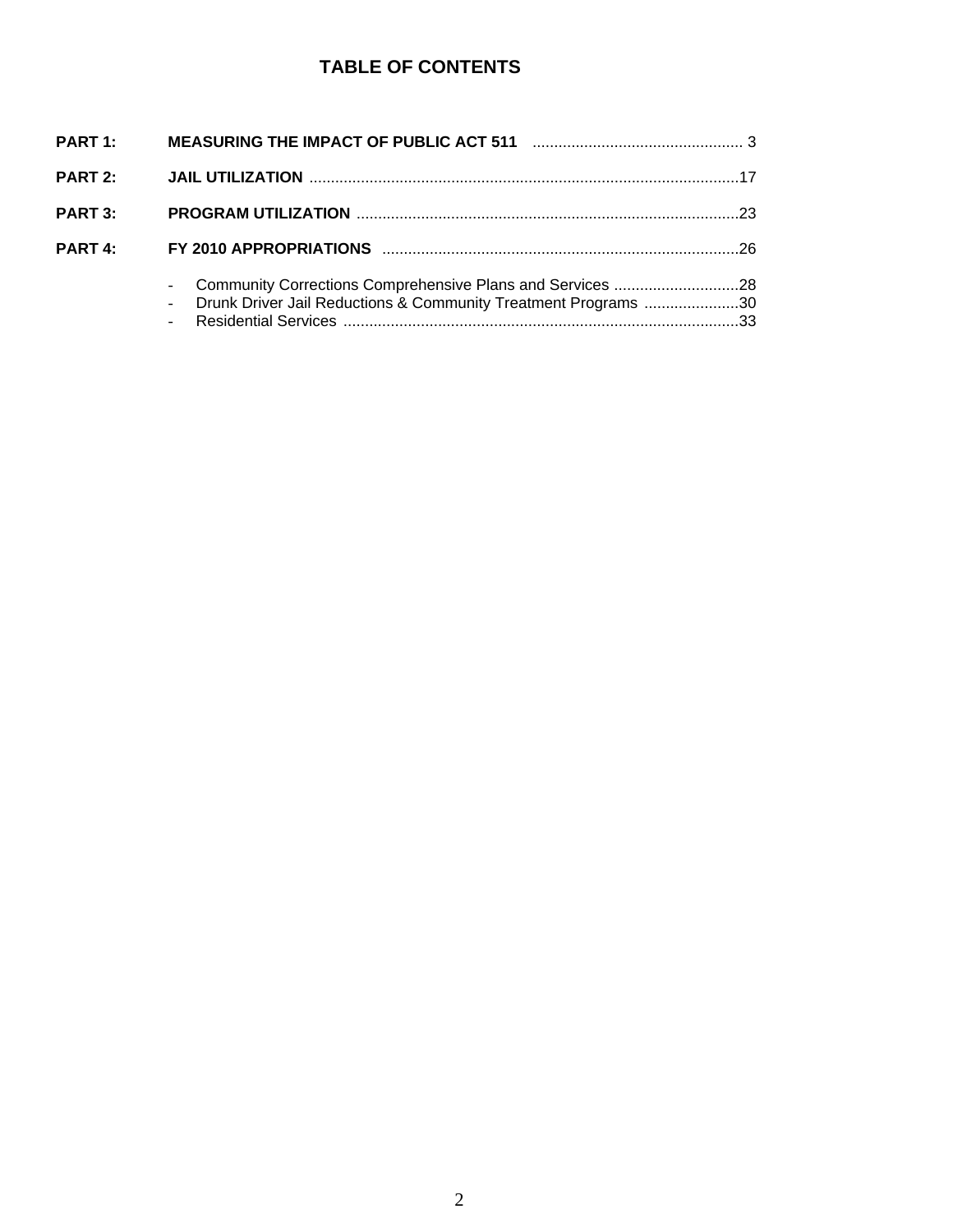# **PART 1**

# **MEASURING THE IMPACT OF PUBLIC ACT 511**

# **Introduction**

Section 12 of Public Act 511 of 1988 (Community Corrections Act) requires the Office of Community Alternatives to submit a biannual report detailing the effectiveness of the programs and plans funded under this Act, including an explanation of how the rate of commitment of prisoners to the state prison system has been affected.

Section 8.4 of Public Act 511 states that the purpose of the Act is "to encourage the participation in community corrections programs of offenders who would likely be sentenced to imprisonment in a state correctional facility or jail, would not increase the risk to public safety, have not demonstrated a pattern of violent behavior, and do not have a criminal record that indicates a pattern of violent offenses."

The Department of Corrections Statistical Report reflects that the State's prison commitment rate was 34.7% in 1989, decreased to 25% in the mid 1990's and remained relatively stable through 2003.

During 2003, the Department placed a renewed emphasis on the use of community-based sanctions/services for straddle cell offenders, probation violators, and parole violators to control the State's prison growth. The rate of prison dispositions has steadily declined from 21.8% in CY 2003 to 20.6% through FY 2005. In FY 2006 the rate climbed back to 21.7% as a result of some highly publicized crimes earlier in the year. The commitment rate declined to 19.3% through CY 2009. Based on the CY 1989 prison disposition rate of 34.7%, if this rate was applied to the total felony dispositions (55,590 dispositions) through CY 2009 the Department would have experienced 8,588 additional prison dispositions – the cost to incarcerate these additional offenders would have been approximately \$261 million.

Community Corrections Advisory Boards (CCABs) are required to focus on prison dispositions for their county/counties in the annual comprehensive community corrections plan and application, establish goals and objectives relative to the commitment rates, and concentrate on reducing or maintaining low prison admissions for the priority target populations. The target groups include straddle cell offenders, probation violators, and parole violators. These target groups were selected due to their potential impact on decreasing the prison commitment rates. Straddle cell offenders can be sentenced to prison, jail, or probation, and the sentencing disposition may be influenced by the availability of sanctions and treatment programs in the community. Probation and parole violators account for approximately two-thirds of the prison intake, and the percentage has steadily increased from the mid 1990s thru 2002. Including these offenders in P.A. 511 programs offer community sanctions and treatment programs as alternatives to a prison or jail sentence. The number of probation violators sentenced to prison declined in 2004 and 2005 but began to increase in February 2006. In FY 2006, probation violators accounted for 16.7% (2,147) of the total prison dispositions and parole violators with a new sentence accounted for 16.0% (2,061) of the total prison dispositions. In CY 2009, offenders under the Department of Corrections supervision accounted for 39.9% (4,271) of the total (10,702) prison dispositions.

Analysis of the felony prison disposition data continues to support the selection of the priority target groups for community corrections programs. Research indicates that community sanctions and treatment programs provide alternatives to prison and jail sentences while increasing public safety by decreasing the recidivism rates.

P.A. 511 funded community corrections programs are not the sole influence on prison commitment rates. The rates may be affected by other programs funded by 15% monies from probation fees, substance abuse programs funded by the Michigan Department of Community Health and federal monies, local and state vocational programs funded by intermediate school districts or Michigan Works!, and other county-funded community corrections programs. Other factors that affect the prison commitment rates are the state and local economy, crime rates, and prosecutorial discretion.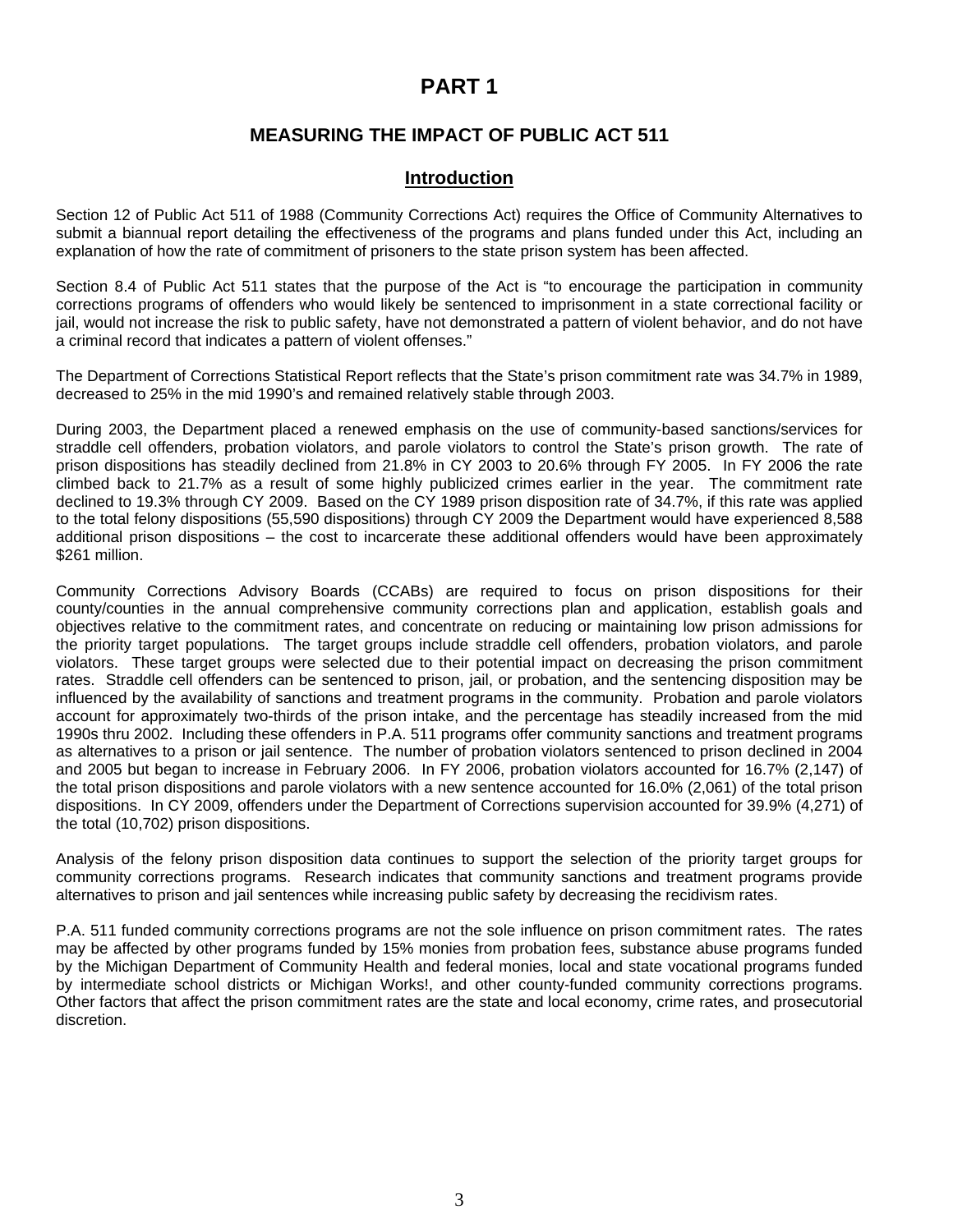# **Prison Population and Dispositions**

# **Prison Population Projections**

*Section 401 of P.A. 114 of 2009* required the Department of Corrections to submit three and five year prison population projections to the Legislature by February 1, 2010. The document prepared by the MDOC Planning and Community Development Administration indicate that the Michigan prison population has now decreased for three consecutive years, to a total of 45,478 inmates at the end of December 2009. This is the smallest prison population since July 2000. In calendar year 2009, the prison population decreased by 3,208 inmates (-6.6%), due to fewer prison admissions, more paroles, and the lowest parole revocation rate since at least before routine record keeping began in 1987. The continuation of the decrease in prison population throughout 2009 enabled the department to reduce the net operating capacity by a total of 4,116 prison beds over the course of the year (-8.2%), reducing the number of correctional facilities from 49 at the end of 2008 to 36 at the end of 2009. For more details regarding the prison population projections, a copy of the report can be obtained from the Department's website under the publications and information section.

### **OMNI Statewide Disposition Data**

Michigan Department of Corrections data collection and analysis functions have been largely migrated to a new, multi-faceted system called OMNI. The OMNI system provides the capability of analyzing data in a relatively shorttime frame. The following narrative and associated tables contain information from some of the OMNI Statewide Disposition data for FY 2006 through CY 2009. The OMNI extract data is based on the most serious offense for each sentencing date – no records are excluded.

The OMNI prison disposition data provides an overview of prison commitments, jail utilization, progress toward addressing State and local objectives, and factors which contribute to attainment of the objectives. Some data sets reference Group 1 offenses (Homicide, Robbery, CSC, Assault, Other Sex Offenses, Assaultive Other, Burglary and Weapon Possession) and Group 2 offenses (Larceny, Fraud, Forgery/Embezzlement, Motor Vehicle, Malicious Destruction, Drugs, OUIL 3<sup>rd</sup> and Other Non-Assaultive). The Group 1 offense categories are more serious crimes whereas the Group 2 offenses are less assaultive and perceived as more appropriate to target for P.A. 511 programming.

## **OMNI Felony Dispositions – FY 2006 through CY 2009**

Table Sets 1.1, 1.2, 1.3, 1.4 and 1.5 examine the OMNI Statewide Disposition data, summarizing data by the most serious offense for each individual disposition. This provides "gross" dispositions which are useful in analyzing the decision points that drive disposition rates at the local level. The data includes overviews at the statewide level, with several progressively detailed summaries.

- The total number of dispositions statewide declined (2.3% 1,388 dispositions) from 59,897 in FY 2007 to 58,509 in FY 2008, then to 55,590 in CY 2009.
- The overall prison commitment rate for the State decreased from 21.8% (11,854 dispositions) in CY 2003 to 20.6% (11,557 dispositions) in FY 2005, increased to 21.7% (12,766 dispositions) in FY 2006 then steadily declined during the past three years – the rate in CY 2009 is 19.2% (10,702 dispositions).
	- The following provides more detail regarding the total number of prison dispositions in CY 2009:
		- 6,568 (61.4%) of the dispositions were for Group 1 offenses and 4,134 (38.6%) of the dispositions were for Group 2 offenses.
		- In CY 2009, offenders under the supervision (i.e., probation, parole and prison) of MDOC accounted for 39.9% (4,271) of the total prison dispositions.
		- Statewide jail only dispositions increased from 7,472 in CY 2003 to 9,803 in CY 2009.
- The statewide straddle cell prison commitment rate decreased from 37.4% (3,327 dispositions) in CY 2003 to 34.2% (3,397 dispositions) in FY 2005 then increased to 36.7% (3,935 dispositions) in FY 2006. The rate declined to 32.6% (4,102 dispositions) in CY 2009.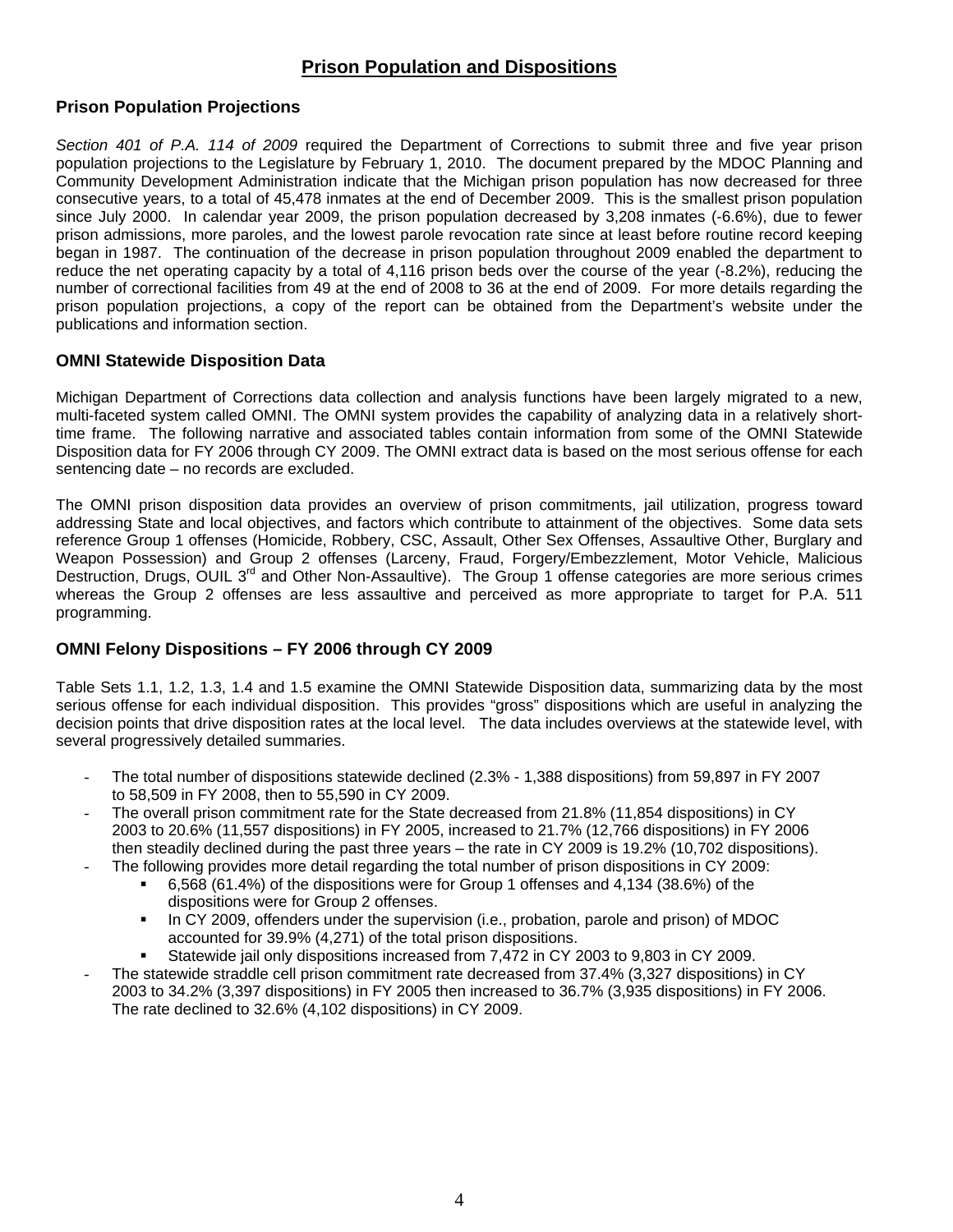## **OUIL 3rd OMNI Statewide Disposition Data – FY 2006 through CY 2009**

Table 1.6 examines the FY 2006 through CY 2009 Statewide Dispositions for OUIL 3<sup>rd</sup> offenders.

A comparison of the data shows the following trends:

- The total number of OUIL 3<sup>rd</sup> dispositions decreased from 3,277 in CY 2003 to 2,726 in FY 2006 then significantly increased to 3,666 in FY 2008. The number slightly decreased to 3,599 in CY 2009.
- A factor that has likely impacted the number of OUIL  $3<sup>rd</sup>$  dispositions is the Michigan State Police efforts to crack down on drunk drivers as part of a federal grant for additional enforcement in 44 counties during the past few years.
- The prison commitment rate for OUIL 3<sup>rd</sup> offenders decreased from 22.6% (741) in CY 2003 to 17.6% (633) in CY 2009, and the actual number of prison dispositions decreased by 108.

# **Progress Toward Addressing Objectives and Priorities**

In the past several years, the State has placed greater emphasis on the expansion of local sanctions in order to allow communities to determine appropriate punishment for low level offenders who would otherwise be sent to prison. The Department has partnered with local governments to revitalize and renew efforts to meet the goals of Public Act 511 to reduce admissions to prison of nonviolent offenders, especially probation violators, and improve the use of local jails. In previous years, the growth in prison intake has been driven by the increase of technical probation violators and offenders sentenced to prison for two years or less -- the exact target population for the Community Corrections Act and the priorities adopted by the State Board. The renewed emphasis placed on the use of community-based sanctions/services for these target populations has resulted in decreases in the overall prison commitment rates, prison commitments of straddle cell offenders and probation violators.

Local jurisdictions have continually reviewed sentence recommendations and updated probation violation response guides consistent with Department policies in order to achieve a reduction in prison intake, improve jail utilization, and maintain public safety. Further, local jurisdictions continue to update target populations, program eligibility criteria for community corrections programs, and the range of sentencing options for these population groups (i.e., straddle cell offenders with SGL prior record variables of 35 points or more, probation violators and offenders sentenced to prison for two years or less). These target populations were a primary focus during the review of local community corrections comprehensive plans and a key determinant for the recommendations of funding in the past two fiscal years. As part of the FY 2010 Comprehensive Community Corrections Plans review process, OCA has required local jurisdictions to further reduce their overall prison commitment rates by targeting offenders in the Group 2 offense categories (i.e. Larceny, Fraud, Forgery/Embezzle, Motor Vehicle, Malicious Destruction, Drugs, OUIL 3<sup>rd</sup> and Other Non-Assaultive).

Multiple changes have been and continue to be made among counties to improve capabilities to reduce or maintain prison commitments, increase emphases on utilizing jail beds for higher risk cases, and reduce recidivism. These changes include:

- Implementation of processes and instruments to quickly and more objectively identify low to high risk cases at the pretrial stage.
- Implementation of instruments and processes to objectively assess needs of the higher risk offenders.
- Utilization of the results of screening/assessments to assist in the selection of conditional release options for pretrial defendants and conditions of sentencing.
- Development and implementation of policies within local jurisdictions to emphasize proportionality in the use of sanctions/services, i.e., low levels of supervision and services for low risk offenders and utilizing more intensive programming for the higher risk offenders.
- Implementation and expansion of cognitive behavioral-based programming with eligibility criteria restricted to offenders that are at a higher risk of recidivism.
- Increased focus placed on continuity of treatment to ensure offenders are able to continue participation in education, substance abuse, or other programming as they move among supervision options such as jail, residential programs, etc.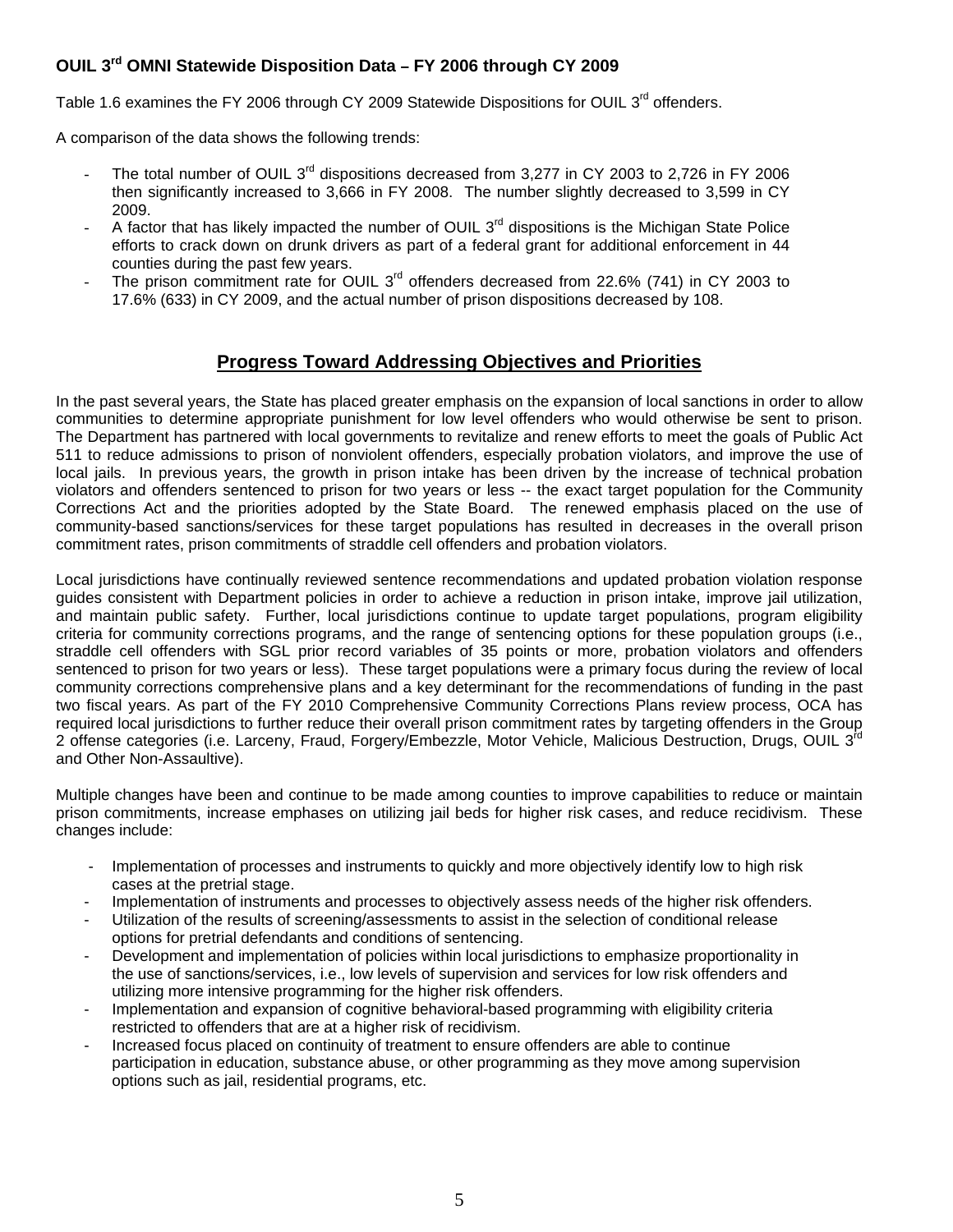The changes which are being made among the counties are consistent with the objectives and priorities adopted by the State Board. They are also in sync with research which has demonstrated that prison and jail commitment rates can be reduced and recidivism reduction can be achieved through effective case differentiation based on risk, matching sanctions/services by objective assessments, proportional allocation of supervision and treatment according to levels of risk/needs, and utilization of intensive (preferably cognitive behavioral-based) programming for offenders at higher risk of recidivism.

### **Priority Target Populations**

The analysis of felony disposition data supports the selection of the priority target groups from the straddle cell offenders and probation violators. Even though intermediate sanction cell offenders are not a major target population for community corrections programs, sentencing policies and practices need to be examined in more detail in counties where higher percentages of intermediate sanction offenders are sentenced to prison. Although prison disposition rates on intermediate offenders are normally low on a percentage basis, a large number of cases mean that even a fractional improvement statewide can amount to a significant change in prison dispositions. OMNI Felony Disposition data show that the percentage of intermediate prison dispositions increased from 2.9% (766) in CY 2003 to 3.0% (981) in CY 2009 though this increase is primarily the result of technical probation violations being reflected in the original SGL category rather than SGL N/A. The counties with high prison commitment rates for straddle cell or intermediate sanction cell offenders are required to address these issues in their annual community corrections comprehensive plan and application for funding.

The incarceration of probation violators who do not comply with their conditions of probation has been one of the primary reasons for the increase in Michigan's prison population. Since 1999, probation violators have been one of the primary target populations for community corrections funded programs. In 2002, probation violators accounted for 38% of the total prison intake. As part of the Department's Plan to Control Prison Growth, the Department placed greater emphasis on this population and required the Office of Community Alternatives to increase the use of Public Act 511 programs to offer community sanctions and treatment programs as an alternative to prison. In 2004, the number of probation violators sentenced to prison declined by 5.7%. In FY 2009 probation violations accounted for 18.5% (1,958) of the total prison dispositions – this represent 128 fewer probation violators being sentenced to prison compared to the previous year. It is worthwhile to note that the number of prison dispositions for technical probation violations represents only 3.5% of the number (approximately 56,602) of probationers under the Department of Corrections supervision.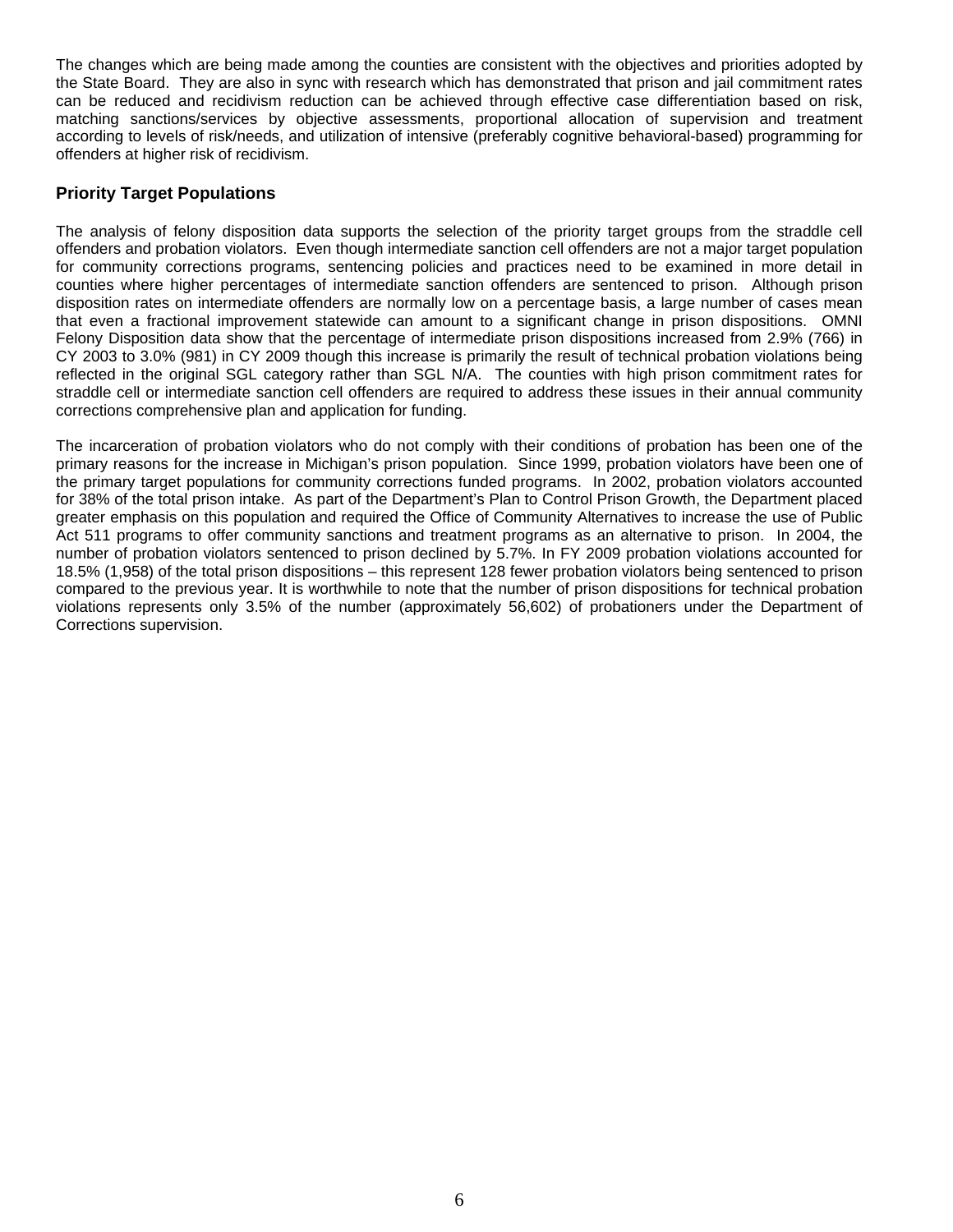# **Table 1.1 Michigan Department of Corrections Office of Community Alternatives Statewide Dispositions - Calendar Year 2009 Based Upon OMNI Data - Most Serious Offense per Disposition Date - No Record Exclusions**

|       |           | Frequency   | Percent | Valid Percent | Cumulative<br>Percent |
|-------|-----------|-------------|---------|---------------|-----------------------|
| Valid | Prison    | 10702       | 19.3    | 19.3          | 19.3                  |
|       | Jall      | <b>YOU3</b> | 11.6    | 11.6          | 36.9                  |
|       | Jail/Prob | 18926       | 34.0    | 34.0          | 70.9                  |
|       | Probation | 15693       | 28.2    | 28.2          | 99.2                  |
|       | Other     | 466         | .8      | .8            | 100.0                 |
|       | Total     | 55590       | 100.0   | 100.0         |                       |

### **Overall Dispositions - January 2009 thru December 2009**



#### **CY 2009 Statewide Disposition Rates by Quarter**

|         |              |                  | Prison | Jail  | Jail/Prob | Probation | Other  | Total  |
|---------|--------------|------------------|--------|-------|-----------|-----------|--------|--------|
| Quarter | 2009 1st Qtr | Count            | 2709   | 2529  | 4912      | 4113      | 125    | 14388  |
|         |              | % within Quarter | 18.8%  | 17.6% | 34.1%     | 28.6%     | $.9\%$ | 100.0% |
|         | 2009 2nd Qtr | Count            | 2701   | 2531  | 4843      | 4143      | 108    | 14326  |
|         |              | % within Quarter | 18.9%  | 17.7% | 33.8%     | 28.9%     | $.8\%$ | 100.0% |
|         | 2009 3rd Qtr | Count            | 2563   | 2407  | 4668      | 3852      | 116    | 13606  |
|         |              | % within Quarter | 18.8%  | 17.7% | 34.3%     | 28.3%     | $.9\%$ | 100.0% |
|         | 2009 4th Qtr | Count            | 2729   | 2336  | 4503      | 3585      | 117    | 13270  |
|         |              | % within Quarter | 20.6%  | 17.6% | 33.9%     | 27.0%     | .9%    | 100.0% |
| Total   |              | Count            | 10702  | 9803  | 18926     | 15693     | 466    | 55590  |
|         |              | % within Quarter | 19.3%  | 17.6% | 34.0%     | 28.2%     | $.8\%$ | 100.0% |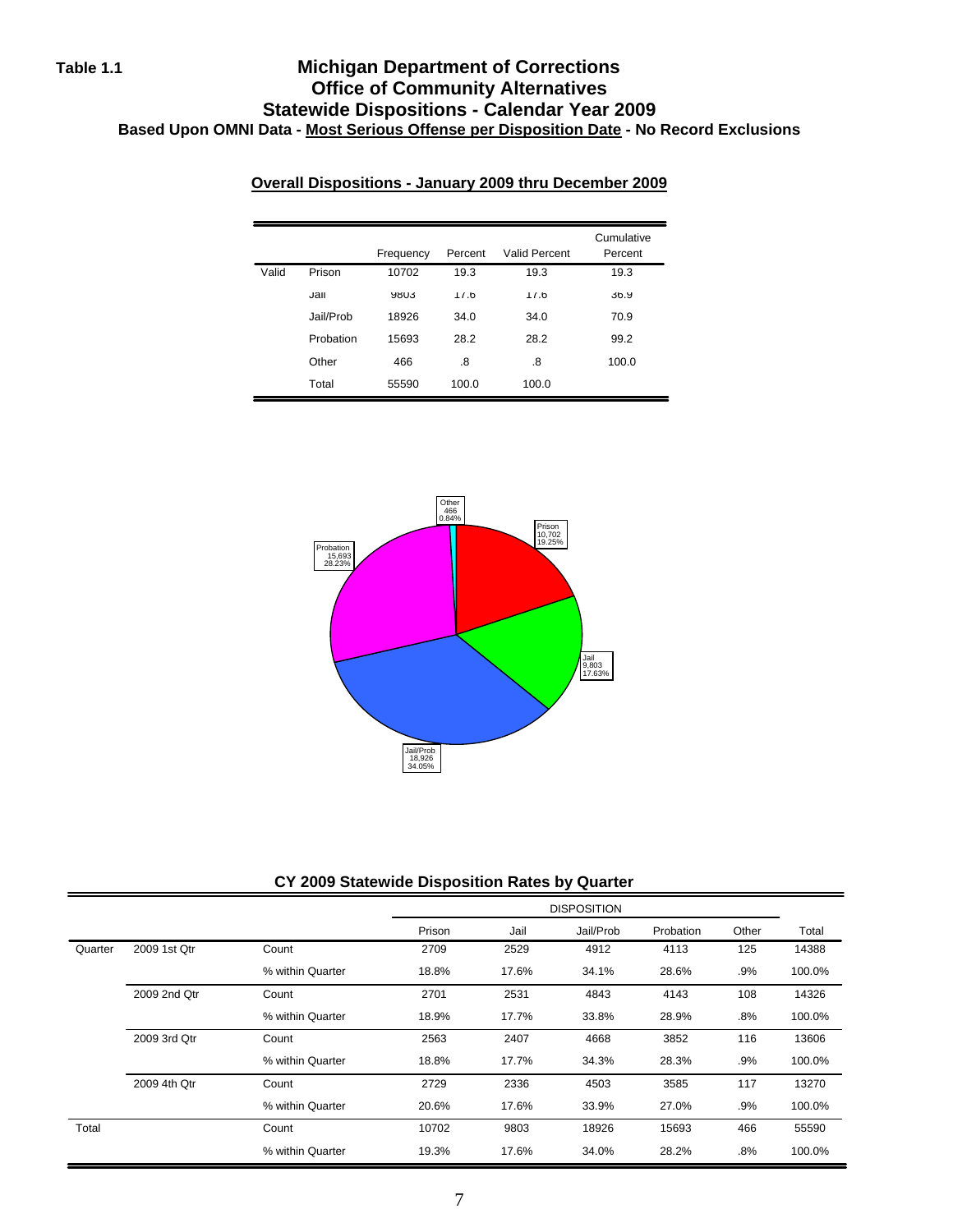|                 |               |                          |        |       | <b>DISPOSITION</b> |           |       |        |
|-----------------|---------------|--------------------------|--------|-------|--------------------|-----------|-------|--------|
|                 |               |                          | Prison | Jail  | Jail/Prob          | Probation | Other | Total  |
| Guideline Group | <b>SGL NA</b> | Count                    | 1524   | 1610  | 961                | 1569      | 128   | 5792   |
|                 |               | % within Guideline Group | 26.3%  | 27.8% | 16.6%              | 27.1%     | 2.2%  | 100.0% |
|                 | Intermediate  | Count                    | 981    | 5778  | 13248              | 12108     | 249   | 32364  |
|                 |               | % within Guideline Group | 3.0%   | 17.9% | 40.9%              | 37.4%     | .8%   | 100.0% |
|                 | Straddle      | Count                    | 4102   | 2329  | 4310               | 1803      | 55    | 12599  |
|                 |               | % within Guideline Group | 32.6%  | 18.5% | 34.2%              | 14.3%     | .4%   | 100.0% |
|                 | Presumptive   | Count                    | 4095   | 86    | 407                | 213       | 34    | 4835   |
|                 |               | % within Guideline Group | 84.7%  | 1.8%  | 8.4%               | 4.4%      | .7%   | 100.0% |
| Total           |               | Count                    | 10702  | 9803  | 18926              | 15693     | 466   | 55590  |
|                 |               | % within Guideline Group | 19.3%  | 17.6% | 34.0%              | 28.2%     | .8%   | 100.0% |

#### **CY 2009: Statewide Disposition Rates by Guideline Group**

# **CY 2009: Statewide Disposition Rates by Offense Group**

|         |                |                |        | <b>DISPOSITION</b> |           |           |       |        |  |  |
|---------|----------------|----------------|--------|--------------------|-----------|-----------|-------|--------|--|--|
|         |                |                | Prison | Jail               | Jail/Prob | Probation | Other | Total  |  |  |
| Offense | Offense Group1 | Count          | 6568   | 2781               | 5728      | 4545      | 143   | 19765  |  |  |
| Group   |                | % within Group | 33.2%  | 14.1%              | 29.0%     | 23.0%     | .7%   | 100.0% |  |  |
|         | Offense Group2 | Count          | 4134   | 7022               | 13198     | 11148     | 323   | 35825  |  |  |
|         |                | % within Group | 11.5%  | 19.6%              | 36.8%     | 31.1%     | .9%   | 100.0% |  |  |
| Total   |                | Count          | 10702  | 9803               | 18926     | 15693     | 466   | 55590  |  |  |
|         |                | % within Group | 19.3%  | 17.6%              | 34.0%     | 28.2%     | .8%   | 100.0% |  |  |

### **CY 2009: Statewide Dispositions, Listed by Guideline and Offense Group**

| Guideline     |                |                |        |       | <b>DISPOSITION</b> |           |                |        |
|---------------|----------------|----------------|--------|-------|--------------------|-----------|----------------|--------|
| Group         |                |                | Prison | Jail  | Jail/Prob          | Probation | Other          | Total  |
| <b>SGL NA</b> | Offense Group1 | Count          | 1207   | 520   | 331                | 556       | 29             | 2643   |
|               |                | % within Group | 45.7%  | 19.7% | 12.5%              | 21.0%     | 1.1%           | 100.0% |
|               | Offense Group2 | Count          | 317    | 1090  | 630                | 1013      | 99             | 3149   |
|               |                | % within Group | 10.1%  | 34.6% | 20.0%              | 32.2%     | 3.1%           | 100.0% |
|               | Total          | Count          | 1524   | 1610  | 961                | 1569      | 128            | 5792   |
|               |                | % within Group | 26.3%  | 27.8% | 16.6%              | 27.1%     | 2.2%           | 100.0% |
| Intermediate  | Offense Group1 | Count          | 368    | 1439  | 3419               | 3156      | 56             | 8438   |
|               |                | % within Group | 4.4%   | 17.1% | 40.5%              | 37.4%     | .7%            | 100.0% |
|               | Offense Group2 | Count          | 613    | 4339  | 9829               | 8952      | 193            | 23926  |
|               |                | % within Group | 2.6%   | 18.1% | 41.1%              | 37.4%     | .8%            | 100.0% |
|               | Total          | Count          | 981    | 5778  | 13248              | 12108     | 249            | 32364  |
|               |                | % within Group | 3.0%   | 17.9% | 40.9%              | 37.4%     | .8%            | 100.0% |
| Straddle      | Offense Group1 | Count          | 1599   | 763   | 1665               | 672       | 26             | 4725   |
|               |                | % within Group | 33.8%  | 16.1% | 35.2%              | 14.2%     | .6%            | 100.0% |
|               | Offense Group2 | Count          | 2503   | 1566  | 2645               | 1131      | 29             | 7874   |
|               |                | % within Group | 31.8%  | 19.9% | 33.6%              | 14.4%     | .4%            | 100.0% |
|               | Total          | Count          | 4102   | 2329  | 4310               | 1803      | 55             | 12599  |
|               |                | % within Group | 32.6%  | 18.5% | 34.2%              | 14.3%     | .4%            | 100.0% |
| Presumptive   | Offense Group1 | Count          | 3394   | 59    | 313                | 161       | 32             | 3959   |
|               |                | % within Group | 85.7%  | 1.5%  | 7.9%               | 4.1%      | .8%            | 100.0% |
|               | Offense Group2 | Count          | 701    | 27    | 94                 | 52        | $\overline{2}$ | 876    |
|               |                | % within Group | 80.0%  | 3.1%  | 10.7%              | 5.9%      | .2%            | 100.0% |
|               | Total          | Count          | 4095   | 86    | 407                | 213       | 34             | 4835   |
|               |                | % within Group | 84.7%  | 1.8%  | 8.4%               | 4.4%      | .7%            | 100.0% |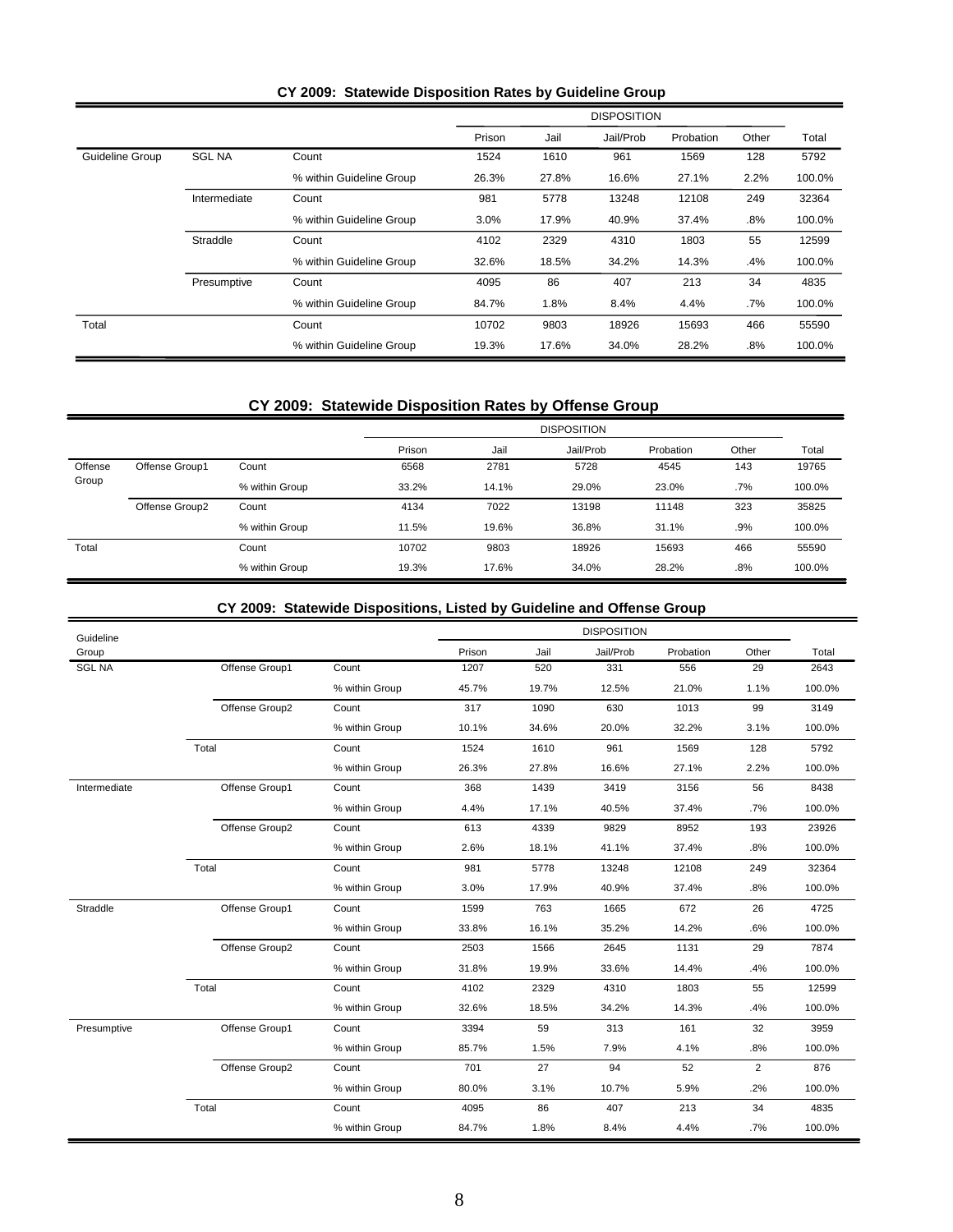# **Table 1.2 Michigan Department of Corrections Office of Community Alternatives Statewide Dispositions - Fiscal Year 2009 Based Upon OMNI Data - Most Serious Offense per Disposition Date - No Record Exclusions**

|       |           | Frequency | Percent | <b>Valid Percent</b> | Cumulative<br>Percent |
|-------|-----------|-----------|---------|----------------------|-----------------------|
| Valid | Prison    | 10601     | 18.8    | 18.8                 | 18.8                  |
|       | Jail      | 9890      | 17.6    | 17.6                 | 36.4                  |
|       | Jail/Prob | 19064     | 33.8    | 33.8                 | 70.2                  |
|       | Probation | 16319     | 29.0    | 29.0                 | 99.2                  |
|       | Other     | 453       | .8      | .8                   | 100.0                 |
|       | Total     | 56327     | 100.0   | 100.0                |                       |

### **Overall Dispositions - October 2008 thru September 2009**



**Statewide Fiscal Year 2009 Dispositions Rates by Quarter**

|         |              |                  |        |       | <b>DISPOSITION</b> |           |        |        |
|---------|--------------|------------------|--------|-------|--------------------|-----------|--------|--------|
|         |              |                  | Prison | Jail  | Jail/Prob          | Probation | Other  | Total  |
| Quarter | 2008 4th Qtr | Count            | 2628   | 2423  | 4641               | 4211      | 104    | 14007  |
|         |              | % within Quarter | 18.8%  | 17.3% | 33.1%              | 30.1%     | $.7\%$ | 100.0% |
|         | 2009 1st Qtr | Count            | 2709   | 2529  | 4912               | 4113      | 125    | 14388  |
|         |              | % within Quarter | 18.8%  | 17.6% | 34.1%              | 28.6%     | .9%    | 100.0% |
|         | 2009 2nd Qtr | Count            | 2701   | 2531  | 4843               | 4143      | 108    | 14326  |
|         |              | % within Quarter | 18.9%  | 17.7% | 33.8%              | 28.9%     | .8%    | 100.0% |
|         | 2009 3rd Qtr | Count            | 2563   | 2407  | 4668               | 3852      | 116    | 13606  |
|         |              | % within Quarter | 18.8%  | 17.7% | 34.3%              | 28.3%     | .9%    | 100.0% |
| Total   |              | Count            | 10601  | 9890  | 19064              | 16319     | 453    | 56327  |
|         |              | % within Quarter | 18.8%  | 17.6% | 33.8%              | 29.0%     | .8%    | 100.0% |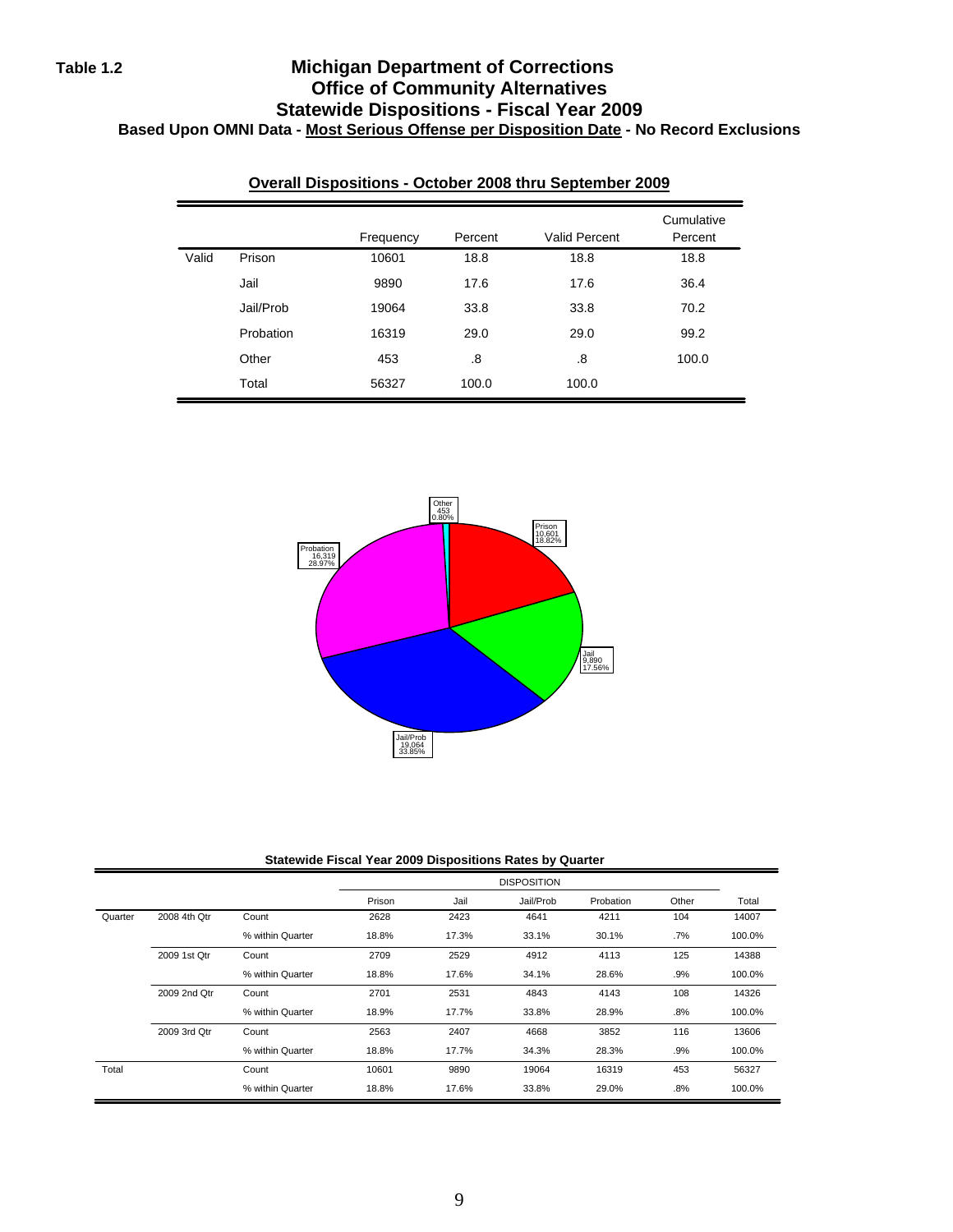#### **Statewide Fiscal Year 2009 Dispositions by Guideline Group**

|           |               |                          |        | <b>DISPOSITION</b> |           |           |       |        |  |
|-----------|---------------|--------------------------|--------|--------------------|-----------|-----------|-------|--------|--|
|           |               |                          | Prison | Jail               | Jail/Prob | Probation | Other | Total  |  |
| Guideline | <b>SGL NA</b> | Count                    | 1522   | 1649               | 963       | 1670      | 116   | 5920   |  |
| Group     |               | % within Guideline Group | 25.7%  | 27.9%              | 16.3%     | 28.2%     | 2.0%  | 100.0% |  |
|           | Intermediate  | Count                    | 985    | 5859               | 13390     | 12507     | 258   | 32999  |  |
|           |               | % within Guideline Group | 3.0%   | 17.8%              | 40.6%     | 37.9%     | .8%   | 100.0% |  |
|           | Straddle      | Count                    | 4067   | 2286               | 4302      | 1911      | 50    | 12616  |  |
|           |               | % within Guideline Group | 32.2%  | 18.1%              | 34.1%     | 15.1%     | .4%   | 100.0% |  |
|           | Presumptive   | Count                    | 4027   | 96                 | 409       | 231       | 29    | 4792   |  |
|           |               | % within Guideline Group | 84.0%  | 2.0%               | 8.5%      | 4.8%      | .6%   | 100.0% |  |
| Total     |               | Count                    | 10601  | 9890               | 19064     | 16319     | 453   | 56327  |  |
|           |               | % within Guideline Group | 18.8%  | 17.6%              | 33.8%     | 29.0%     | .8%   | 100.0% |  |

#### **Statewide Fiscal Year 2009 Dispositions by Offense Group**

|         |                |                        | <b>DISPOSITION</b> |       |           |           |       |        |
|---------|----------------|------------------------|--------------------|-------|-----------|-----------|-------|--------|
|         |                |                        | Prison             | Jail  | Jail/Prob | Probation | Other | Total  |
| Offense | Offense Group1 | Count                  | 6533               | 2881  | 5793      | 4755      | 129   | 20091  |
| Group   |                | % within Offense Group | 32.5%              | 14.3% | 28.8%     | 23.7%     | .6%   | 100.0% |
|         | Offense Group2 | Count                  | 4068               | 7009  | 13271     | 11564     | 324   | 36236  |
|         |                | % within Offense Group | 11.2%              | 19.3% | 36.6%     | 31.9%     | .9%   | 100.0% |
| Total   |                | Count                  | 10601              | 9890  | 19064     | 16319     | 453   | 56327  |
|         |                | % within Offense Group | 18.8%              | 17.6% | 33.8%     | 29.0%     | .8%   | 100.0% |

#### **Statewide Fiscal Year 2009 Dispositions by Guideline and Offense Group**

|                 |         |                |                        |        |       | <b>DISPOSITION</b> |           |              |        |
|-----------------|---------|----------------|------------------------|--------|-------|--------------------|-----------|--------------|--------|
| Guideline Group |         |                |                        | Prison | Jail  | Jail/Prob          | Probation | Other        | Total  |
| <b>SGL NA</b>   | Offense | Offense Group1 | Count                  | 1215   | 537   | 319                | 606       | 23           | 2700   |
|                 | Group   |                | % within Offense Group | 45.0%  | 19.9% | 11.8%              | 22.4%     | .9%          | 100.0% |
|                 |         | Offense Group2 | Count                  | 307    | 1112  | 644                | 1064      | 93           | 3220   |
|                 |         |                | % within Offense Group | 9.5%   | 34.5% | 20.0%              | 33.0%     | 2.9%         | 100.0% |
|                 | Total   |                | Count                  | 1522   | 1649  | 963                | 1670      | 116          | 5920   |
|                 |         |                | % within Offense Group | 25.7%  | 27.9% | 16.3%              | 28.2%     | 2.0%         | 100.0% |
| Intermediate    | Offense | Offense Group1 | Count                  | 377    | 1483  | 3455               | 3246      | 57           | 8618   |
|                 | Group   |                | % within Offense Group | 4.4%   | 17.2% | 40.1%              | 37.7%     | .7%          | 100.0% |
|                 |         | Offense Group2 | Count                  | 608    | 4376  | 9935               | 9261      | 201          | 24381  |
|                 |         |                | % within Offense Group | 2.5%   | 17.9% | 40.7%              | 38.0%     | .8%          | 100.0% |
|                 | Total   |                | Count                  | 985    | 5859  | 13390              | 12507     | 258          | 32999  |
|                 |         |                | % within Offense Group | 3.0%   | 17.8% | 40.6%              | 37.9%     | .8%          | 100.0% |
| Straddle        | Offense | Offense Group1 | Count                  | 1613   | 790   | 1708               | 719       | 21           | 4851   |
|                 | Group   |                | % within Offense Group | 33.3%  | 16.3% | 35.2%              | 14.8%     | .4%          | 100.0% |
|                 |         | Offense Group2 | Count                  | 2454   | 1496  | 2594               | 1192      | 29           | 7765   |
|                 |         |                | % within Offense Group | 31.6%  | 19.3% | 33.4%              | 15.4%     | .4%          | 100.0% |
|                 | Total   |                | Count                  | 4067   | 2286  | 4302               | 1911      | 50           | 12616  |
|                 |         |                | % within Offense Group | 32.2%  | 18.1% | 34.1%              | 15.1%     | .4%          | 100.0% |
| Presumptive     | Offense | Offense Group1 | Count                  | 3328   | 71    | 311                | 184       | 28           | 3922   |
|                 | Group   |                | % within Offense Group | 84.9%  | 1.8%  | 7.9%               | 4.7%      | .7%          | 100.0% |
|                 |         | Offense Group2 | Count                  | 699    | 25    | 98                 | 47        | $\mathbf{1}$ | 870    |
|                 |         |                | % within Offense Group | 80.3%  | 2.9%  | 11.3%              | 5.4%      | .1%          | 100.0% |
|                 | Total   |                | Count                  | 4027   | 96    | 409                | 231       | 29           | 4792   |
|                 |         |                | % within Offense Group | 84.0%  | 2.0%  | 8.5%               | 4.8%      | .6%          | 100.0% |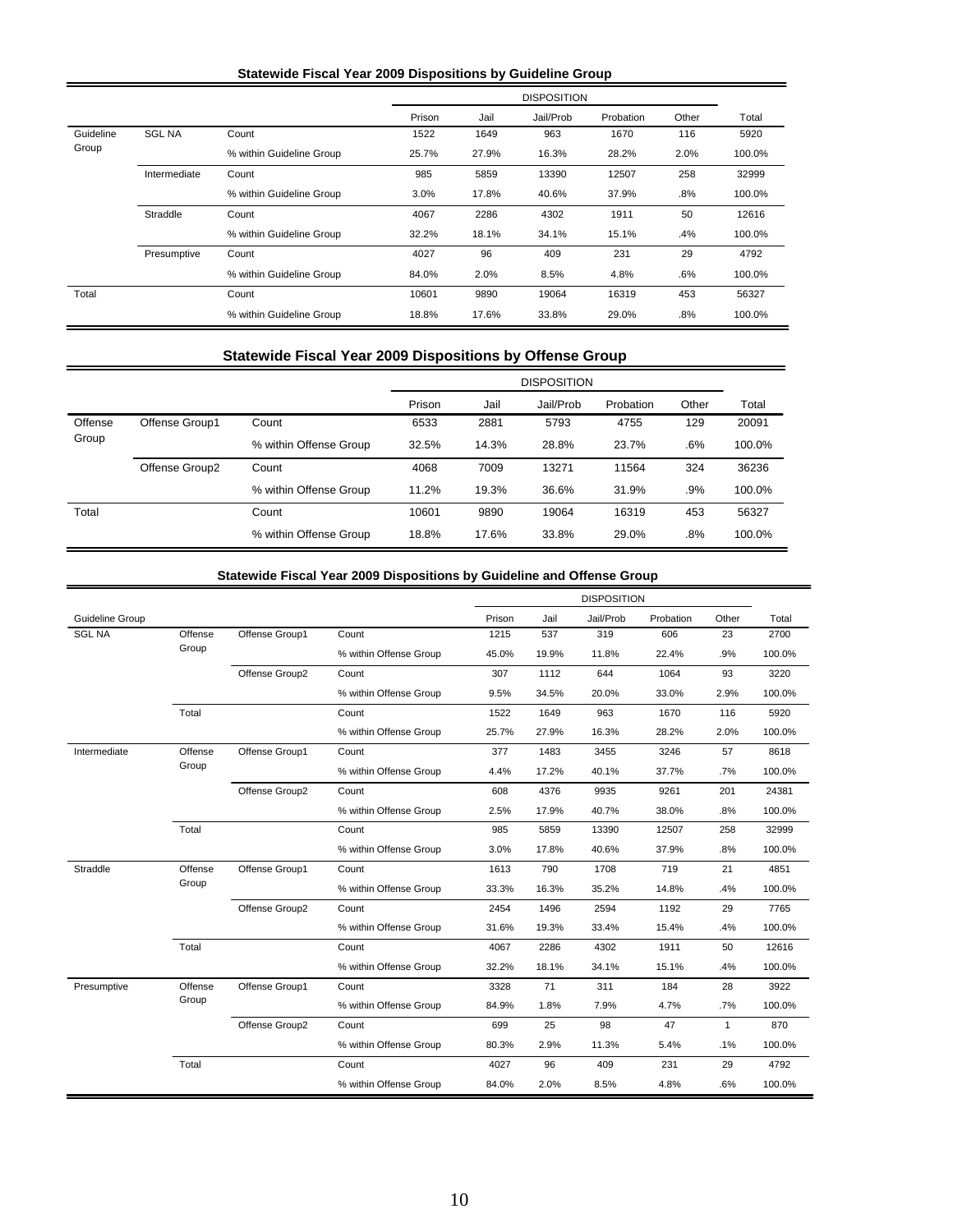# **Table 1.3 Michigan Department of Corrections Office of Community Alternatives Statewide Dispositions - Fiscal Year 2008 Based Upon OMNI Data - Most Serious Offense per Disposition Date - No Record Exclusions**

|       |           | Frequency | Percent | Valid Percent | Cumulative<br>Percent |
|-------|-----------|-----------|---------|---------------|-----------------------|
| Valid | Prison    | 11627     | 19.9    | 19.9          | 19.9                  |
|       | Jail      | 10706     | 18.3    | 18.3          | 38.2                  |
|       | Jail/Prob | 18944     | 32.4    | 32.4          | 70.5                  |
|       | Probation | 16791     | 28.7    | 28.7          | 99.2                  |
|       | Other     | 441       | .8      | .8            | 100.0                 |
|       | Total     | 58509     | 100.0   | 100.0         |                       |

#### **Overall Dispositions - October 2007 thru September 2008**



#### **Statewide Fiscal Year 2008 Disposition Rates by Quarter**

|         |              |                  |        |       | <b>DISPOSITION</b> |           |       |        |
|---------|--------------|------------------|--------|-------|--------------------|-----------|-------|--------|
|         |              |                  | Prison | Jail  | Jail/Prob          | Probation | Other | Total  |
| Quarter | 2007 4th Qtr | Count            | 2963   | 2713  | 4458               | 4177      | 92    | 14403  |
|         |              | % within Quarter | 20.6%  | 18.8% | 31.0%              | 29.0%     | .6%   | 100.0% |
|         | 2008 1st Qtr | Count            | 2895   | 2683  | 4808               | 4298      | 122   | 14806  |
|         |              | % within Quarter | 19.6%  | 18.1% | 32.5%              | 29.0%     | .8%   | 100.0% |
|         | 2008 2nd Qtr | Count            | 3019   | 2698  | 4906               | 4170      | 118   | 14911  |
|         |              | % within Quarter | 20.2%  | 18.1% | 32.9%              | 28.0%     | .8%   | 100.0% |
|         | 2008 3rd Qtr | Count            | 2750   | 2612  | 4772               | 4146      | 109   | 14389  |
|         |              | % within Quarter | 19.1%  | 18.2% | 33.2%              | 28.8%     | .8%   | 100.0% |
| Total   |              | Count            | 11627  | 10706 | 18944              | 16791     | 441   | 58509  |
|         |              | % within Quarter | 19.9%  | 18.3% | 32.4%              | 28.7%     | .8%   | 100.0% |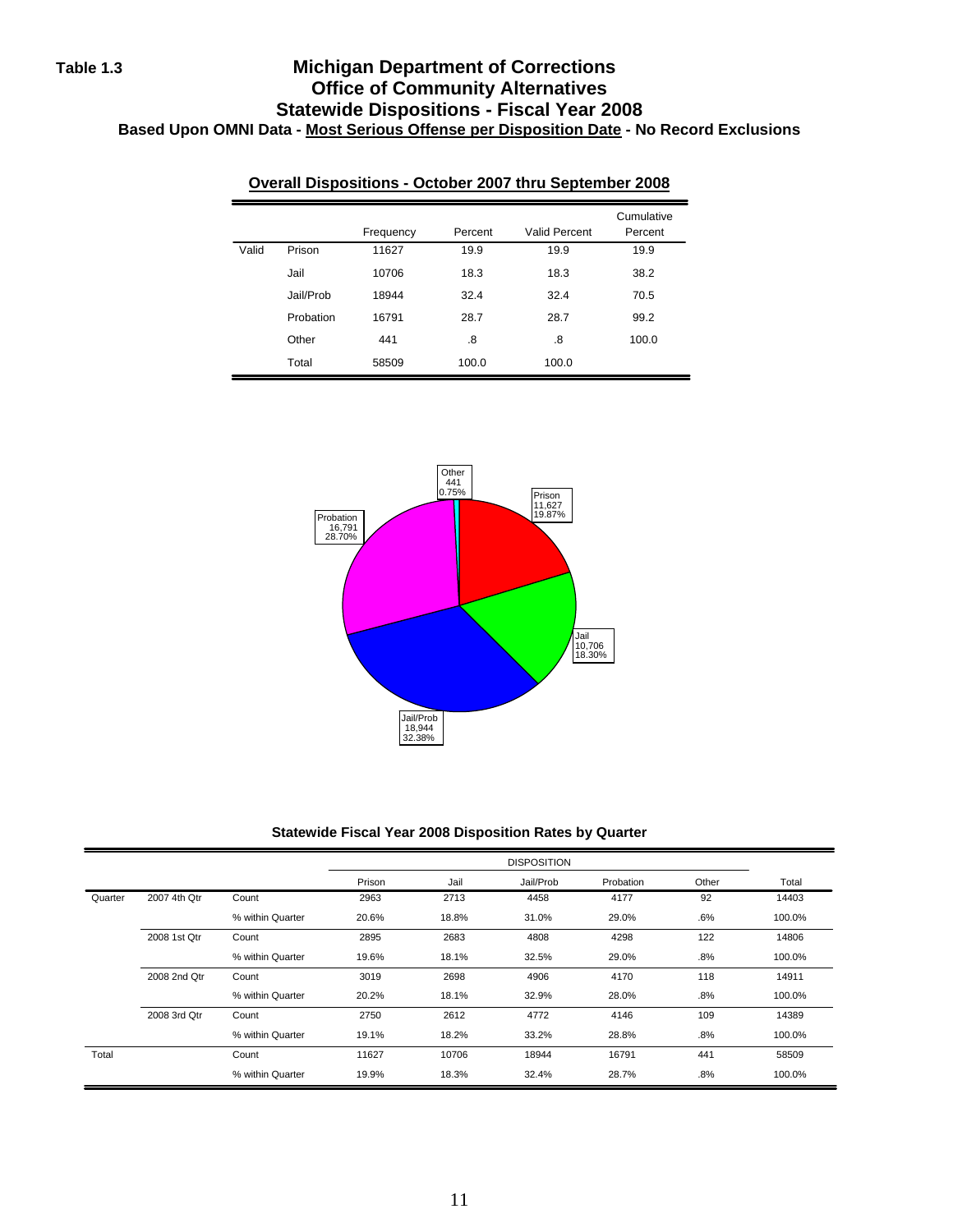#### **Statewide Fiscal Year 2008 Dispositions by Guideline Group**

|           |               |                |        |       | <b>DISPOSITION</b> |           |        |        |
|-----------|---------------|----------------|--------|-------|--------------------|-----------|--------|--------|
|           |               |                | Prison | Jail  | Jail/Prob          | Probation | Other  | Total  |
| Guideline | <b>SGL NA</b> | Count          | 1989   | 1826  | 917                | 1615      | 112    | 6459   |
| Group     |               | % within Group | 30.8%  | 28.3% | 14.2%              | 25.0%     | 1.7%   | 100.0% |
|           | Intermediate  | Count          | 1142   | 6489  | 13478              | 13263     | 258    | 34630  |
|           |               | % within Group | 3.3%   | 18.7% | 38.9%              | 38.3%     | .7%    | 100.0% |
|           | Straddle      | Count          | 4324   | 2299  | 4131               | 1699      | 40     | 12493  |
|           |               | % within Group | 34.6%  | 18.4% | 33.1%              | 13.6%     | .3%    | 100.0% |
|           | Presumptive   | Count          | 4172   | 92    | 418                | 214       | 31     | 4927   |
|           |               | % within Group | 84.7%  | 1.9%  | 8.5%               | 4.3%      | .6%    | 100.0% |
| Total     |               | Count          | 11627  | 10706 | 18944              | 16791     | 441    | 58509  |
|           |               | % within Group | 19.9%  | 18.3% | 32.4%              | 28.7%     | $.8\%$ | 100.0% |

#### **Statewide Fiscal Year 2008 Dispositions by Offense Group**

|         |                |                |        |       | <b>DISPOSITION</b> |           |       |        |
|---------|----------------|----------------|--------|-------|--------------------|-----------|-------|--------|
|         |                |                | Prison | Jail  | Jail/Prob          | Probation | Other | Total  |
| Offense | Offense Group1 | Count          | 7001   | 3050  | 5763               | 4960      | 151   | 20925  |
| Group   |                | % within Group | 33.5%  | 14.6% | 27.5%              | 23.7%     | .7%   | 100.0% |
|         | Offense Group2 | Count          | 4626   | 7656  | 13181              | 11831     | 290   | 37584  |
|         |                | % within Group | 12.3%  | 20.4% | 35.1%              | 31.5%     | .8%   | 100.0% |
| Total   |                | Count          | 11627  | 10706 | 18944              | 16791     | 441   | 58509  |
|         |                | % within Group | 19.9%  | 18.3% | 32.4%              | 28.7%     | .8%   | 100.0% |

# **Statewide Fiscal Year 2008 Dispositions by Guideline and Offense Group**

| Guideline     |                |                |        |       | <b>DISPOSITION</b> |           |          |        |
|---------------|----------------|----------------|--------|-------|--------------------|-----------|----------|--------|
| Group         |                |                | Prison | Jail  | Jail/Prob          | Probation | Other    | Total  |
| <b>SGL NA</b> | Offense Group1 | Count          | 1524   | 539   | 296                | 590       | 27       | 2976   |
|               |                | % within Group | 51.2%  | 18.1% | 9.9%               | 19.8%     | .9%      | 100.0% |
|               | Offense Group2 | Count          | 465    | 1287  | 621                | 1025      | 85       | 3483   |
|               |                | % within Group | 13.4%  | 37.0% | 17.8%              | 29.4%     | 2.4%     | 100.0% |
|               | Total          | Count          | 1989   | 1826  | 917                | 1615      | 112      | 6459   |
|               |                | % within Group | 30.8%  | 28.3% | 14.2%              | 25.0%     | 1.7%     | 100.0% |
| Intermediate  | Offense Group1 | Count          | 390    | 1666  | 3568               | 3541      | 74       | 9239   |
|               |                | % within Group | 4.2%   | 18.0% | 38.6%              | 38.3%     | .8%      | 100.0% |
|               | Offense Group2 | Count          | 752    | 4823  | 9910               | 9722      | 184      | 25391  |
|               |                | % within Group | 3.0%   | 19.0% | 39.0%              | 38.3%     | .7%      | 100.0% |
|               | Total          | Count          | 1142   | 6489  | 13478              | 13263     | 258      | 34630  |
|               |                | % within Group | 3.3%   | 18.7% | 38.9%              | 38.3%     | .7%      | 100.0% |
| Straddle      | Offense Group1 | Count          | 1652   | 786   | 1583               | 661       | 19       | 4701   |
|               |                | % within Group | 35.1%  | 16.7% | 33.7%              | 14.1%     | .4%      | 100.0% |
|               | Offense Group2 | Count          | 2672   | 1513  | 2548               | 1038      | 21       | 7792   |
|               |                | % within Group | 34.3%  | 19.4% | 32.7%              | 13.3%     | .3%      | 100.0% |
|               | Total          | Count          | 4324   | 2299  | 4131               | 1699      | 40       | 12493  |
|               |                | % within Group | 34.6%  | 18.4% | 33.1%              | 13.6%     | .3%      | 100.0% |
| Presumptive   | Offense Group1 | Count          | 3435   | 59    | 316                | 168       | 31       | 4009   |
|               |                | % within Group | 85.7%  | 1.5%  | 7.9%               | 4.2%      | .8%      | 100.0% |
|               | Offense Group2 | Count          | 737    | 33    | 102                | 46        | $\Omega$ | 918    |
|               |                | % within Group | 80.3%  | 3.6%  | 11.1%              | 5.0%      | .0%      | 100.0% |
|               | Total          | Count          | 4172   | 92    | 418                | 214       | 31       | 4927   |
|               |                | % within Group | 84.7%  | 1.9%  | 8.5%               | 4.3%      | .6%      | 100.0% |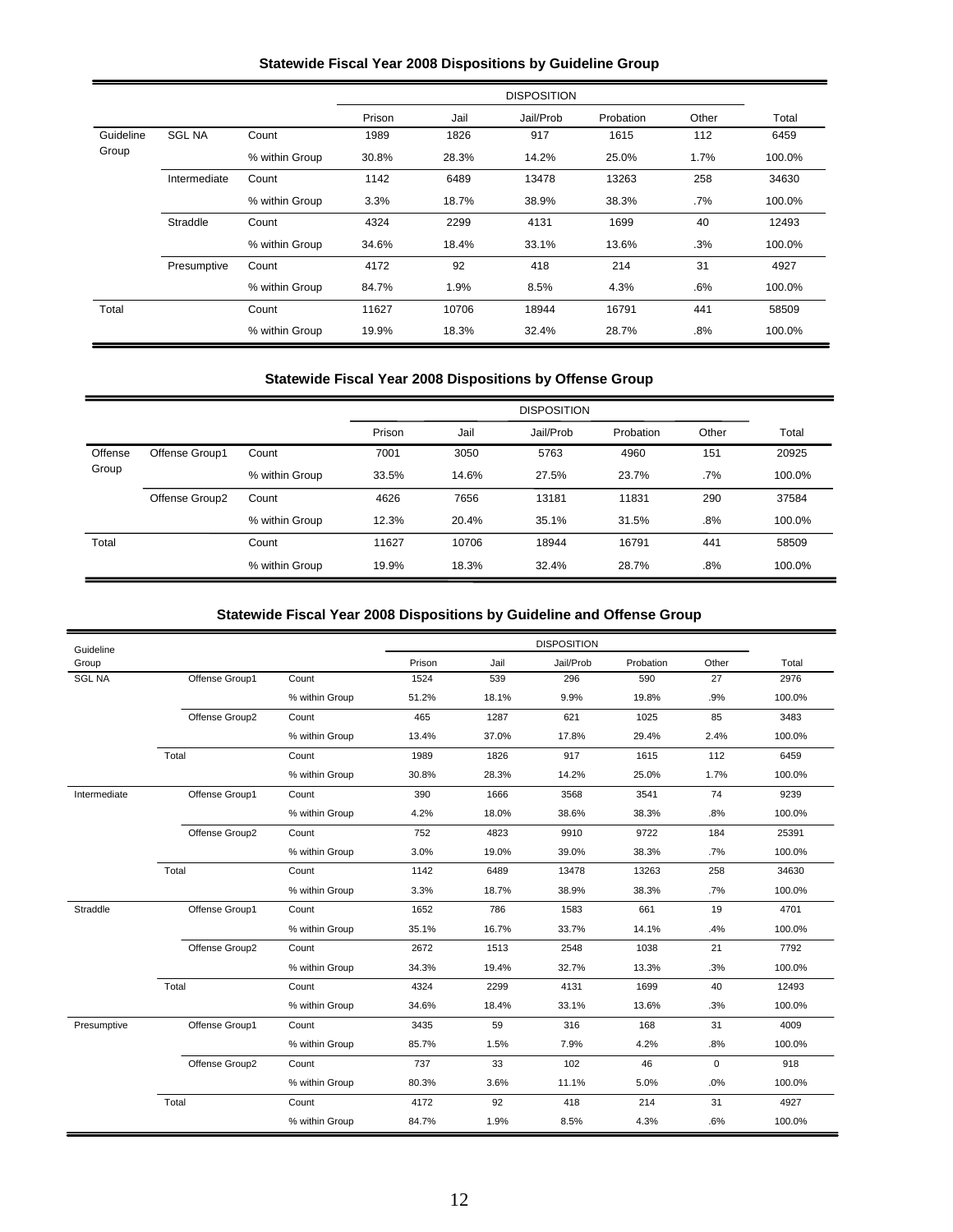# **Table 1.4 Michigan Department of Corrections Office of Community Alternatives Statewide Dispositions - Fiscal Year 2007 Based Upon OMNI Data - Most Serious Offense per Disposition Date - No Record Exclusions**

|       |           |           |         |               | Cumulative |
|-------|-----------|-----------|---------|---------------|------------|
|       |           | Frequency | Percent | Valid Percent | Percent    |
| Valid | Prison    | 12525     | 20.9    | 20.9          | 20.9       |
|       | Jail      | 11424     | 19.1    | 19.1          | 40.0       |
|       | Jail/Prob | 18014     | 30.1    | 30.1          | 70.1       |
|       | Probation | 17499     | 29.2    | 29.2          | 99.3       |
|       | Other     | 435       | .7      | .7            | 100.0      |
|       | Total     | 59897     | 100.0   | 100.0         |            |

### **Overall Dispositions - October 2006 thru September 2007**



#### **Statewide Fiscal Year 2007 Disposition Rates by Quarter**

|         |              |                  |        |       | <b>DISPOSITION</b> |           |        |        |
|---------|--------------|------------------|--------|-------|--------------------|-----------|--------|--------|
|         |              |                  | Prison | Jail  | Jail/Prob          | Probation | Other  | Total  |
| Quarter | 2006 4th Qtr | Count            | 3008   | 2650  | 4267               | 4089      | 109    | 14123  |
|         |              | % within Quarter | 21.3%  | 18.8% | 30.2%              | 29.0%     | .8%    | 100.0% |
|         | 2007 1st Qtr | Count            | 3236   | 2998  | 4488               | 4474      | 121    | 15317  |
|         |              | % within Quarter | 21.1%  | 19.6% | 29.3%              | 29.2%     | $.8\%$ | 100.0% |
|         | 2007 2nd Qtr | Count            | 3158   | 2890  | 4590               | 4506      | 115    | 15259  |
|         |              | % within Quarter | 20.7%  | 18.9% | 30.1%              | 29.5%     | .8%    | 100.0% |
|         | 2007 3rd Qtr | Count            | 3123   | 2886  | 4669               | 4430      | 90     | 15198  |
|         |              | % within Quarter | 20.5%  | 19.0% | 30.7%              | 29.1%     | .6%    | 100.0% |
| Total   |              | Count            | 12525  | 11424 | 18014              | 17499     | 435    | 59897  |
|         |              | % within Quarter | 20.9%  | 19.1% | 30.1%              | 29.2%     | .7%    | 100.0% |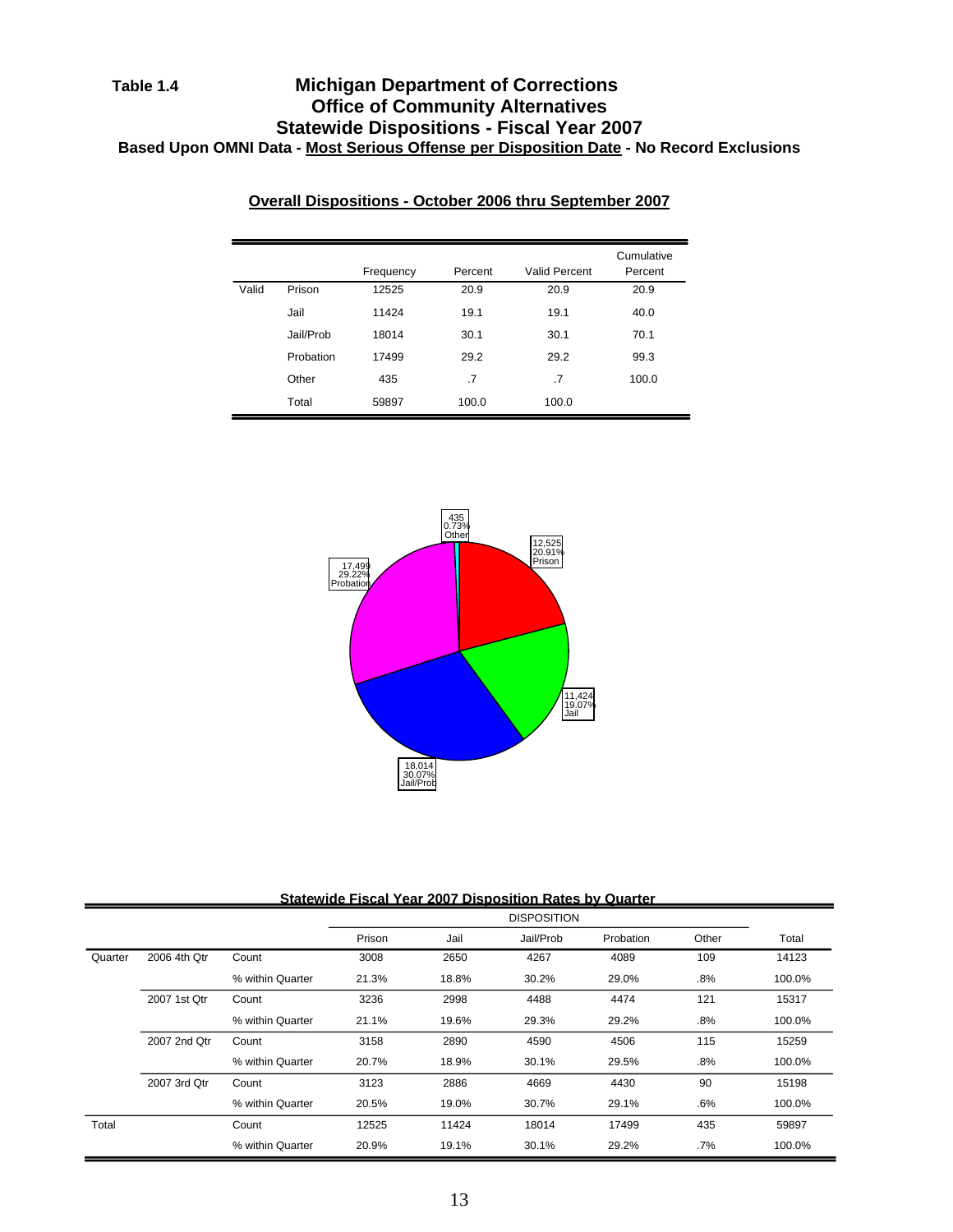#### **Statewide Fiscal Year 2007 Dispositions by Guideline Group**

|           |               |                |        |       | <b>DISPOSITION</b> |           |        |        |
|-----------|---------------|----------------|--------|-------|--------------------|-----------|--------|--------|
|           |               |                | Prison | Jail  | Jail/Prob          | Probation | Other  | Total  |
| Guideline | <b>SGL NA</b> | Count          | 2875   | 3897  | 999                | 1785      | 124    | 9680   |
| Group     |               | % within Group | 29.7%  | 40.3% | 10.3%              | 18.4%     | 1.3%   | 100.0% |
|           | Intermediate  | Count          | 1041   | 5450  | 12673              | 13675     | 249    | 33088  |
|           |               | % within Group | 3.1%   | 16.5% | 38.3%              | 41.3%     | .8%    | 100.0% |
|           | Straddle      | Count          | 4277   | 2000  | 3952               | 1777      | 35     | 12041  |
|           |               | % within Group | 35.5%  | 16.6% | 32.8%              | 14.8%     | .3%    | 100.0% |
|           | Presumptive   | Count          | 4332   | 77    | 390                | 262       | 27     | 5088   |
|           |               | % within Group | 85.1%  | 1.5%  | 7.7%               | 5.1%      | .5%    | 100.0% |
| Total     |               | Count          | 12525  | 11424 | 18014              | 17499     | 435    | 59897  |
|           |               | % within Group | 20.9%  | 19.1% | 30.1%              | 29.2%     | $.7\%$ | 100.0% |

#### **Statewide: Fiscal Year 2007 Dispositions by Offense Group**

|         |                |                |        |       | <b>DISPOSITION</b> |           |        |        |
|---------|----------------|----------------|--------|-------|--------------------|-----------|--------|--------|
|         |                |                | Prison | Jail  | Jail/Prob          | Probation | Other  | Total  |
| Offense | Offense Group1 | Count          | 7510   | 3163  | 5708               | 5088      | 132    | 21601  |
| Group   |                | % within Group | 34.8%  | 14.6% | 26.4%              | 23.6%     | .6%    | 100.0% |
|         | Offense Group2 | Count          | 5015   | 8261  | 12306              | 12411     | 303    | 38296  |
|         |                | % within Group | 13.1%  | 21.6% | 32.1%              | 32.4%     | .8%    | 100.0% |
| Total   |                | Count          | 12525  | 11424 | 18014              | 17499     | 435    | 59897  |
|         |                | % within Group | 20.9%  | 19.1% | 30.1%              | 29.2%     | $.7\%$ | 100.0% |

### **Statewide: Fiscal Year 2007 Dispositions by Guideline and Offense Group**

|               | Jialuw Iuc.    | <b>TISCAL LEAL ZUUL DISPOSITIONS DY GUIUEINE AND OTENSE GIOUP</b> |        |       |                    |           |              |        |
|---------------|----------------|-------------------------------------------------------------------|--------|-------|--------------------|-----------|--------------|--------|
| Guideline     |                |                                                                   |        |       | <b>DISPOSITION</b> |           |              |        |
| Group         |                |                                                                   | Prison | Jail  | Jail/Prob          | Probation | Other        | Total  |
| <b>SGL NA</b> | Offense Group1 | Count                                                             | 1946   | 1035  | 280                | 673       | 31           | 3965   |
|               |                | % within Group                                                    | 49.1%  | 26.1% | 7.1%               | 17.0%     | .8%          | 100.0% |
|               | Offense Group2 | Count                                                             | 929    | 2862  | 719                | 1112      | 93           | 5715   |
|               |                | % within Group                                                    | 16.3%  | 50.1% | 12.6%              | 19.5%     | 1.6%         | 100.0% |
|               | Total          | Count                                                             | 2875   | 3897  | 999                | 1785      | 124          | 9680   |
|               |                | % within Group                                                    | 29.7%  | 40.3% | 10.3%              | 18.4%     | 1.3%         | 100.0% |
| Intermediate  | Offense Group1 | Count                                                             | 361    | 1383  | 3550               | 3539      | 62           | 8895   |
|               |                | % within Group                                                    | 4.1%   | 15.5% | 39.9%              | 39.8%     | .7%          | 100.0% |
|               | Offense Group2 | Count                                                             | 680    | 4067  | 9123               | 10136     | 187          | 24193  |
|               |                | % within Group                                                    | 2.8%   | 16.8% | 37.7%              | 41.9%     | .8%          | 100.0% |
|               | Total          | Count                                                             | 1041   | 5450  | 12673              | 13675     | 249          | 33088  |
|               |                | % within Group                                                    | 3.1%   | 16.5% | 38.3%              | 41.3%     | .8%          | 100.0% |
| Straddle      | Offense Group1 | Count                                                             | 1639   | 694   | 1576               | 681       | 13           | 4603   |
|               |                | % within Group                                                    | 35.6%  | 15.1% | 34.2%              | 14.8%     | .3%          | 100.0% |
|               | Offense Group2 | Count                                                             | 2638   | 1306  | 2376               | 1096      | 22           | 7438   |
|               |                | % within Group                                                    | 35.5%  | 17.6% | 31.9%              | 14.7%     | .3%          | 100.0% |
|               | Total          | Count                                                             | 4277   | 2000  | 3952               | 1777      | 35           | 12041  |
|               |                | % within Group                                                    | 35.5%  | 16.6% | 32.8%              | 14.8%     | .3%          | 100.0% |
| Presumptive   | Offense Group1 | Count                                                             | 3564   | 51    | 302                | 195       | 26           | 4138   |
|               |                | % within Group                                                    | 86.1%  | 1.2%  | 7.3%               | 4.7%      | .6%          | 100.0% |
|               | Offense Group2 | Count                                                             | 768    | 26    | 88                 | 67        | $\mathbf{1}$ | 950    |
|               |                | % within Group                                                    | 80.8%  | 2.7%  | 9.3%               | 7.1%      | .1%          | 100.0% |
|               | Total          | Count                                                             | 4332   | 77    | 390                | 262       | 27           | 5088   |
|               |                | % within Group                                                    | 85.1%  | 1.5%  | 7.7%               | 5.1%      | .5%          | 100.0% |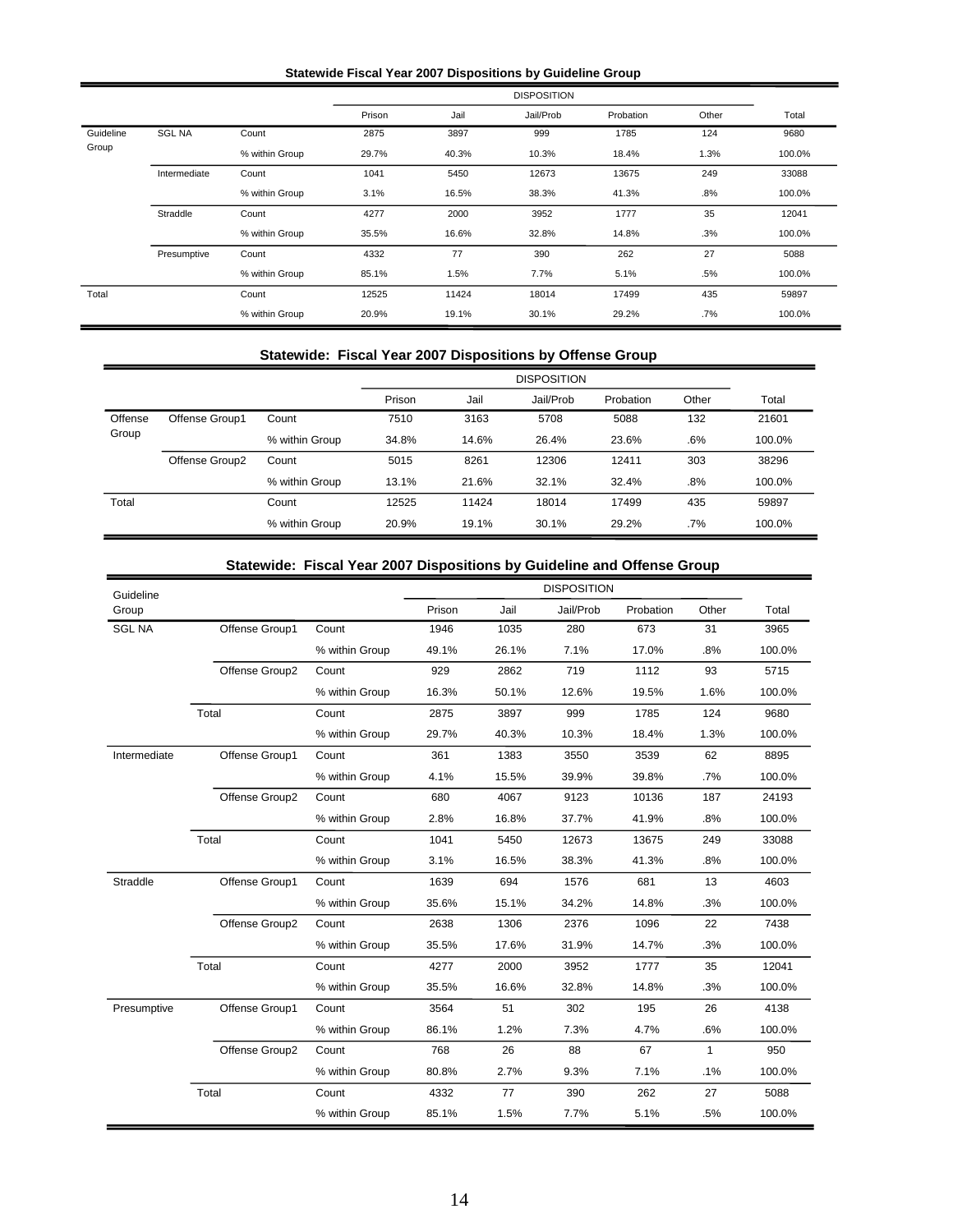### **Table 1.5 Michigan Department of Corrections Office of Community Alternatives Statewide Dispositions - Fiscal Year 2006 Based Upon OMNI Data - Most Serious Offense per Disposition Date - No Record Exclusions**

### **Overall Dispositions - October 2005 thru September 2006**

|       |           | Frequency | Percent | Valid Percent | Cumulative<br>Percent |
|-------|-----------|-----------|---------|---------------|-----------------------|
| Valid | Prison    | 12766     | 21.7    | 21.7          | 21.7                  |
|       | Jail      | 11182     | 19.0    | 19.0          | 40.8                  |
|       | Jail/Prob | 17293     | 29.4    | 29.4          | 70.2                  |
|       | Probation | 17014     | 29.0    | 29.0          | 99.2                  |
|       | Other     | 469       | .8      | .8            | 100.0                 |
|       | Total     | 58724     | 100.0   | 100.0         |                       |



### **DISPOSITION**

### **Statewide Disposition Rates by Quarter**

|         |              |                  |        |       | <b>DISPOSITION</b> |           |       |        |
|---------|--------------|------------------|--------|-------|--------------------|-----------|-------|--------|
|         |              |                  | Prison | Jail  | Jail/Prob          | Probation | Other | Total  |
| Quarter | 2005 4th Qtr | Count            | 2915   | 2511  | 4046               | 3912      | 107   | 13491  |
|         |              | % within Quarter | 21.6%  | 18.6% | 30.0%              | 29.0%     | .8%   | 100.0% |
|         | 2006 1st Qtr | Count            | 3327   | 2875  | 4381               | 4378      | 114   | 15075  |
|         |              | % within Quarter | 22.1%  | 19.1% | 29.1%              | 29.0%     | .8%   | 100.0% |
|         | 2006 2nd Qtr | Count            | 3415   | 2869  | 4542               | 4374      | 111   | 15311  |
|         |              | % within Quarter | 22.3%  | 18.7% | 29.7%              | 28.6%     | .7%   | 100.0% |
|         | 2006 3rd Qtr | Count            | 3109   | 2927  | 4324               | 4350      | 137   | 14847  |
|         |              | % within Quarter | 20.9%  | 19.7% | 29.1%              | 29.3%     | .9%   | 100.0% |
| Total   |              | Count            | 12766  | 11182 | 17293              | 17014     | 469   | 58724  |
|         |              | % within Quarter | 21.7%  | 19.0% | 29.4%              | 29.0%     | .8%   | 100.0% |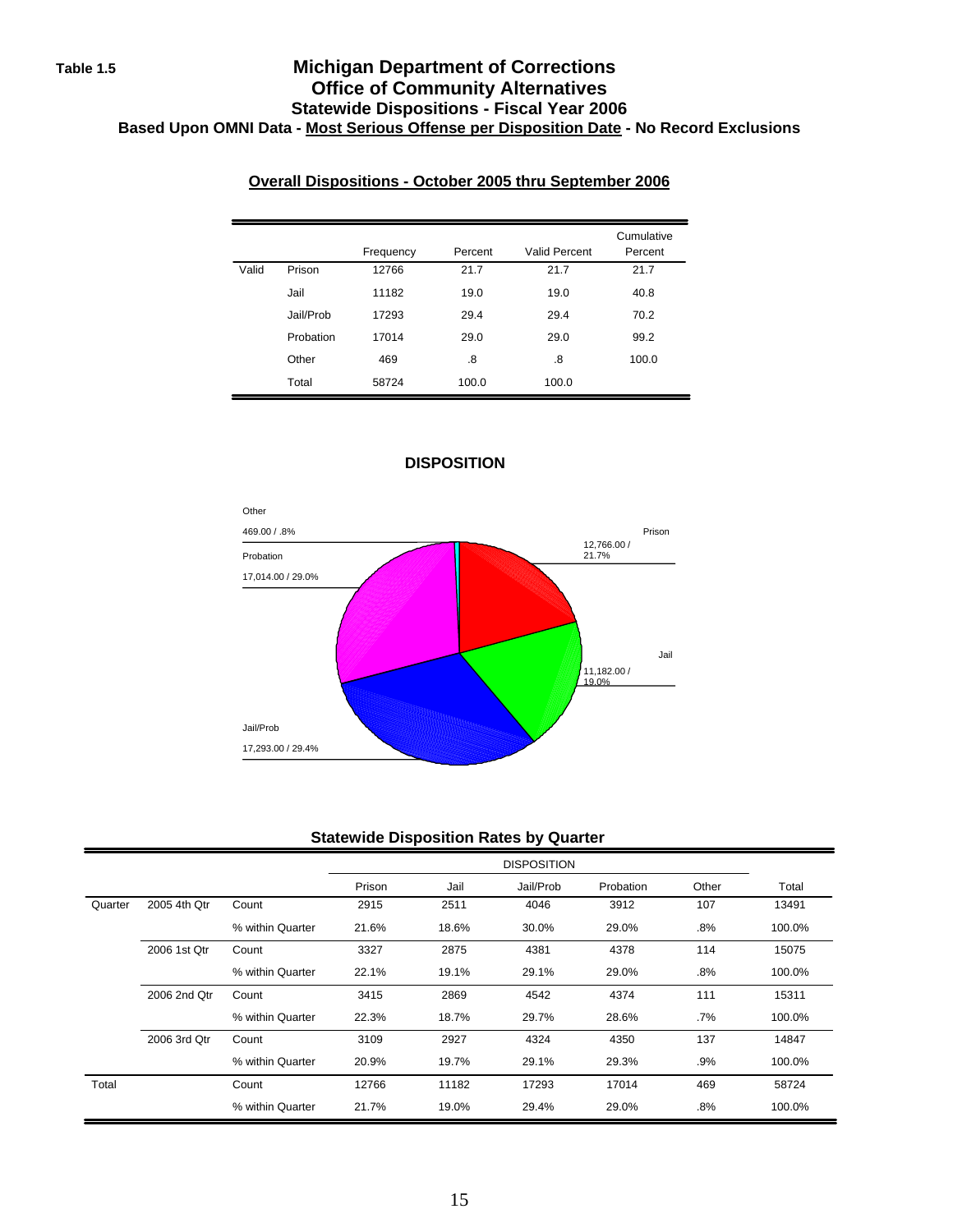#### **Statewide Dispositions Within Guideline Group**

|           |               |                    |        |       | <b>DISPOSITION</b> |           |       |        |
|-----------|---------------|--------------------|--------|-------|--------------------|-----------|-------|--------|
|           |               |                    | Prison | Jail  | Jail/Prob          | Probation | Other | Total  |
| Guideline | <b>SGL NA</b> | Count              | 3831   | 6800  | 1291               | 1853      | 147   | 13922  |
| Group     |               | % within Guideline | 27.5%  | 48.8% | 9.3%               | 13.3%     | 1.1%  | 100.0% |
|           | Intermediate  | Count              | 721    | 2911  | 11831              | 13331     | 255   | 29049  |
|           |               | % within Guideline | 2.5%   | 10.0% | 40.7%              | 45.9%     | .9%   | 100.0% |
|           | Straddle      | Count              | 3935   | 1404  | 3733               | 1609      | 43    | 10724  |
|           |               | % within Guideline | 36.7%  | 13.1% | 34.8%              | 15.0%     | .4%   | 100.0% |
|           | Presumptive   | Count              | 4279   | 67    | 438                | 221       | 24    | 5029   |
|           |               | % within Guideline | 85.1%  | 1.3%  | 8.7%               | 4.4%      | .5%   | 100.0% |
| Total     |               | Count              | 12766  | 11182 | 17293              | 17014     | 469   | 58724  |
|           |               | % within Guideline | 21.7%  | 19.0% | 29.4%              | 29.0%     | .8%   | 100.0% |

### **Statewide - Fiscal Year 2006 Dispositions by Guideline and Offense Group**

| Guideline     |                |                |        |       | <b>DISPOSITION</b> |           |       |        |
|---------------|----------------|----------------|--------|-------|--------------------|-----------|-------|--------|
| Group         |                |                | Prison | Jail  | Jail/Prob          | Probation | Other | Total  |
| <b>SGL NA</b> | Offense Group1 | Count          | 2188   | 1844  | 392                | 653       | 32    | 5109   |
|               |                | % within Group | 42.8%  | 36.1% | 7.7%               | 12.8%     | .6%   | 100.0% |
|               | Offense Group2 | Count          | 1643   | 4956  | 899                | 1200      | 115   | 8813   |
|               |                | % within Group | 18.6%  | 56.2% | 10.2%              | 13.6%     | 1.3%  | 100.0% |
|               | Total          | Count          | 3831   | 6800  | 1291               | 1853      | 147   | 13922  |
|               |                | % within Group | 27.5%  | 48.8% | 9.3%               | 13.3%     | 1.1%  | 100.0% |
| Intermediate  | Offense Group1 | Count          | 209    | 778   | 3436               | 3515      | 83    | 8021   |
|               |                | % within Group | 2.6%   | 9.7%  | 42.8%              | 43.8%     | 1.0%  | 100.0% |
|               | Offense Group2 | Count          | 512    | 2133  | 8395               | 9816      | 172   | 21028  |
|               |                | % within Group | 2.4%   | 10.1% | 39.9%              | 46.7%     | .8%   | 100.0% |
|               | Total          | Count          | 721    | 2911  | 11831              | 13331     | 255   | 29049  |
|               |                | % within Group | 2.5%   | 10.0% | 40.7%              | 45.9%     | .9%   | 100.0% |
| Straddle      | Offense Group1 | Count          | 1434   | 494   | 1534               | 602       | 13    | 4077   |
|               |                | % within Group | 35.2%  | 12.1% | 37.6%              | 14.8%     | .3%   | 100.0% |
|               | Offense Group2 | Count          | 2501   | 910   | 2199               | 1007      | 30    | 6647   |
|               |                | % within Group | 37.6%  | 13.7% | 33.1%              | 15.1%     | .5%   | 100.0% |
|               | Total          | Count          | 3935   | 1404  | 3733               | 1609      | 43    | 10724  |
|               |                | % within Group | 36.7%  | 13.1% | 34.8%              | 15.0%     | .4%   | 100.0% |
| Presumptive   | Offense Group1 | Count          | 3552   | 41    | 335                | 151       | 22    | 4101   |
|               |                | % within Group | 86.6%  | 1.0%  | 8.2%               | 3.7%      | .5%   | 100.0% |
|               | Offense Group2 | Count          | 727    | 26    | 103                | 70        | 2     | 928    |
|               |                | % within Group | 78.3%  | 2.8%  | 11.1%              | 7.5%      | .2%   | 100.0% |
|               | Total          | Count          | 4279   | 67    | 438                | 221       | 24    | 5029   |
|               |                | % within Group | 85.1%  | 1.3%  | 8.7%               | 4.4%      | .5%   | 100.0% |

Group 1 offenses: Homicide, Robbery, CSC, Assault, Other Sex Offenses, Assaultive Other, Burglary and Weapon Possession. Group 2 offenses: Larceny, Fraud, Forgery/Embezzle, Motor Vehicle, Mal. Destruction, Drugs, OUIL 3<sup>rd</sup> and Other Non-Asslt.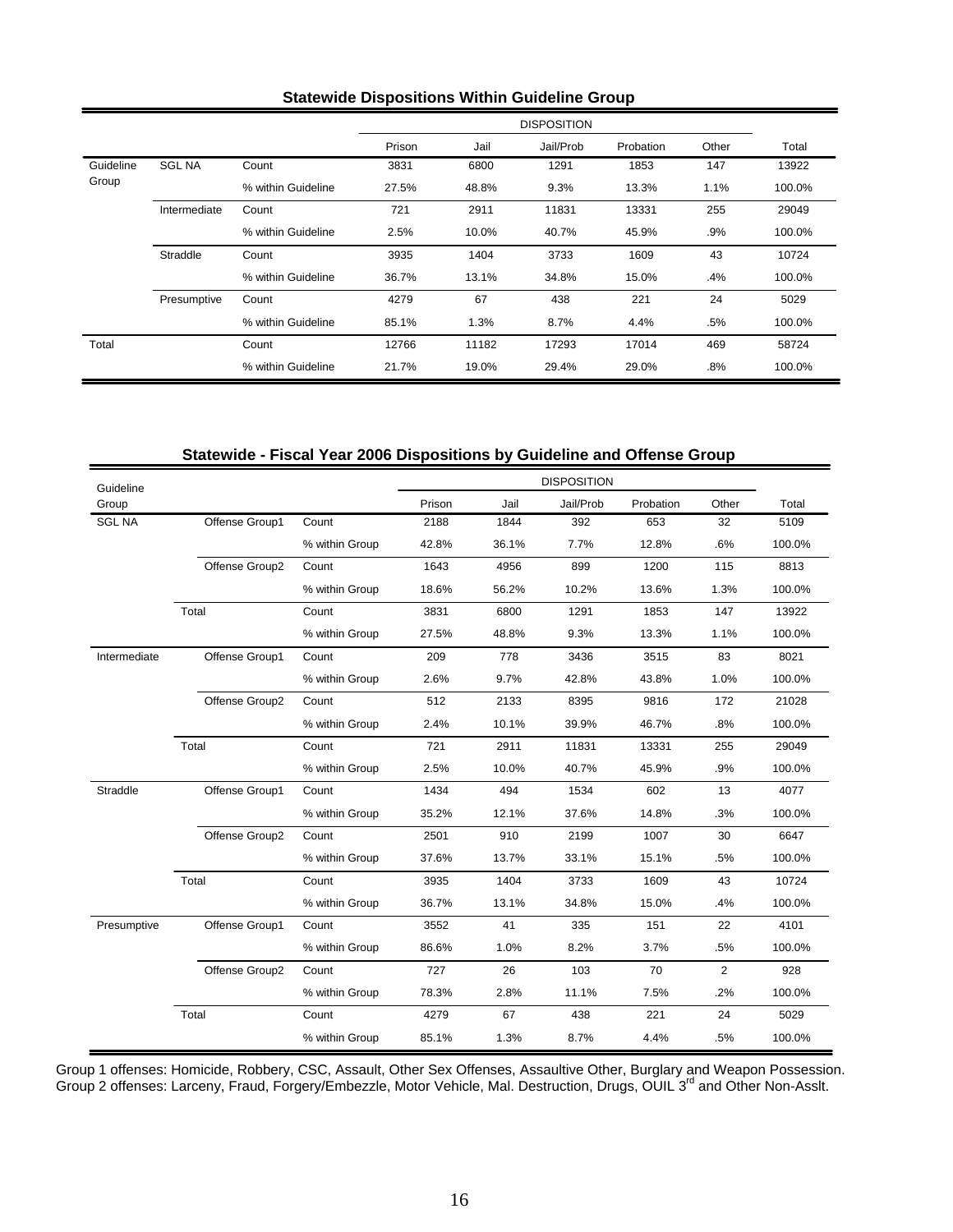### **Table 1.6 Michigan Department of Corrections Office of Community Alternatives Statewide OUIL 3rd Dispositions**

# **Based Upon OMNI Data - Most Serious Offense per Disposition Date - No Record Exclusions**

|           |               |                |        |       | <b>DISPOSITION</b> |           |       |        |
|-----------|---------------|----------------|--------|-------|--------------------|-----------|-------|--------|
|           |               |                | Prison | Jail  | Jail/Prob          | Probation | Other | Total  |
| Guideline | <b>SGL NA</b> | Count          | 23     | 22    | 13                 | 3         | 2     | 63     |
| Group     |               | % within Group | 36.5%  | 34.9% | 20.6%              | 4.8%      | 3.2%  | 100.0% |
|           | Intermediate  | Count          | 97     | 145   | 1813               | 176       | 0     | 2231   |
|           |               | % within Group | 4.3%   | 6.5%  | 81.3%              | 7.9%      | .0%   | 100.0% |
|           | Straddle      | Count          | 476    | 83    | 624                | 77        | 0     | 1260   |
|           |               | % within Group | 37.8%  | 6.6%  | 49.5%              | 6.1%      | .0%   | 100.0% |
|           | Presumptive   | Count          | 37     | 2     | 5                  | 1         | 0     | 45     |
|           |               | % within Group | 82.2%  | 4.4%  | 11.1%              | 2.2%      | .0%   | 100.0% |
| Total     |               | Count          | 633    | 252   | 2455               | 257       | 2     | 3599   |
|           |               | % within Group | 17.6%  | 7.0%  | 68.2%              | 7.1%      | .1%   | 100.0% |

#### **Statewide CY 2009 OUIL3rd Dispositions by Guideline Group**

#### **Statewide: OUIL3 Disposition Rates by Guideline Group - Fiscal Year 2009 OMNI Data**

|           |               |                          |        |                | <b>DISPOSITION</b> |           |       |        |
|-----------|---------------|--------------------------|--------|----------------|--------------------|-----------|-------|--------|
|           |               |                          | Prison | Jail           | Jail/Prob          | Probation | Other | Total  |
| Guideline | <b>SGL NA</b> | Count                    | 27     | 26             | 12                 | 6         |       | 72     |
| Group     |               | % within Guideline Group | 37.5%  | 36.1%          | 16.7%              | 8.3%      | 1.4%  | 100.0% |
|           | Intermediate  | Count                    | 96     | 153            | 1833               | 188       | 1     | 2271   |
|           |               | % within Guideline Group | 4.2%   | 6.7%           | 80.7%              | 8.3%      | .0%   | 100.0% |
|           | Straddle      | Count                    | 463    | 84             | 591                | 82        | 0     | 1220   |
|           |               | % within Guideline Group | 38.0%  | 6.9%           | 48.4%              | 6.7%      | .0%   | 100.0% |
|           | Presumptive   | Count                    | 35     | $\overline{2}$ | 6                  | 1         | 0     | 44     |
|           |               | % within Guideline Group | 79.5%  | 4.5%           | 13.6%              | 2.3%      | .0%   | 100.0% |
| Total     |               | Count                    | 621    | 265            | 2442               | 277       | 2     | 3607   |
|           |               | % within Guideline Group | 17.2%  | 7.3%           | 67.7%              | 7.7%      | .1%   | 100.0% |

#### **Statewide Fiscal Year 2008 OUIL3 Dispositions by Guideline Group**

|           |               |                |        |       | <b>DISPOSITION</b> |           |             |        |
|-----------|---------------|----------------|--------|-------|--------------------|-----------|-------------|--------|
|           |               |                | Prison | Jail  | Jail/Prob          | Probation | Other       | Total  |
| Guideline | <b>SGL NA</b> | Count          | 38     | 25    | 10                 | 6         |             | 80     |
| Group     |               | % within Group | 47.5%  | 31.3% | 12.5%              | 7.5%      | 1.3%        | 100.0% |
|           | Intermediate  | Count          | 84     | 175   | 1856               | 183       |             | 2299   |
|           |               | % within Group | 3.7%   | 7.6%  | 80.7%              | 8.0%      | .0%         | 100.0% |
|           | Straddle      | Count          | 486    | 98    | 586                | 55        | 0           | 1225   |
|           |               | % within Group | 39.7%  | 8.0%  | 47.8%              | 4.5%      | .0%         | 100.0% |
|           | Presumptive   | Count          | 57     | 3     | $\overline{2}$     | $\Omega$  | $\mathbf 0$ | 62     |
|           |               | % within Group | 91.9%  | 4.8%  | 3.2%               | .0%       | $.0\%$      | 100.0% |
| Total     |               | Count          | 665    | 301   | 2454               | 244       | 2           | 3666   |
|           |               | % within Group | 18.1%  | 8.2%  | 66.9%              | 6.7%      | $.1\%$      | 100.0% |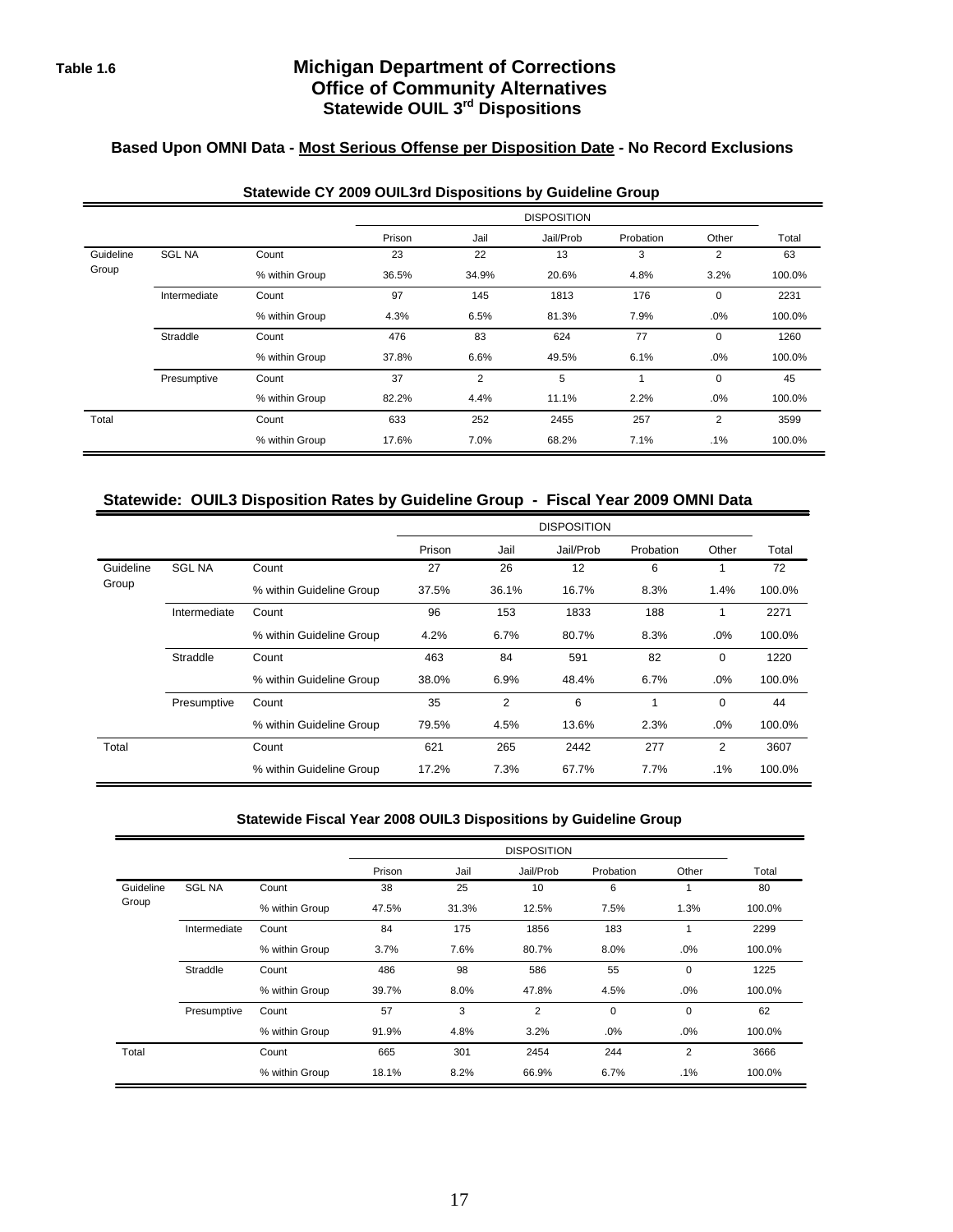# **Statewide FY 2007 OUIL3rd Dispositions by Guideline Group**

|           |               |                |        |       | <b>DISPOSITION</b> |           |             |        |
|-----------|---------------|----------------|--------|-------|--------------------|-----------|-------------|--------|
|           |               |                | Prison | Jail  | Jail/Prob          | Probation | Other       | Total  |
| Guideline | <b>SGL NA</b> | Count          | 110    | 84    | 24                 | 5         | 2           | 225    |
| Group     |               | % within Group | 48.9%  | 37.3% | 10.7%              | 2.2%      | .9%         | 100.0% |
|           | Intermediate  | Count          | 79     | 133   | 1416               | 163       | 1           | 1792   |
|           |               | % within Group | 4.4%   | 7.4%  | 79.0%              | 9.1%      | .1%         | 100.0% |
|           | Straddle      | Count          | 412    | 70    | 436                | 57        | $\mathbf 0$ | 975    |
|           |               | % within Group | 42.3%  | 7.2%  | 44.7%              | 5.8%      | .0%         | 100.0% |
|           | Presumptive   | Count          | 38     | 1     | 7                  | 0         | $\mathbf 0$ | 46     |
|           |               | % within Group | 82.6%  | 2.2%  | 15.2%              | .0%       | $.0\%$      | 100.0% |
| Total     |               | Count          | 639    | 288   | 1883               | 225       | 3           | 3038   |
|           |               | % within Group | 21.0%  | 9.5%  | 62.0%              | 7.4%      | $.1\%$      | 100.0% |

# **Statewide FY 2006 OUIL3rd Dispositions by Guideline Group**

|               |                      |        |          | <b>DISPOSITION</b> |           |          |        |
|---------------|----------------------|--------|----------|--------------------|-----------|----------|--------|
|               |                      | Prison | Jail     | Jail/Prob          | Probation | Other    | Total  |
| <b>SGL NA</b> | Count                | 241    | 213      | 38                 | 5         | 1        | 498    |
|               | % in Guideline Group | 48.4%  | 42.8%    | 7.6%               | 1.0%      | .2%      | 100.0% |
| Intermediate  | Count                | 39     | 45       | 1137               | 123       | 0        | 1344   |
|               | % in Guideline Group | 2.9%   | 3.3%     | 84.6%              | 9.2%      | .0%      | 100.0% |
| Straddle      | Count                | 354    | 40       | 387                | 55        | $\Omega$ | 836    |
|               | % in Guideline Group | 42.3%  | 4.8%     | 46.3%              | 6.6%      | .0%      | 100.0% |
| Presumptive   | Count                | 43     | $\Omega$ | 3                  | 2         | $\Omega$ | 48     |
|               | % in Guideline Group | 89.6%  | .0%      | 6.3%               | 4.2%      | .0%      | 100.0% |
| Total         | Count                | 677    | 298      | 1565               | 185       | 1        | 2726   |
|               | % in Guideline Group | 24.8%  | 10.9%    | 57.4%              | 6.8%      | .0%      | 100.0% |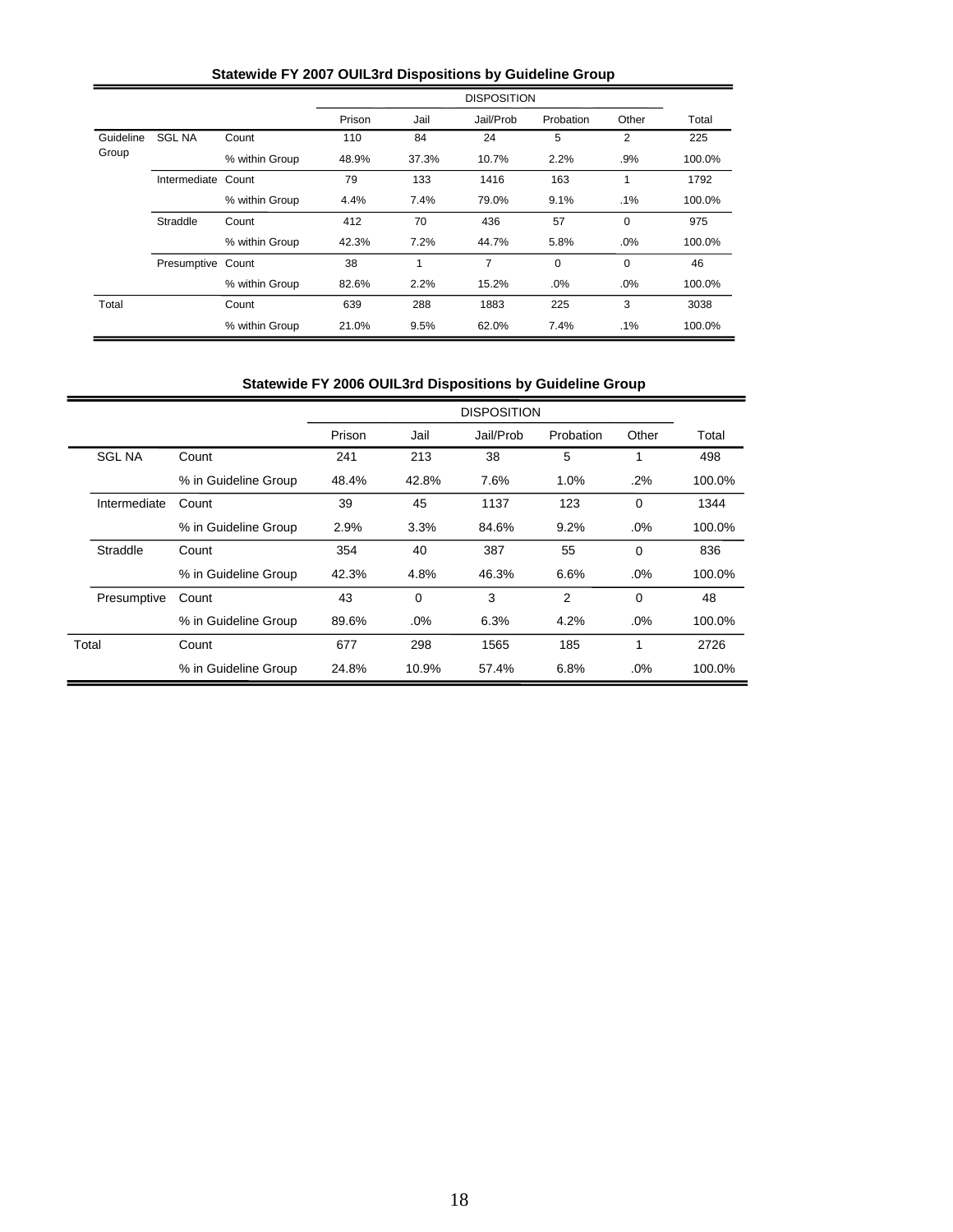# **PART 2**

# **JAIL UTILIZATION**

Section 8.4 of P.A. 511 explains that the purpose of the Act includes the participation of offenders who would likely be sentenced to imprisonment in a state correctional facility or jail. Section 2 (c) defines "community corrections program" as a program that is an alternative to incarceration in a state correctional facility or jail. Through the years, as prison commitment rates decreased, and as a result of legislative changes, the role of jails in the community corrections system has changed. This section examines the use of jails in Michigan as part of the continuum of sanctions available in sentencing decisions.

The State Community Corrections Board has adopted priorities for jail use for community corrections. Each CCAB is required to examine the jail management practices and policies as part of the annual community corrections comprehensive plan and application for funds. Local policies/practices directly affect the availability of jail beds which can be utilized for sentenced felons. Local jurisdictions have implemented a wide range of policies/practices to influence the number and length of stay of different offender populations. The local policies/practices include conditional release options for pretrial detainees, restrictions on population groups which can be housed in the jail in order to reserve jail beds for offenders who are a higher risk to public safety, earned release credits (i.e., reduction in jail time for participation in in-jail programming), and structured sentencing.

Due to the high number of straddle cell offenders sentenced to prison, the State Community Corrections Board has targeted this population as a priority population for community corrections. During CY 2003, 47.5% (4,224) of the straddle cell dispositions included a jail term, whereas in FY 2005 51.9% (5,146) of the dispositions included a jail term. However, data for CY 2009 shows the number of straddle cell dispositions with a jail term increased to 6,639 (52.7%) – this increase in likely attributed to the result of technical probation violations being reflected in the original SGL category rather than SGL N/A.

A jail sentence is also a key sanction used for probation violators. Local probation response guides often include jail time along with additional local sanctions imposed, including programs funded by community corrections. Jail crowding issues can impact the use of jails and availability of beds for alternative sanctions for different felony offender target groups, such as straddle cell offenders, probation violators, and even intermediate sanction offenders. The use of jail beds for serious felony offenders is an issue when jail crowding occurs.

Community corrections programs have been established to impact the amount of jail time that offenders serve. Program policies have been established so that program participation and successful completion of programs lead to decreased lengths of stay in jail.

#### **Jail Statistics Overview**

Michigan has jails in 81 of its 83 counties. County jail capacity statewide was 15,826 beds in 1998 and the current capacity is 19,393. The capacity has decreased by 1,242 beds in 2009 due to Macomb (200), Oakland (274) and Wayne (768) beds being closed. Midland County's new jail was completed in 2009, which increased the jail's capacity by 152 beds. The majority of the county jails have been electronically submitting jail utilization and inmate profile data to the State since 1998. Collectively, these county data inputs comprise the Jail Population Information System (JPIS). Jail reporting from year to year has been less than uniform in jail representation due to issues such as jails changing jail management systems, but data since 1998 indicates the percent of total capacity reported has been on the increase. In 2005, over 92% of statewide county jail capacity was reported by 73 of the 81 jails; however, for CY 2009 the percentage of jail beds reported decreased to 79.9% primarily due to a large number of system and vendor changes in counties such as Eaton (374), Jackson (442), Kalamazoo (327 beds), Muskegon (370 beds) and several other smaller counties.

Jails play a vital role in the sanctioning process, and one of the stated purposes of JPIS is to provide information to support coherent policy making. Using JPIS data, the State and CCABs can track jail utilization, study utilization trends, examine characteristics of offenders being sent to jail, and evaluate specific factors affecting jail utilization. Such analysis can lead to potential alternatives to incarceration and result in formulation of other objectives to improve utilization (i.e., reduce jail crowding, change offender population profiles, reduce the average length of stay). Further, the data can be used to monitor the utilization of the jails before and after various policies, practices, procedures or programming are implemented.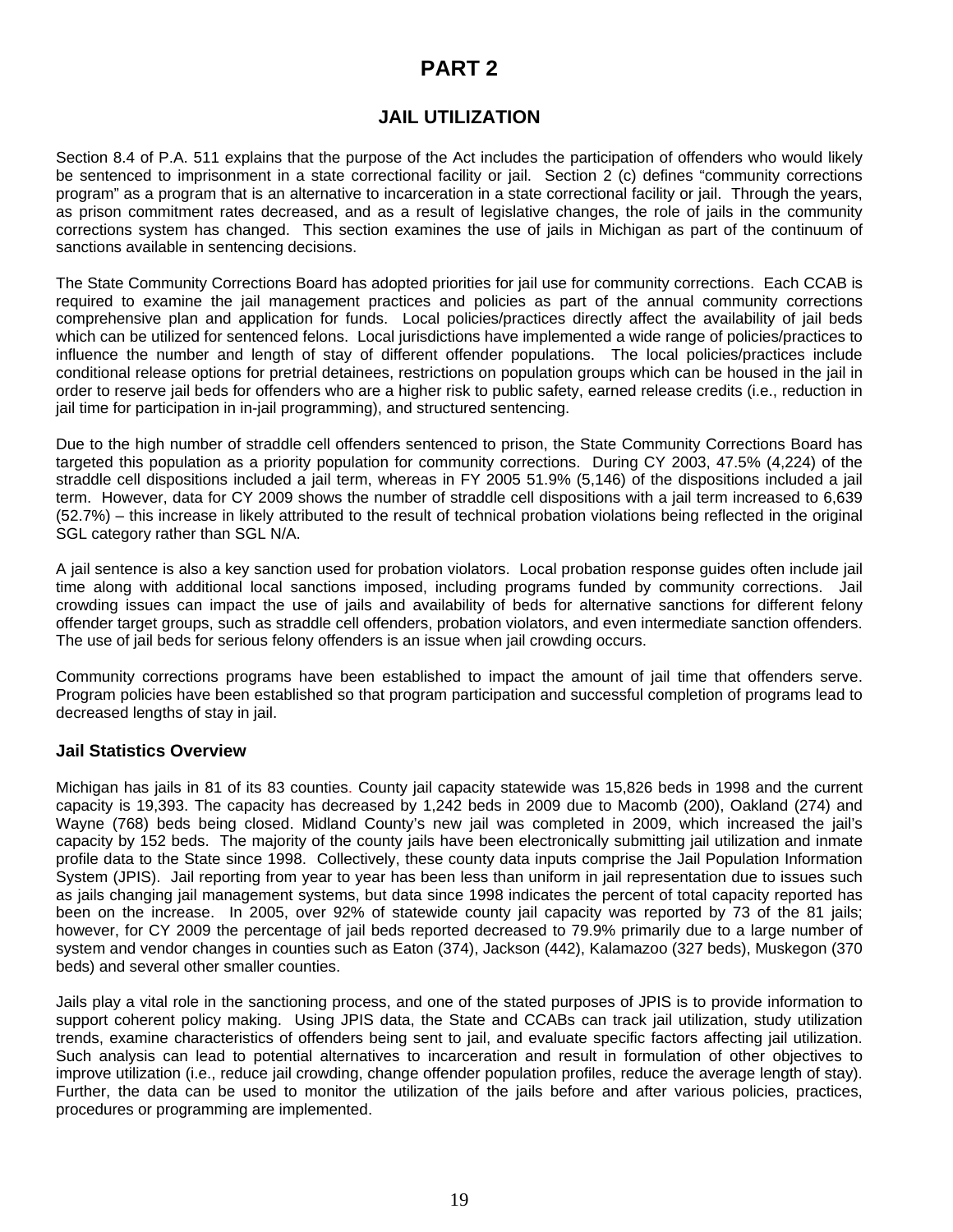Recognizing that all counties are not represented in data submissions and periodically some counties' data may not be up-to-date, statewide summary reports do not completely represent State figures or State totals; however, input from rural, urban, and metropolitan counties is included and such reports should present a reasonable and useful representation.

Tables 2.1, 2.2, 2.3 and 2.4, present statewide summary reports compiled from JPIS data for CY 2006 through CY 2009. The reports categorize the offenders housed in jails by their crime class and legal status (i.e., felons/misdemeanants and sentenced/unsentenced) and indicate the number of offenders housed, average daily populations, average lengths of stay, and the number of releases upon which lengths of stay are based.

The first section of the reports focuses on felons and misdemeanants that originated in the reporting counties, the part of the jail population comprised of offenders boarded in (for the State, Federal government, other counties, tribal or other jurisdictions) and "other" offenders (those held on writs, etc.). The following sections focus on target populations, offender distribution by objective classification and a listing of the overall top ten offense categories for the State – based on the percentage of jail capacity utilized.

In the statewide reports, both the sections on top ten offenses and targeted populations indicate that arrests for alcohol related offenses and felony probation violators used significant percentages of jail capacity. The data reflects that in the past two years the percentage of jail capacity used for these populations has declined, which indicates that community corrections programs targeted toward these populations have improved jail utilization.

The statewide reports also reflect an increased use of jail beds for parole violators within the DOC category which is consistent with the Department's initiative to contract locally for jail space in lieu of returning these offenders to prison.

### **CY 2006, CY 2007, CY2008, and CY 2009 JPIS Data**

Tables 2.1, 2.2, 2.3, 2.4, 2.5, and 2.6 present statewide Jail Population Information System (JPIS) data for CY 2006 through CY 2009. JPIS submission cessation during introduction of new jail management systems can cause variations in reporting figures.

JPIS data shows the following trends in jail capacity utilization statewide by specific populations:

|                                                  | CY 2006 CY 2007 |       | CY 2008 | CY 2009 |
|--------------------------------------------------|-----------------|-------|---------|---------|
| - Felons unsentenced during their time in jail:  | 22.4%           | 23.2% | 24.1%   | 24.8%   |
| - Felons sentenced prior to admission:           | 11.6%           | 10.5% | 12.4%   | 11.6%   |
| - Felons sentenced after admission:              | 18.1%           | 17.9% | 15.2%   | 15.5%   |
| - Misdemeanants unsentenced during time in jail: | 11.4%           | 11.0% | 10.3%   | 10.3%   |
| - Misdemeanants sentenced prior to admission:    | 10.5%           | 9.9%  | 9.9%    | 8.5%    |
| - Misdemeanants sentenced after admission:       | 11.5%           | 11.6% | 10.1%   | 9.0%    |
| - Felons with arrests related to alcohol:        | 1.9%            | 2.1%  | 2.6%    | 2.5%    |
| - Parole Violators:                              | 3.0%            | 3.9%  | 4.8%    | 5.6%    |
| - Felony Circuit Probation Violators:            | $6.0\%$         | 6.3%  | 5.7%    | 5.4%    |

JPIS data shows the following trends statewide for number of offenders incarcerated in jails by specific groups:

|                                           |        |        | CY 2006 CY 2007 CY 2008 CY 2009 |       |
|-------------------------------------------|--------|--------|---------------------------------|-------|
| - Felons with arrests related to alcohol: | 2.867  | 3.527  | -3.864                          | 3.674 |
| - Parole Violators:                       | 6.170  | 7.727  | 8.923                           | 8.525 |
| - Felony Circuit Probation Violators:     | 10.065 | 10.643 | 10.725                          | 9.751 |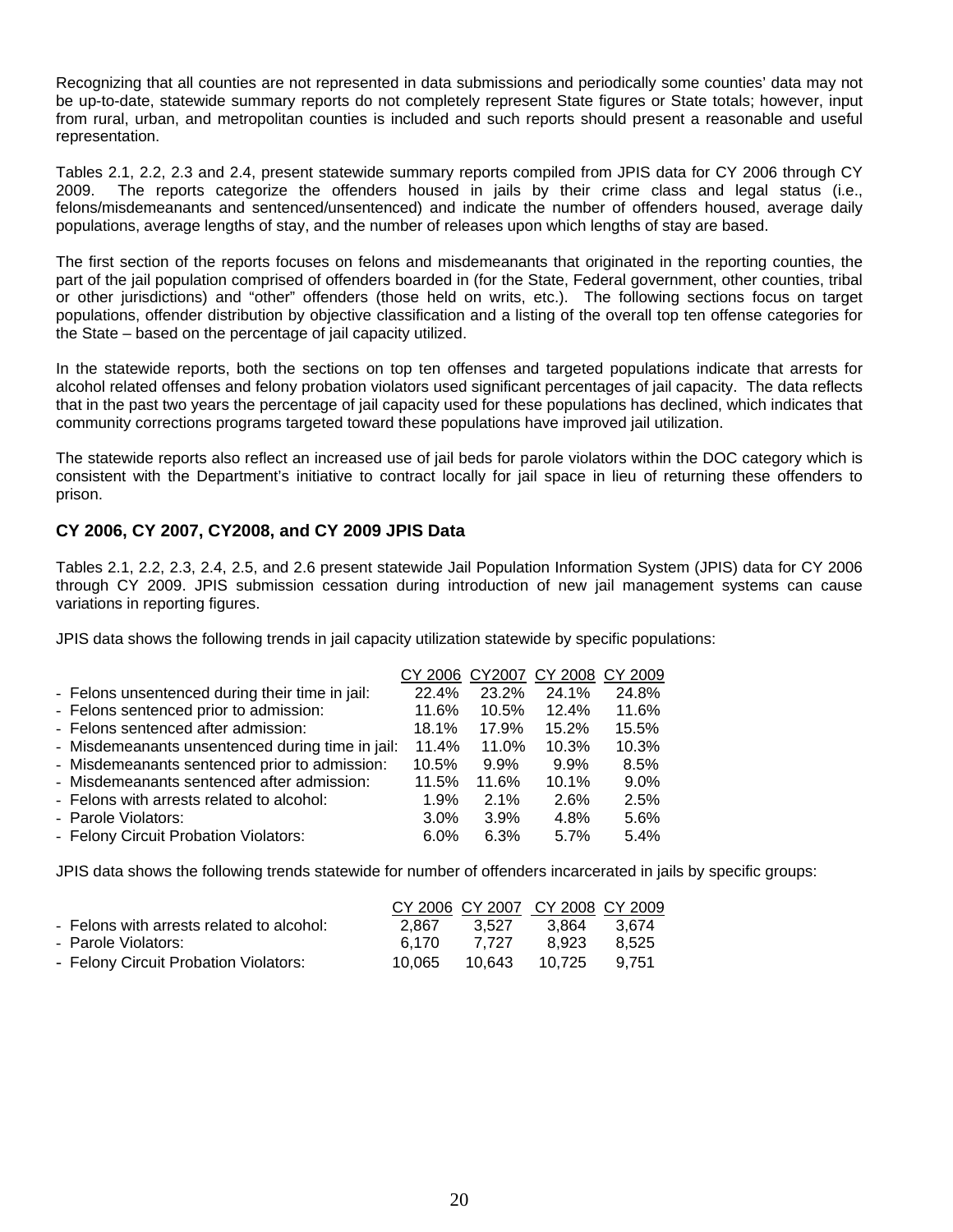|                                  |                                                                                      |                  |                            |                                  |                                                                              |                                         | <b>StateWide</b>         |                                                                                                                     |                 |                   |                 | StateWide's Latest Submission:   |                   |                    | 5/3/2007               |
|----------------------------------|--------------------------------------------------------------------------------------|------------------|----------------------------|----------------------------------|------------------------------------------------------------------------------|-----------------------------------------|--------------------------|---------------------------------------------------------------------------------------------------------------------|-----------------|-------------------|-----------------|----------------------------------|-------------------|--------------------|------------------------|
|                                  |                                                                                      |                  |                            |                                  |                                                                              |                                         | 2006                     |                                                                                                                     |                 |                   |                 |                                  |                   |                    |                        |
|                                  |                                                                                      |                  |                            |                                  |                                                                              | Jan                                     | thru                     | Dec                                                                                                                 |                 |                   |                 |                                  |                   | Months of Data: 12 |                        |
|                                  |                                                                                      |                  |                            | <b>Average Daily Populations</b> |                                                                              |                                         |                          | <b>No Status Change</b>                                                                                             |                 |                   |                 | <b>Sentenced After Admission</b> |                   |                    | <b>Total Offenders</b> |
|                                  |                                                                                      | <b>Offenders</b> | <b>ADP</b>                 | ADP %Of                          | ADP%Of                                                                       | ADP %Of                                 | Releases                 | AvLOS                                                                                                               | Releases        | AvLOS             | <b>Releases</b> | <b>AvLOS</b>                     | <b>AvLOS</b>      | Releases           | <b>AvLOS</b>           |
|                                  |                                                                                      | on               |                            | Housed                           | Housed +<br><b>Bd Out</b>                                                    | Reporting<br>Jails                      |                          | Only<br>Presentenced                                                                                                |                 | Only<br>Sentenced |                 | Part<br>Presentenced             | Part<br>Sentenced | Overall            | Overall                |
| Housed<br><b>Regular Inmates</b> |                                                                                      | Record           |                            |                                  |                                                                              |                                         |                          |                                                                                                                     |                 |                   |                 |                                  |                   |                    |                        |
|                                  | <b>Unsentenced Felons</b>                                                            | 65,423           | 3,604.2                    | 23.6%                            |                                                                              | 22.4%                                   | 60,370                   | 20.1                                                                                                                |                 |                   |                 |                                  |                   | 60,370             | 20.1                   |
|                                  | <b>Unsentenced Misdemeanants</b>                                                     | 116,833          | 1,841.7                    | 12.1%                            | * In StateWide Totals, I<br>Already Counted as                               | 11.4%                                   | 114,234                  | 5.3                                                                                                                 |                 |                   |                 |                                  |                   | 114,234            | 5.3                    |
|                                  | Sentenced Felon {prior to admission}                                                 | 15,155           | 1.868.1                    | 12.3%                            |                                                                              | 11.6%                                   |                          |                                                                                                                     | 12,773          | 47.9              |                 |                                  |                   | 12,773             | 47.9                   |
|                                  | Sentenced Felon {after admission}                                                    | 14,805           | 2,921.9                    | 19.2%                            |                                                                              | 18.1%                                   |                          |                                                                                                                     |                 |                   | 13,529          | 42.7                             | 47.3              | 13,529             | 90.0                   |
|                                  | Sentenced Misd {prior to admission}                                                  | 35,872           | 1,699.9                    | 11.1%                            |                                                                              | 10.5%                                   |                          |                                                                                                                     | 34,151          | 17.1              |                 |                                  |                   | 34,151             | 17.1                   |
|                                  | Sentenced Misd {after admission}                                                     | 19,023           | 1,857.5                    | 12.2%                            |                                                                              | 11.5%                                   |                          |                                                                                                                     |                 |                   | 18,068          | 15.6                             | 25.7              | 18,068             | 41.3                   |
| <b>Boarded In</b>                |                                                                                      |                  |                            |                                  |                                                                              |                                         |                          |                                                                                                                     |                 |                   |                 |                                  |                   |                    | 0.0                    |
| <b>DOC</b>                       |                                                                                      | 5,069            | 290.4                      | 1.9%                             | tals, Boarded Out Offenders Are<br>ed as Boarded In From "Other<br>Counties" | 1.8%                                    | 3,103                    | 17.9                                                                                                                | 1,476           | 25.4              | 162             | 33.3                             | 40.4              | 4,741              | 22.2                   |
| Federal                          |                                                                                      | 3,774            | 418.2                      | 2.7%                             |                                                                              | 2.6%                                    | 3,289                    | 43.3                                                                                                                | 69              | 32.6              | 36              | 59.3                             | 22.4              | 3,394              | 43.5                   |
|                                  | <b>Other Counties</b>                                                                | 2,703            | 151.6                      | 1.0%                             |                                                                              | 0.9%                                    | 866                      | 11.5                                                                                                                | 1,648           | 26.1              | 59              | 41.7                             | 57.1              | 2,573              | 22.8                   |
| Other                            |                                                                                      | 18,610           | 595.9                      | 3.9%                             |                                                                              | 3.7%                                    | 16,580                   | 9.9                                                                                                                 | 829             | 21.8              | 689             | 24.5                             | 27.7              | 18,098             | 12.0                   |
| <b>Total Housed</b>              |                                                                                      | 297,267          | 15,249.4                   | 100.0%                           |                                                                              | 94.6%                                   | 198.442                  | 11.0                                                                                                                | 50,946          | 2.9               | 32.543          | 27.2                             | 34.8              | 281,931            | 19.5                   |
|                                  | <b>Jail Capacity</b>                                                                 |                  | 16,117.0                   |                                  |                                                                              |                                         |                          |                                                                                                                     |                 |                   |                 |                                  |                   |                    |                        |
|                                  |                                                                                      |                  |                            | <b>Targeted</b><br>Jails'        | $%$ of<br><b>Targeted's</b>                                                  | ADP %of<br>Reporting                    |                          |                                                                                                                     |                 |                   |                 |                                  |                   |                    |                        |
| <b>Target Populations **</b>     |                                                                                      |                  |                            | Capacity                         | Capacity                                                                     | Jails                                   |                          |                                                                                                                     |                 |                   |                 |                                  |                   |                    |                        |
|                                  | <b>Felony Alcohol Related Arrests</b>                                                | 2,867            | 290.9                      | 15,217.0                         | 1.9%                                                                         | 1.8%                                    | 1,502                    | 15.3                                                                                                                | 717             | 62.1              | 363             | 50.4                             | 56.9              | 2,582              | 41.2                   |
| Parole Violators                 |                                                                                      | 6.170            | 354.5                      | 11,786.0                         | 3.0%                                                                         | 2.2%                                    | 3,793                    | 19.9                                                                                                                | 1,825           | 24.0              | 157             | 20.6                             | 38.6              | 5,775              | 22.2                   |
|                                  | <b>Felony Circuit Court Probation Violators</b>                                      | 10,065           | 785.6                      | 13,078.0                         | 6.0%                                                                         | 4.9%                                    | 4,551                    | 15.0                                                                                                                | 2,116           | 29.0              | 2,630           | 15.3                             | 45.7              | 9,297              | 31.2                   |
|                                  |                                                                                      |                  |                            |                                  |                                                                              |                                         |                          |                                                                                                                     |                 |                   |                 |                                  |                   |                    |                        |
|                                  |                                                                                      |                  |                            |                                  |                                                                              |                                         |                          | ADP %of Capacity for Target Populations is based on the jail capacity of the counties reporting the target offense. |                 |                   |                 |                                  |                   |                    |                        |
|                                  |                                                                                      |                  |                            |                                  |                                                                              |                                         |                          |                                                                                                                     |                 |                   |                 |                                  |                   |                    |                        |
|                                  | Objective Classification of Felon Population (Max =1)                                |                  | Unk                        | $\mathbf{1}$                     | $\overline{2}$                                                               | $\overline{3}$                          | $\overline{4}$           | $\overline{5}$                                                                                                      | $6\phantom{.}6$ | $\mathbf{z}$      | 8               |                                  |                   |                    |                        |
|                                  | Housed Non-Boarders Per Level                                                        |                  | 34.1%                      | 4.9%                             | 6.6%                                                                         | 11.3%                                   | 9.6%                     | 9.4%                                                                                                                | 17.5%           | 3.5%              | 2.9%            |                                  |                   |                    |                        |
|                                  |                                                                                      |                  |                            |                                  |                                                                              |                                         |                          |                                                                                                                     |                 |                   |                 |                                  |                   |                    |                        |
|                                  | Top Ten Offense Categories by Percentage of Jail Capacity Utilized                   |                  |                            |                                  |                                                                              |                                         |                          |                                                                                                                     |                 |                   |                 |                                  |                   |                    |                        |
| ADP %Of<br>Rank                  | Arrest Charge Code***                                                                | Crime            | <b>Description</b>         |                                  |                                                                              |                                         |                          |                                                                                                                     |                 |                   |                 | Offenders                        | Releases          | <b>AvLOS</b>       |                        |
| Capacity                         |                                                                                      | Class            |                            |                                  |                                                                              |                                         |                          |                                                                                                                     |                 |                   |                 | on<br>Record                     | Overall           | Overall            |                        |
| 4.9%<br>$\overline{1}$           | Various                                                                              | F.               | <b>Probation Violators</b> |                                  |                                                                              |                                         |                          |                                                                                                                     |                 |                   |                 | 10.065                           | 9.297             | 31.2               |                        |
| $\overline{c}$<br>4.5%           | Various                                                                              | м                |                            | <b>Alcohol Related Arrests</b>   |                                                                              |                                         |                          |                                                                                                                     |                 |                   |                 | 31,937                           | 31.259            | 8.0                |                        |
| 3<br>4.0%                        | Various                                                                              | M                | <b>Probation Violators</b> |                                  |                                                                              |                                         |                          |                                                                                                                     |                 |                   |                 | 13,876                           | 13,255            | 17.5               |                        |
| 4<br>2.6%                        | Various                                                                              | $\Omega$         | <b>Federal Offenders</b>   |                                  |                                                                              |                                         |                          |                                                                                                                     |                 |                   |                 | 3.746                            | 3.369             | 43.6               |                        |
| 5<br>2.2%                        | Par <sub>V</sub>                                                                     | F.               | <b>Parole Violators</b>    |                                  |                                                                              |                                         |                          |                                                                                                                     |                 |                   |                 | 6,170                            | 5,775             | 22.2               |                        |
| 6<br>1.8%                        | Various                                                                              | F                |                            | <b>Alcohol Related Arrests</b>   |                                                                              |                                         |                          |                                                                                                                     |                 |                   |                 | 2,867                            | 2,582             | 41.2               |                        |
| 1.7%<br>$\overline{7}$           | Other                                                                                | F.               |                            | <b>Undefined Arrest Code</b>     |                                                                              |                                         |                          |                                                                                                                     |                 |                   |                 | 7.346                            | 7.072             | 14.1               |                        |
| 8<br>1.6%                        | P750.812                                                                             | M                |                            | DOMESTIC VIOLENCE                |                                                                              |                                         |                          |                                                                                                                     |                 |                   |                 | 8,145                            | 7.879             | 11.2               |                        |
| 9<br>1.6%                        | P333.74032A5                                                                         | F.               |                            |                                  |                                                                              | CONT. SUB. - POSSESS LESS THAN 25 GRAMS |                          |                                                                                                                     |                 |                   |                 | 3,378                            | 3,126             | 29.2               |                        |
| 10<br>1.4%                       | P333.74012A4                                                                         | F                |                            |                                  |                                                                              | CONT. SUB-DELIVER/MFG LESS THAN 50 GR   |                          |                                                                                                                     |                 |                   |                 | 2,552                            | 2,336             | 36.5               |                        |
|                                  | Charge Code Prefixes: P for PACC code, M for MCL Code, or U for UCR/MICR Arrest Code |                  |                            |                                  |                                                                              |                                         |                          |                                                                                                                     |                 |                   |                 |                                  |                   |                    |                        |
|                                  | State Wide Jail Capacities****                                                       |                  |                            |                                  | <b>State Wide Jails Reporting</b>                                            |                                         | (Two Counties w/o Jails) |                                                                                                                     |                 |                   |                 |                                  |                   |                    |                        |
|                                  |                                                                                      |                  |                            |                                  |                                                                              |                                         |                          |                                                                                                                     |                 |                   |                 |                                  |                   |                    |                        |
| Reporting                        | <b>All Jails</b>                                                                     | Percent          |                            |                                  | <b>Counties</b>                                                              |                                         | <b>Counties</b>          | Percent                                                                                                             |                 |                   |                 |                                  |                   |                    |                        |
| Jails                            |                                                                                      | Reported         |                            |                                  | Reporting                                                                    | with Jails                              |                          | Reporting                                                                                                           |                 |                   |                 |                                  |                   |                    |                        |
| 16,117.0                         | 18,883.0<br>**** Fractional jail capacities due to mid-year jail construction.       | 85.4%            |                            |                                  | 70                                                                           | 81                                      |                          | 86.4%                                                                                                               |                 |                   |                 |                                  |                   |                    |                        |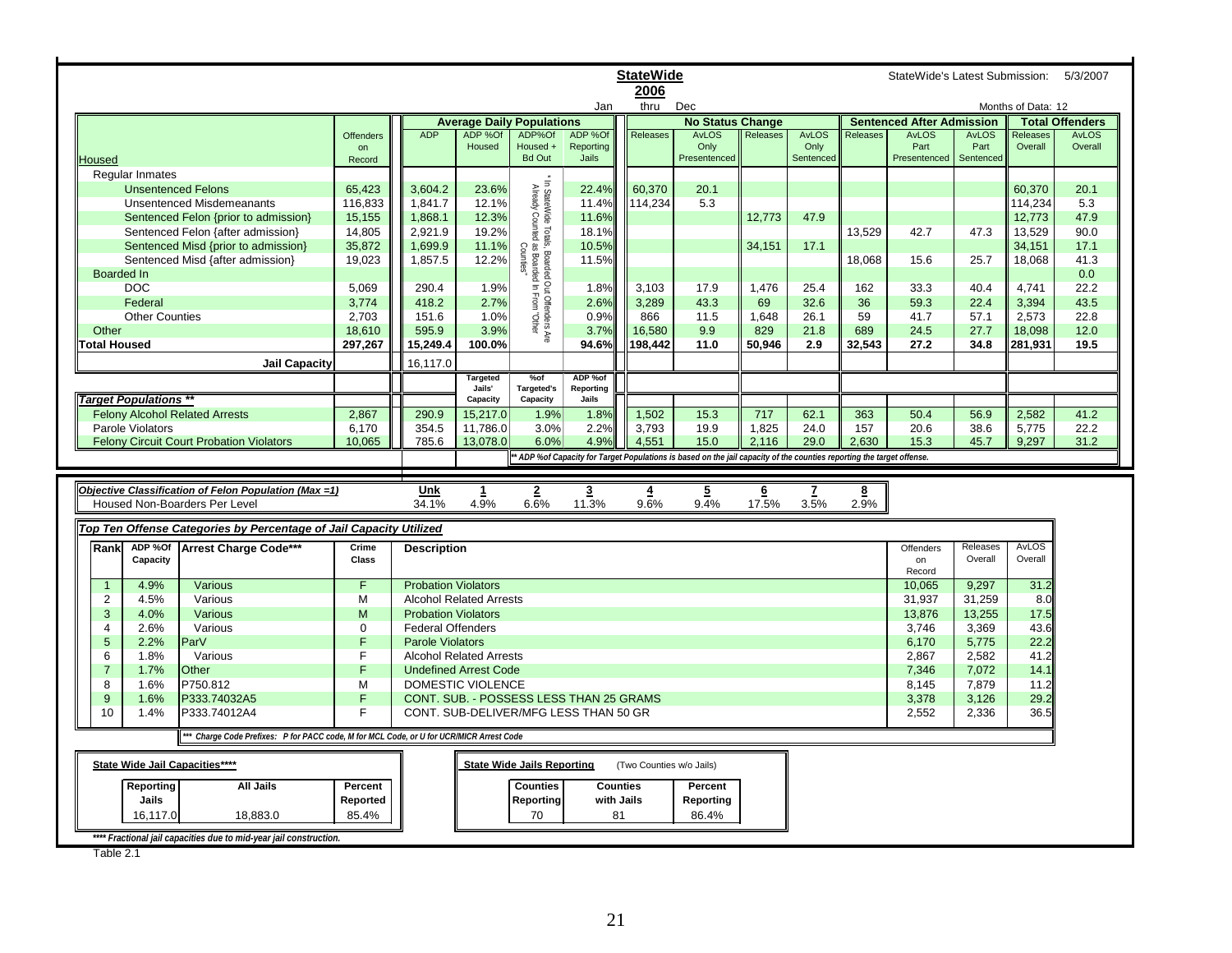|                     |                              |                                                                                         |              |                            |                                      |                                                |                                         | <b>StateWide</b>         |                                                                                                                       |                 |                      |                 | StateWide's Latest Submission: 6/27/2008 |                      |                     |                         |
|---------------------|------------------------------|-----------------------------------------------------------------------------------------|--------------|----------------------------|--------------------------------------|------------------------------------------------|-----------------------------------------|--------------------------|-----------------------------------------------------------------------------------------------------------------------|-----------------|----------------------|-----------------|------------------------------------------|----------------------|---------------------|-------------------------|
|                     |                              |                                                                                         |              |                            |                                      |                                                |                                         | 2007                     |                                                                                                                       |                 |                      |                 |                                          |                      |                     |                         |
|                     |                              |                                                                                         |              |                            |                                      |                                                | Jan                                     | thru                     | Dec                                                                                                                   |                 |                      |                 |                                          |                      | Months of Data: 12  |                         |
|                     |                              |                                                                                         |              |                            | <b>Average Daily Populations</b>     |                                                |                                         |                          | <b>No Status Change</b>                                                                                               |                 |                      |                 | <b>Sentenced After Admission</b>         |                      |                     | <b>Total Offenders</b>  |
|                     |                              |                                                                                         | Offenders    | <b>ADP</b>                 | ADP %Of<br>Housed                    | ADP%Of<br>Housed +                             | ADP %Of<br>Reporting                    | <b>Releases</b>          | <b>AvLOS</b><br>Only                                                                                                  | Releases        | <b>AvLOS</b><br>Only | <b>Releases</b> | <b>AvLOS</b><br>Part                     | <b>AvLOS</b><br>Part | Releases<br>Overall | <b>AvLOS</b><br>Overall |
| Housed              |                              |                                                                                         | on<br>Record |                            |                                      | <b>Bd Out</b>                                  | Jails                                   |                          | Presentenced                                                                                                          |                 | Sentenced            |                 | Presentenced                             | Sentenced            |                     |                         |
|                     | <b>Reqular Inmates</b>       |                                                                                         |              |                            |                                      |                                                |                                         |                          |                                                                                                                       |                 |                      |                 |                                          |                      |                     |                         |
|                     | <b>Unsentenced Felons</b>    |                                                                                         | 63,921       | 3.776.7                    | 24.5%                                |                                                | 23.2%                                   | 59.052                   | 21.1                                                                                                                  |                 |                      |                 |                                          |                      | 59.052              | 21.1                    |
|                     |                              | <b>Unsentenced Misdemeanants</b>                                                        | 111,350      | 1,790.0                    | 11.6%                                |                                                | 11.0%                                   | 109,016                  | 5.7                                                                                                                   |                 |                      |                 |                                          |                      | 109,016             | 5.7                     |
|                     |                              | Sentenced Felon {prior to admission}                                                    | 14,584       | 1,702.7                    | 11.0%                                | Already Counted as Boarded                     | 10.5%                                   |                          |                                                                                                                       | 12,677          | 45.7                 |                 |                                          |                      | 12,677              | 45.7                    |
|                     |                              | Sentenced Felon {after admission}                                                       | 14,204       | 2,917.6                    | 18.9%                                |                                                | 17.9%                                   |                          |                                                                                                                       |                 |                      | 12,959          | 44.7                                     | 48.3                 | 12,959              | 93.0                    |
|                     |                              | Sentenced Misd {prior to admission}                                                     | 33,319       | 1,606.7                    | 10.4%                                |                                                | 9.9%                                    |                          |                                                                                                                       | 31.748          | 17.4                 |                 |                                          |                      | 31,748              | 17.4                    |
|                     |                              | Sentenced Misd {after admission}                                                        | 18,812       | 1,883.1                    | 12.2%                                | Counties'                                      | 11.6%                                   |                          |                                                                                                                       |                 |                      | 17,850          | 15.0                                     | 25.6                 | 17,850              | 40.6                    |
| <b>Boarded In</b>   |                              |                                                                                         |              |                            |                                      |                                                |                                         |                          |                                                                                                                       |                 |                      |                 |                                          |                      |                     | 0.0                     |
|                     | <b>DOC</b>                   |                                                                                         | 7,512        | 448.7                      | 2.9%                                 |                                                | 2.8%                                    | 4,182                    | 18.5                                                                                                                  | 2,602           | 25.9                 | 263             | 29.0                                     | 30.7                 | 7,047               | 22.7                    |
|                     | Federal                      |                                                                                         | 5,118        | 531.7                      | 3.4%                                 | In From                                        | 3.3%                                    | 4,377                    | 40.8                                                                                                                  | 141             | 35.0                 | 37              | 55.4                                     | 47.4                 | 4,555               | 41.1                    |
|                     | <b>Other Counties</b>        |                                                                                         | 3,691        | 213.3                      | 1.4%                                 | In StateWide Totals, Boarded Out Offenders Are | 1.3%                                    | 1,241                    | 10.7                                                                                                                  | 2,172           | 25.6                 | 71              | 28.6                                     | 44.5                 | 3,484               | 21.2                    |
| Other               |                              |                                                                                         | 18,168       | 571.1                      | 3.7%                                 | "Othel                                         | 3.5%                                    | 15,772                   | 9.5                                                                                                                   | 1,131           | 18.9                 | 653             | 21.1                                     | 18.1                 | 17,556              | 11.2                    |
| <b>Total Housed</b> |                              |                                                                                         | 290,679      | 15,441.6                   | 100.0%                               |                                                | 94.9%                                   | 193,640                  | 11.8                                                                                                                  | 50,471          | 3.1                  | 31,833          | 27.4                                     | 34.8                 | 275,944             | 20.1                    |
|                     |                              | <b>Jail Capacity</b>                                                                    |              | 16,274.6                   |                                      |                                                |                                         |                          |                                                                                                                       |                 |                      |                 |                                          |                      |                     |                         |
|                     |                              |                                                                                         |              |                            | <b>Targeted</b>                      | %of                                            | ADP %of                                 |                          |                                                                                                                       |                 |                      |                 |                                          |                      |                     |                         |
|                     |                              |                                                                                         |              |                            | Jails'                               | <b>Targeted's</b>                              | Reporting                               |                          |                                                                                                                       |                 |                      |                 |                                          |                      |                     |                         |
|                     | <b>Target Populations **</b> |                                                                                         |              |                            | Capacity                             | Capacity                                       | Jails                                   |                          |                                                                                                                       |                 |                      |                 |                                          |                      |                     |                         |
|                     |                              | <b>Felony Alcohol Related Arrests</b>                                                   | 3,527        | 327.0                      | 15,315.0                             | 2.1%                                           | 2.0%                                    | 1,936                    | 13.3                                                                                                                  | 820             | 54.9                 | 435             | 52.1                                     | 51.1                 | 3,191               | 36.2                    |
|                     | Parole Violators             |                                                                                         | 7,727        | 479.1                      | 12,300.3                             | 3.9%                                           | 2.9%                                    | 4,071                    | 19.5                                                                                                                  | 2,883           | 24.5                 | 301             | 28.1                                     | 35.5                 | 7,255               | 23.4                    |
|                     |                              | <b>Felony Circuit Court Probation Violators</b>                                         | 10,643       | 841.9                      | 13,298.3                             | 6.3%                                           | 5.2%                                    | 4,914                    | 14.7                                                                                                                  | 2,379           | 26.6                 | 2,613           | 17.3                                     | 47.7                 | 9,906               | 30.8                    |
|                     |                              |                                                                                         |              |                            |                                      |                                                |                                         |                          | * ADP %of Capacity for Target Populations is based on the jail capacity of the counties reporting the target offense. |                 |                      |                 |                                          |                      |                     |                         |
|                     |                              |                                                                                         |              |                            |                                      |                                                |                                         |                          |                                                                                                                       |                 |                      |                 |                                          |                      |                     |                         |
|                     |                              | Objective Classification of Felon Population (Max =1)                                   |              |                            |                                      |                                                |                                         |                          |                                                                                                                       |                 |                      |                 |                                          |                      |                     |                         |
|                     |                              |                                                                                         |              | Unk                        | $\mathbf{1}$                         | $\overline{2}$                                 | 3                                       | $\overline{4}$           | $\overline{5}$                                                                                                        | $6\overline{6}$ | 7                    | 8               |                                          |                      |                     |                         |
|                     |                              | Housed Non-Boarders Per Level                                                           |              | 33.8%                      | 5.2%                                 | 5.6%                                           | 11.4%                                   | 9.9%                     | 9.7%                                                                                                                  | 18.0%           | 3.5%                 | 2.9%            |                                          |                      |                     |                         |
|                     |                              |                                                                                         |              |                            |                                      |                                                |                                         |                          |                                                                                                                       |                 |                      |                 |                                          |                      |                     |                         |
|                     |                              | Top Ten Offense Categories by Percentage of Jail Capacity Utilized                      |              |                            |                                      |                                                |                                         |                          |                                                                                                                       |                 |                      |                 |                                          |                      |                     |                         |
| Rank                | ADP %Of                      | Arrest Charge Code***                                                                   | Crime        | <b>Description</b>         |                                      |                                                |                                         |                          |                                                                                                                       |                 |                      |                 | Offenders                                | Releases             | AvLOS               |                         |
|                     | Capacity                     |                                                                                         | Class        |                            |                                      |                                                |                                         |                          |                                                                                                                       |                 |                      |                 | on                                       | Overall              | Overall             |                         |
|                     |                              |                                                                                         |              |                            |                                      |                                                |                                         |                          |                                                                                                                       |                 |                      |                 | Record                                   |                      |                     |                         |
| $\mathbf{1}$        | 5.2%                         | Various                                                                                 | F.           | <b>Probation Violators</b> |                                      |                                                |                                         |                          |                                                                                                                       |                 |                      |                 | 10,643                                   | 9,906                | 30.8                |                         |
| $\overline{c}$      | 4.3%                         | Various                                                                                 | М            |                            | <b>Alcohol Related Arrests</b>       |                                                |                                         |                          |                                                                                                                       |                 |                      |                 | 28,431                                   | 27,850               | 8.8                 |                         |
| 3                   | 4.2%                         | Various                                                                                 | M            | <b>Probation Violators</b> |                                      |                                                |                                         |                          |                                                                                                                       |                 |                      |                 | 13,578                                   | 12,958               | 18.6                |                         |
| $\overline{4}$      | 3.3%                         | Various                                                                                 | $\mathbf 0$  | <b>Federal Offenders</b>   |                                      |                                                |                                         |                          |                                                                                                                       |                 |                      |                 | 5,090                                    | 4,529                | 41.2                |                         |
| 5                   | 2.9%                         | ParV                                                                                    | F            | <b>Parole Violators</b>    |                                      |                                                |                                         |                          |                                                                                                                       |                 |                      |                 | 7,727                                    | 7,255                | 23.4                |                         |
| 6                   | 2.0%                         | Various                                                                                 | F.           |                            | <b>Alcohol Related Arrests</b>       |                                                |                                         |                          |                                                                                                                       |                 |                      |                 | 3,527                                    | 3,191                | 36.2                |                         |
| $\overline{7}$      | 1.6%                         | Other                                                                                   | F.           |                            | <b>Undefined Arrest Code</b>         |                                                |                                         |                          |                                                                                                                       |                 |                      |                 | 7,834                                    | 7,564                | 12.1                |                         |
| 8                   | 1.5%                         | P333.74032A5                                                                            | F.           |                            |                                      |                                                | CONT. SUB. - POSSESS LESS THAN 25 GRAMS |                          |                                                                                                                       |                 |                      |                 | 3,334                                    | 3,105                | 28.6                |                         |
| 9                   | 1.5%                         | P333.74012A4                                                                            | F            |                            |                                      |                                                | CONT. SUB-DELIVER/MFG LESS THAN 50 GR   |                          |                                                                                                                       |                 |                      |                 | 2,631                                    | 2,397                | 35.6                |                         |
| 10                  | 1.3%                         | Various                                                                                 | 0            |                            | <b>Offenders from Other Counties</b> |                                                |                                         |                          |                                                                                                                       |                 |                      |                 | 3,576                                    | 3,373                | 21.2                |                         |
|                     |                              | ** Charge Code Prefixes: P for PACC code, M for MCL Code, or U for UCR/MICR Arrest Code |              |                            |                                      |                                                |                                         |                          |                                                                                                                       |                 |                      |                 |                                          |                      |                     |                         |
|                     |                              | State Wide Jail Capacities****                                                          |              |                            |                                      | <b>State Wide Jails Reporting</b>              |                                         | (Two Counties w/o Jails) |                                                                                                                       |                 |                      |                 |                                          |                      |                     |                         |
|                     |                              |                                                                                         |              |                            |                                      |                                                |                                         |                          |                                                                                                                       |                 |                      |                 |                                          |                      |                     |                         |
|                     | Reporting                    | <b>All Jails</b>                                                                        | Percent      |                            |                                      | <b>Counties</b>                                | <b>Counties</b>                         |                          | Percent                                                                                                               |                 |                      |                 |                                          |                      |                     |                         |
|                     | Jails                        |                                                                                         | Reported     |                            |                                      | Reporting                                      | with Jails                              |                          | Reporting                                                                                                             |                 |                      |                 |                                          |                      |                     |                         |
|                     | 16,274.6                     | 19,335.3                                                                                | 84.2%        |                            |                                      | 68                                             | 81                                      |                          | 84.0%                                                                                                                 |                 |                      |                 |                                          |                      |                     |                         |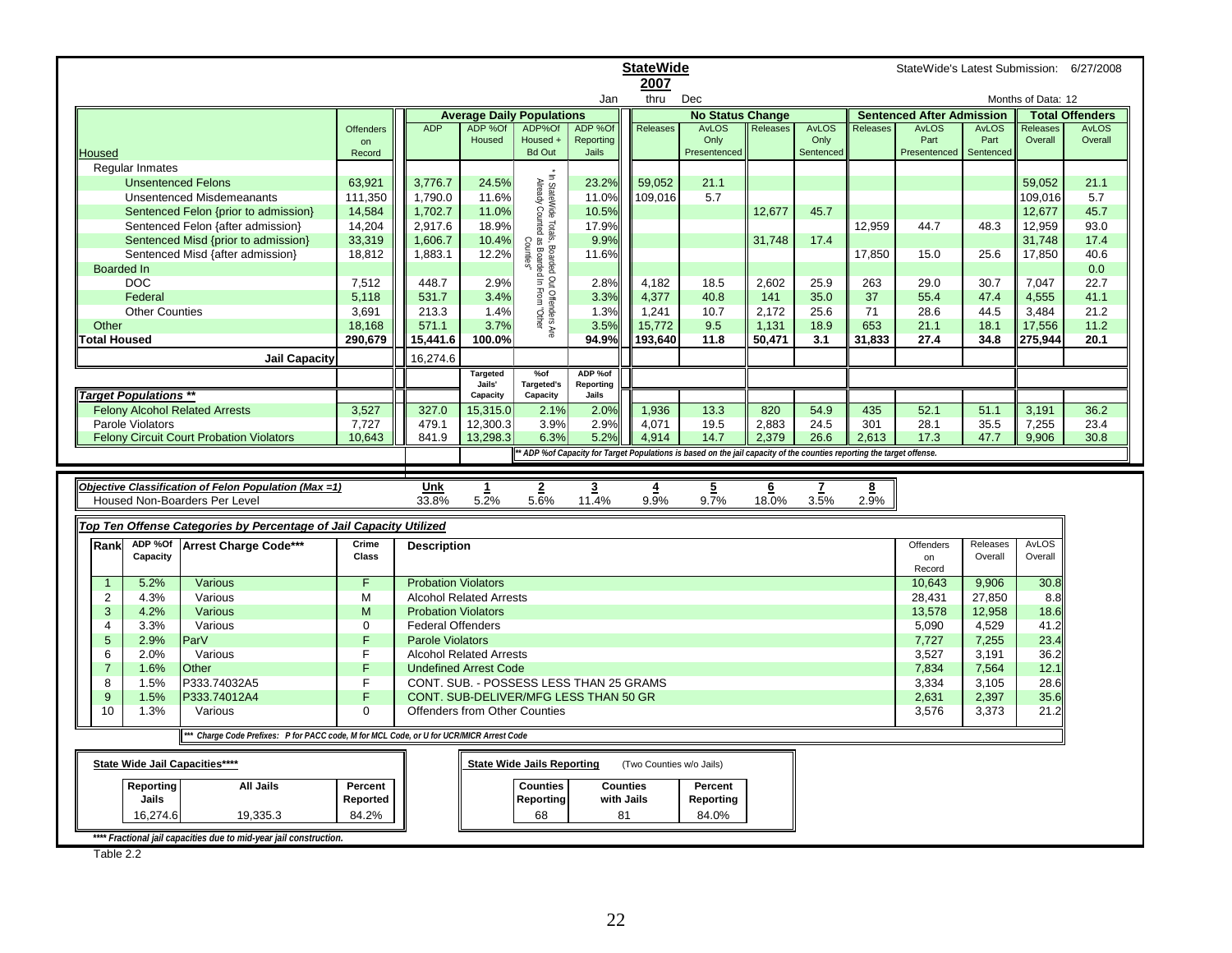|                     |                              |                                                                                      |              |                            |                                         |                                                                                             |                         | <b>StateWide</b>         |                                                                                                                       |                 |                   |                 | StateWide's Latest Submission: 4/15/2009 |                   |                    |                        |
|---------------------|------------------------------|--------------------------------------------------------------------------------------|--------------|----------------------------|-----------------------------------------|---------------------------------------------------------------------------------------------|-------------------------|--------------------------|-----------------------------------------------------------------------------------------------------------------------|-----------------|-------------------|-----------------|------------------------------------------|-------------------|--------------------|------------------------|
|                     |                              |                                                                                      |              |                            |                                         |                                                                                             |                         | 2008                     |                                                                                                                       |                 |                   |                 |                                          |                   |                    |                        |
|                     |                              |                                                                                      |              |                            |                                         |                                                                                             | Jan                     | thru                     | Dec                                                                                                                   |                 |                   |                 |                                          |                   | Months of Data: 12 |                        |
|                     |                              |                                                                                      |              |                            | <b>Average Daily Populations</b>        |                                                                                             |                         |                          | <b>No Status Change</b>                                                                                               |                 |                   |                 | <b>Sentenced After Admission</b>         |                   |                    | <b>Total Offenders</b> |
|                     |                              |                                                                                      | Offenders    | <b>ADP</b>                 | ADP %Of                                 | ADP%Of                                                                                      | ADP %Of                 | Releases                 | <b>AvLOS</b>                                                                                                          | Releases        | <b>AvLOS</b>      | <b>Releases</b> | <b>AvLOS</b>                             | <b>AvLOS</b>      | Releases           | <b>AvLOS</b>           |
| <b>Housed</b>       |                              |                                                                                      | on<br>Record |                            | Housed                                  | Housed +<br><b>Bd Out</b>                                                                   | Reporting<br>Jails      |                          | Only<br>Presentenced                                                                                                  |                 | Only<br>Sentenced |                 | Part<br>Presentenced                     | Part<br>Sentenced | Overall            | Overall                |
|                     | <b>Reqular Inmates</b>       |                                                                                      |              |                            |                                         |                                                                                             |                         |                          |                                                                                                                       |                 |                   |                 |                                          |                   |                    |                        |
|                     | <b>Unsentenced Felons</b>    |                                                                                      | 62,594       | 3,929.0                    | 25.9%                                   |                                                                                             | 24.1%                   | 57,624                   | 22.1                                                                                                                  |                 |                   |                 |                                          |                   | 57,624             | 22.1                   |
|                     |                              | Unsentenced Misdemeanants                                                            | 110,234      | 1,675.8                    | 11.0%                                   | In StateWide Totals, Boarded Out Offenders Are<br>Already Counted as Boarded In From "Other | 10.3%                   | 108,312                  | 5.5                                                                                                                   |                 |                   |                 |                                          |                   | 108,312            | 5.5                    |
|                     |                              | Sentenced Felon {prior to admission}                                                 | 15,682       | 2,019.2                    | 13.3%                                   |                                                                                             | 12.4%                   |                          |                                                                                                                       | 12.845          | 46.2              |                 |                                          |                   | 12,845             | 46.2                   |
|                     |                              | Sentenced Felon {after admission}                                                    | 12,119       | 2,473.7                    | 16.3%                                   |                                                                                             | 15.2%                   |                          |                                                                                                                       |                 |                   | 11,537          | 46.2                                     | 48.8              | 11,537             | 95.0                   |
|                     |                              | Sentenced Misd {prior to admission}                                                  | 32,362       | 1,606.2                    | 10.6%                                   |                                                                                             | 9.9%                    |                          |                                                                                                                       | 30,293          | 17.1              |                 |                                          |                   | 30,293             | 17.1                   |
|                     |                              | Sentenced Misd {after admission}                                                     | 17,459       | 1,651.4                    | 10.9%                                   | Counties                                                                                    | 10.1%                   |                          |                                                                                                                       |                 |                   | 16,977          | 14.3                                     | 25.7              | 16,977             | 39.9                   |
|                     | Boarded In                   |                                                                                      |              |                            |                                         |                                                                                             |                         |                          |                                                                                                                       |                 |                   |                 |                                          |                   |                    | 0.0                    |
|                     | <b>DOC</b>                   |                                                                                      | 7,247        | 399.7                      | 2.6%                                    |                                                                                             | 2.5%                    | 3,979                    | 15.7                                                                                                                  | 2,522           | 26.7              | 391             | 25.5                                     | 30.1              | 6,892              | 22.0                   |
|                     | Federal                      |                                                                                      | 5,904        | 583.4                      | 3.8%                                    |                                                                                             | 3.6%                    | 5,175                    | 38.4                                                                                                                  | 125             | 17.6              | 47              | 32.3                                     | 18.1              | 5,347              | 38.0                   |
|                     | <b>Other Counties</b>        |                                                                                      | 5,700        | 293.6                      | 1.9%                                    |                                                                                             | 1.8%                    | 2,202                    | 10.7                                                                                                                  | 3,166           | 23.7              | 80              | 33.2                                     | 50.5              | 5,448              | 19.3                   |
| Other               |                              |                                                                                      | 15,448       | 539.7                      | 3.6%                                    |                                                                                             | 3.3%                    | 13,412                   | 10.4                                                                                                                  | 879             | 23.8              | 712             | 21.3                                     | 27.5              | 15,003             | 13.0                   |
| <b>Total Housed</b> |                              |                                                                                      | 284,749      | 15,171.7                   | 100.0%                                  |                                                                                             | 93.2%                   | 190,704                  | 12.0                                                                                                                  | 49,830          | 3.0               | 29,744          | 27.0                                     | 34.8              | 270,278            | 20.0                   |
|                     |                              |                                                                                      |              |                            |                                         |                                                                                             |                         |                          |                                                                                                                       |                 |                   |                 |                                          |                   |                    |                        |
|                     |                              | <b>Jail Capacity</b>                                                                 |              | 16,282.0                   |                                         |                                                                                             |                         |                          |                                                                                                                       |                 |                   |                 |                                          |                   |                    |                        |
|                     |                              |                                                                                      |              |                            | Targeted<br>Jails'                      | %of<br><b>Targeted's</b>                                                                    | ADP %of<br>Reporting    |                          |                                                                                                                       |                 |                   |                 |                                          |                   |                    |                        |
|                     | <b>Target Populations **</b> |                                                                                      |              |                            | Capacity                                | Capacity                                                                                    | Jails                   |                          |                                                                                                                       |                 |                   |                 |                                          |                   |                    |                        |
|                     |                              | <b>Felony Alcohol Related Arrests</b>                                                | 3,864        | 408.8                      | 15,542.9                                | 2.6%                                                                                        | 2.5%                    | 2,043                    | 14.4                                                                                                                  | 1,052           | 61.0              | 432             | 52.2                                     | 58.9              | 3,527              | 40.1                   |
|                     | Parole Violators             |                                                                                      | 8,923        | 653.2                      | 13,516.9                                | 4.8%                                                                                        | 4.0%                    | 4,890                    | 23.9                                                                                                                  | 2,768           | 25.7              | 628             | 24.4                                     | 35.9              | 8,286              | 27.3                   |
|                     |                              | <b>Felony Circuit Court Probation Violators</b>                                      | 10,725       | 803.6                      | 14,067.2                                | 5.7%                                                                                        | 4.9%                    | 4,737                    | 15.4                                                                                                                  | 3,062           | 22.4              | 2,204           | 21.0                                     | 41.2              | 10,003             | 27.8                   |
|                     |                              |                                                                                      |              |                            |                                         |                                                                                             |                         |                          | * ADP %of Capacity for Target Populations is based on the jail capacity of the counties reporting the target offense. |                 |                   |                 |                                          |                   |                    |                        |
|                     |                              |                                                                                      |              |                            |                                         |                                                                                             |                         |                          |                                                                                                                       |                 |                   |                 |                                          |                   |                    |                        |
|                     |                              | Objective Classification of Felon Population (Max =1)                                |              | Unk                        | $\mathbf{1}$                            | $\overline{2}$                                                                              | $\overline{\mathbf{3}}$ | 4                        | 5                                                                                                                     | $6\overline{6}$ | z                 | <u>8</u>        |                                          |                   |                    |                        |
|                     |                              | Housed Non-Boarders Per Level                                                        |              | 35.2%                      | 5.1%                                    | 5.3%                                                                                        | 11.2%                   | 10.3%                    | 8.2%                                                                                                                  | 17.9%           | 4.2%              | 2.7%            |                                          |                   |                    |                        |
|                     |                              |                                                                                      |              |                            |                                         |                                                                                             |                         |                          |                                                                                                                       |                 |                   |                 |                                          |                   |                    |                        |
|                     |                              | Top Ten Offense Categories by Percentage of Jail Capacity Utilized                   |              |                            |                                         |                                                                                             |                         |                          |                                                                                                                       |                 |                   |                 |                                          |                   |                    |                        |
| Rank                | ADP %Of                      | Arrest Charge Code***                                                                | Crime        | <b>Description</b>         |                                         |                                                                                             |                         |                          |                                                                                                                       |                 |                   |                 | Offenders                                | Releases          | <b>AvLOS</b>       |                        |
|                     | Capacity                     |                                                                                      | Class        |                            |                                         |                                                                                             |                         |                          |                                                                                                                       |                 |                   |                 | on                                       | Overall           | Overall            |                        |
|                     |                              |                                                                                      |              |                            |                                         |                                                                                             |                         |                          |                                                                                                                       |                 |                   |                 | Record                                   |                   |                    |                        |
| $\mathbf{1}$        | 4.9%                         | Various                                                                              | F            | <b>Probation Violators</b> |                                         |                                                                                             |                         |                          |                                                                                                                       |                 |                   |                 | 10,725                                   | 10,003            | 27.8               |                        |
| $\overline{2}$      | 4.0%                         | ParV                                                                                 | F.           | Parole Violators           |                                         |                                                                                             |                         |                          |                                                                                                                       |                 |                   |                 | 8,923                                    | 8,286             | 27.3               |                        |
| 3                   | 4.0%                         | Various                                                                              | M            | <b>Probation Violators</b> |                                         |                                                                                             |                         |                          |                                                                                                                       |                 |                   |                 | 12,919                                   | 12,362            | 18.4               |                        |
| 4                   | 3.9%                         | Various                                                                              | м            |                            | <b>Alcohol Related Arrests</b>          |                                                                                             |                         |                          |                                                                                                                       |                 |                   |                 | 25,477                                   | 24,939            | 8.6                |                        |
| 5                   | 3.8%                         | Various                                                                              | $\mathbf{0}$ | <b>Federal Offenders</b>   |                                         |                                                                                             |                         |                          |                                                                                                                       |                 |                   |                 | 5,874                                    | 5,318             | 38.1               |                        |
| 6                   | 2.5%                         | Various                                                                              | F            |                            | <b>Alcohol Related Arrests</b>          |                                                                                             |                         |                          |                                                                                                                       |                 |                   |                 | 3,864                                    | 3,527             | 40.1               |                        |
| $\overline{7}$      | 1.9%                         | <b>Various</b>                                                                       | $\mathbf{0}$ |                            | <b>Offenders from Other Counties</b>    |                                                                                             |                         |                          |                                                                                                                       |                 |                   |                 | 5,571                                    | 5,328             | 19.3               |                        |
| 8                   | 1.6%                         | Other                                                                                | F.           |                            | <b>Undefined Arrest Code</b>            |                                                                                             |                         |                          |                                                                                                                       |                 |                   |                 | 6,495                                    | 6,301             | 13.4               |                        |
| 9                   | 1.6%                         | P333.74012A4                                                                         | F            |                            | CONT. SUB-DELIVER/MFG LESS THAN 50 GR   |                                                                                             |                         |                          |                                                                                                                       |                 |                   |                 | 2,538                                    | 2,297             | 40.5               |                        |
| 10                  | 1.6%                         | P333.74032A5                                                                         | F.           |                            | CONT. SUB. - POSSESS LESS THAN 25 GRAMS |                                                                                             |                         |                          |                                                                                                                       |                 |                   |                 | 3,250                                    | 3,041             | 31.7               |                        |
|                     |                              |                                                                                      |              |                            |                                         |                                                                                             |                         |                          |                                                                                                                       |                 |                   |                 |                                          |                   |                    |                        |
|                     |                              | Charge Code Prefixes: P for PACC code, M for MCL Code, or U for UCR/MICR Arrest Code |              |                            |                                         |                                                                                             |                         |                          |                                                                                                                       |                 |                   |                 |                                          |                   |                    |                        |
|                     |                              | State Wide Jail Capacities****                                                       |              |                            |                                         | <b>State Wide Jails Reporting</b>                                                           |                         | (Two Counties w/o Jails) |                                                                                                                       |                 |                   |                 |                                          |                   |                    |                        |
|                     |                              |                                                                                      |              |                            |                                         |                                                                                             |                         |                          |                                                                                                                       |                 |                   |                 |                                          |                   |                    |                        |
|                     |                              |                                                                                      |              |                            |                                         |                                                                                             |                         |                          |                                                                                                                       |                 |                   |                 |                                          |                   |                    |                        |
|                     | Reporting                    | <b>All Jails</b>                                                                     | Percent      |                            |                                         | <b>Counties</b>                                                                             | <b>Counties</b>         |                          | Percent                                                                                                               |                 |                   |                 |                                          |                   |                    |                        |
|                     | Jails                        |                                                                                      | Reported     |                            |                                         | Reporting                                                                                   | with Jails              |                          | Reporting                                                                                                             |                 |                   |                 |                                          |                   |                    |                        |
|                     | 16,282.0                     | 19,372.9                                                                             | 84.0%        |                            |                                         | 65                                                                                          | 81                      |                          | 80.2%                                                                                                                 |                 |                   |                 |                                          |                   |                    |                        |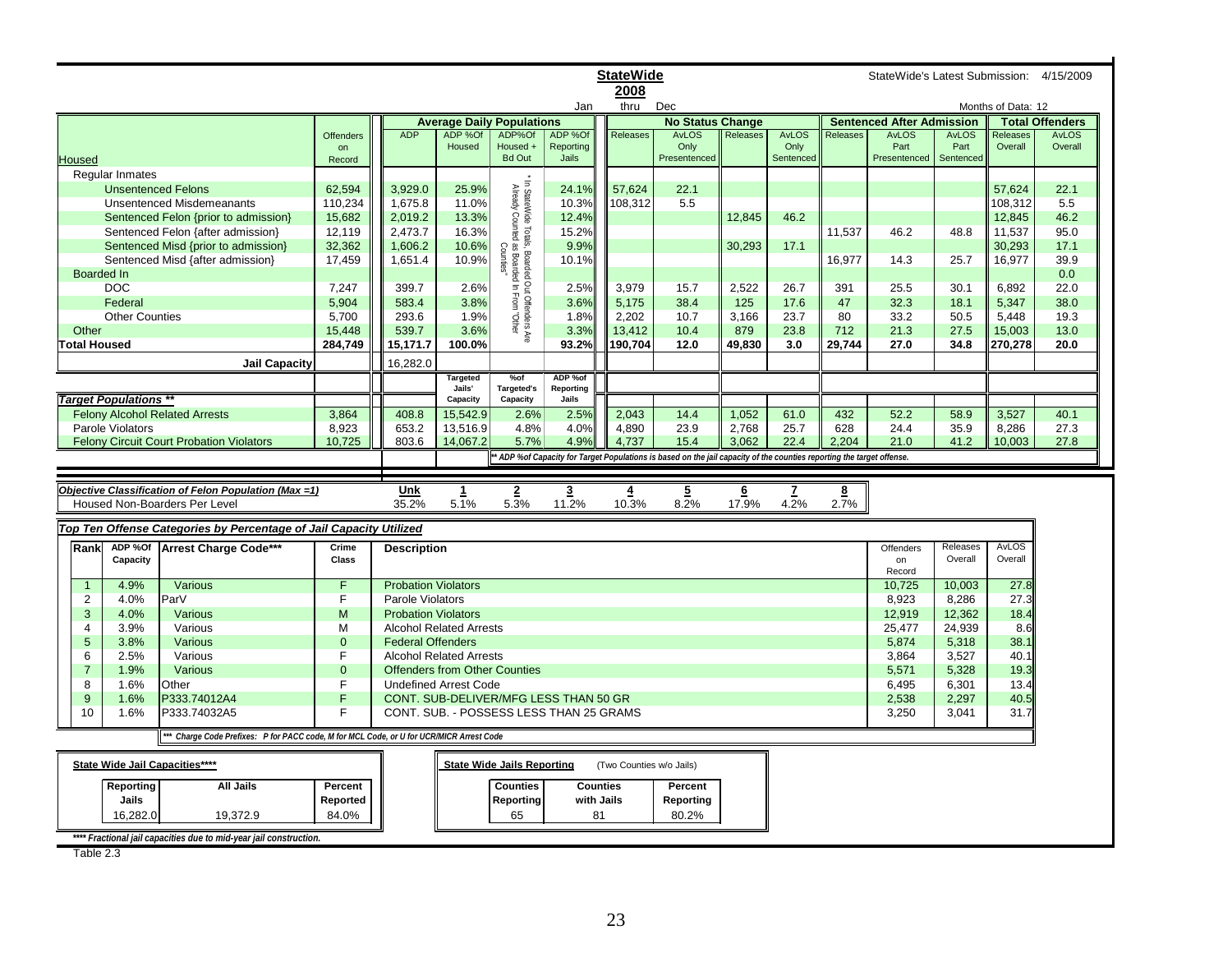|                              |                                                                                         |                  |                            |                                             |                                                                                             |                                         | <b>StateWide</b>         |                                                                                                                       |                 |              |                         | StateWide's Latest Submission:                   |              |                    | 5/5/2010                               |
|------------------------------|-----------------------------------------------------------------------------------------|------------------|----------------------------|---------------------------------------------|---------------------------------------------------------------------------------------------|-----------------------------------------|--------------------------|-----------------------------------------------------------------------------------------------------------------------|-----------------|--------------|-------------------------|--------------------------------------------------|--------------|--------------------|----------------------------------------|
|                              |                                                                                         |                  |                            |                                             |                                                                                             |                                         | 2009                     |                                                                                                                       |                 |              |                         |                                                  |              |                    |                                        |
|                              |                                                                                         |                  |                            |                                             |                                                                                             | Jan                                     | thru                     | Dec                                                                                                                   |                 |              |                         |                                                  |              | Months of Data: 12 |                                        |
|                              |                                                                                         | <b>Offenders</b> | <b>ADP</b>                 | <b>Average Daily Populations</b><br>ADP %Of | ADP%Of                                                                                      | ADP %Of                                 | Releases                 | <b>No Status Change</b><br><b>AvLOS</b>                                                                               | Releases        | <b>AvLOS</b> | Releases                | <b>Sentenced After Admission</b><br><b>AvLOS</b> | <b>AvLOS</b> | Releases           | <b>Total Offenders</b><br><b>AvLOS</b> |
|                              |                                                                                         | on               |                            | Housed                                      | Housed +                                                                                    | Reporting                               |                          | Only                                                                                                                  |                 | Only         |                         | Part                                             | Part         | Overall            | Overall                                |
| Housed                       |                                                                                         | Record           |                            |                                             | <b>Bd Out</b>                                                                               | Jails                                   |                          | Presentenced                                                                                                          |                 | Sentenced    |                         | Presentenced                                     | Sentenced    |                    |                                        |
| <b>Regular Inmates</b>       |                                                                                         |                  |                            |                                             |                                                                                             |                                         |                          |                                                                                                                       |                 |              |                         |                                                  |              |                    |                                        |
|                              | <b>Unsentenced Felons</b>                                                               | 58,322           | 3.856.7                    | 27.6%                                       |                                                                                             | 24.8%                                   | 53,498                   | 23.4                                                                                                                  |                 |              |                         |                                                  |              | 53.498             | 23.4                                   |
|                              | <b>Unsentenced Misdemeanants</b>                                                        | 99,651           | 1,599.9                    | 11.5%                                       |                                                                                             | 10.3%                                   | 97,818                   | 5.7                                                                                                                   |                 |              |                         |                                                  |              | 97,818             | 5.7                                    |
|                              | Sentenced Felon {prior to admission}                                                    | 14,482           | 1,799.1                    | 12.9%                                       |                                                                                             | 11.6%                                   |                          |                                                                                                                       | 12,113          | 45.9         |                         |                                                  |              | 12,113             | 45.9                                   |
|                              | Sentenced Felon {after admission}                                                       | 11,596           | 2,410.9                    | 17.3%                                       |                                                                                             | 15.5%                                   |                          |                                                                                                                       |                 |              | 10,650                  | 47.5                                             | 48.7         | 10,650             | 96.2                                   |
|                              | Sentenced Misd {prior to admission}                                                     | 28,198           | 1,313.7                    | 9.4%                                        | Counties'                                                                                   | 8.5%                                    |                          |                                                                                                                       | 26,795          | 16.8         |                         |                                                  |              | 26,795             | 16.8                                   |
|                              | Sentenced Misd {after admission}                                                        | 14,981           | 1,403.2                    | 10.0%                                       |                                                                                             | 9.0%                                    |                          |                                                                                                                       |                 |              | 14,358                  | 13.8                                             | 25.9         | 14,358             | 39.7                                   |
| <b>Boarded In</b>            |                                                                                         |                  |                            |                                             |                                                                                             |                                         |                          |                                                                                                                       |                 |              |                         |                                                  |              |                    | 0.0                                    |
| <b>DOC</b>                   |                                                                                         | 6,309            | 412.7                      | 3.0%                                        |                                                                                             | 2.7%                                    | 3,321                    | 21.2                                                                                                                  | 2,361           | 29.3         | 202                     | 26.0                                             | 34.4         | 5,884              | 25.8                                   |
| Federal                      |                                                                                         | 5,605            | 489.6                      | 3.5%                                        | In StateWide Totals, Boarded Out Offenders Are<br>Already Counted as Boarded In From "Other | 3.2%                                    | 5,056                    | 36.2                                                                                                                  | 34              | 28.1         | 26                      | 37.1                                             | 39.3         | 5,116              | 36.4                                   |
|                              | <b>Other Counties</b>                                                                   | 5,567            | 268.3                      | 1.9%                                        |                                                                                             | 1.7%                                    | 2,135                    | 10.3                                                                                                                  | 3,087           | 23.0         | 114                     | 27.7                                             | 42.9         | 5,336              | 18.9                                   |
| Other                        |                                                                                         | 12,487           | 408.7                      | 2.9%                                        |                                                                                             | 2.6%                                    | 10,436                   | 9.4                                                                                                                   | 1,025           | 23.4         | 734                     | 16.6                                             | 25.1         | 12,195             | 12.5                                   |
| otal Housed                  |                                                                                         | 257,198          | 13,962.8                   | 100.0%                                      |                                                                                             | 89.9%                                   | 172,264                  | 12.7                                                                                                                  | 45,415          | 3.1          | 26,084                  | 27.8                                             | 35.3         | 243,763            | 20.5                                   |
|                              | <b>Jail Capacity</b>                                                                    |                  | 15,531.9                   |                                             |                                                                                             |                                         |                          |                                                                                                                       |                 |              |                         |                                                  |              |                    |                                        |
|                              |                                                                                         |                  |                            | <b>Targeted</b>                             | %of                                                                                         | ADP %of                                 |                          |                                                                                                                       |                 |              |                         |                                                  |              |                    |                                        |
| <b>Target Populations **</b> |                                                                                         |                  |                            | Jails'<br>Capacity                          | Targeted's<br>Capacity                                                                      | Reporting<br>Jails                      |                          |                                                                                                                       |                 |              |                         |                                                  |              |                    |                                        |
|                              | <b>Felony Alcohol Related Arrests</b>                                                   | 3,674            | 370.3                      | 15,086.2                                    | 2.5%                                                                                        | 2.4%                                    | 1,969                    | 14.5                                                                                                                  | 927             | 57.0         | 397                     | 53.1                                             | 59.6         | 3,293              | 38.3                                   |
| Parole Violators             |                                                                                         | 8,525            | 677.5                      | 12,186.5                                    | 5.6%                                                                                        | 4.4%                                    | 4,408                    | 27.0                                                                                                                  | 2,820           | 27.4         | 626                     | 28.5                                             | 36.1         | 7,854              | 30.1                                   |
|                              | <b>Felony Circuit Court Probation Violators</b>                                         | 9,751            | 716.8                      | 13,340.5                                    | 5.4%                                                                                        | 4.6%                                    | 4,439                    | 14.6                                                                                                                  | 2,641           | 24.1         | 2,089                   | 21.2                                             | 42.3         | 9,169              | 28.5                                   |
|                              |                                                                                         |                  |                            |                                             |                                                                                             |                                         |                          | * ADP %of Capacity for Target Populations is based on the jail capacity of the counties reporting the target offense. |                 |              |                         |                                                  |              |                    |                                        |
|                              |                                                                                         |                  |                            |                                             |                                                                                             |                                         |                          |                                                                                                                       |                 |              |                         |                                                  |              |                    |                                        |
|                              |                                                                                         |                  |                            |                                             |                                                                                             |                                         |                          |                                                                                                                       |                 |              |                         |                                                  |              |                    |                                        |
|                              |                                                                                         |                  |                            |                                             |                                                                                             |                                         |                          |                                                                                                                       |                 |              |                         |                                                  |              |                    |                                        |
|                              | Objective Classification of Felon Population (Max =1)                                   |                  | Unk                        | 1                                           | $\overline{2}$                                                                              | $\overline{3}$                          | $\overline{4}$           | $\overline{5}$                                                                                                        | $6\overline{6}$ | 7            | $\overline{\mathbf{8}}$ |                                                  |              |                    |                                        |
|                              | Housed Non-Boarders Per Level                                                           |                  | 35.5%                      | 5.8%                                        | 4.9%                                                                                        | 10.4%                                   | 11.0%                    | 7.7%                                                                                                                  | 18.3%           | 3.9%         | 2.6%                    |                                                  |              |                    |                                        |
|                              | Top Ten Offense Categories by Percentage of Jail Capacity Utilized                      |                  |                            |                                             |                                                                                             |                                         |                          |                                                                                                                       |                 |              |                         |                                                  |              |                    |                                        |
|                              |                                                                                         | Crime            |                            |                                             |                                                                                             |                                         |                          |                                                                                                                       |                 |              |                         |                                                  | Releases     | <b>AvLOS</b>       |                                        |
| ADP %Of<br>Rank<br>Capacity  | Arrest Charge Code***                                                                   | Class            | <b>Description</b>         |                                             |                                                                                             |                                         |                          |                                                                                                                       |                 |              |                         | Offenders<br>on                                  | Overall      | Overall            |                                        |
|                              |                                                                                         |                  |                            |                                             |                                                                                             |                                         |                          |                                                                                                                       |                 |              |                         | Record                                           |              |                    |                                        |
| 4.6%<br>$\mathbf{1}$         | Various                                                                                 | F                | <b>Probation Violators</b> |                                             |                                                                                             |                                         |                          |                                                                                                                       |                 |              |                         | 9,751                                            | 9,169        | 28.5               |                                        |
| $\overline{2}$<br>4.4%       | ParV                                                                                    | F                | Parole Violators           |                                             |                                                                                             |                                         |                          |                                                                                                                       |                 |              |                         | 8,525                                            | 7,854        | 30.1               |                                        |
| 3<br>3.6%                    | Various                                                                                 | M                | <b>Probation Violators</b> |                                             |                                                                                             |                                         |                          |                                                                                                                       |                 |              |                         | 11,653                                           | 11,263       | 17.6               |                                        |
| 3.5%<br>$\overline{4}$       | Various                                                                                 | M                |                            | <b>Alcohol Related Arrests</b>              |                                                                                             |                                         |                          |                                                                                                                       |                 |              |                         | 22,298                                           | 21,847       | 8.5                |                                        |
| 5<br>3.4%                    | Various                                                                                 | $\mathbf 0$      | <b>Federal Offenders</b>   |                                             |                                                                                             |                                         |                          |                                                                                                                       |                 |              |                         | 5,569                                            | 5,087        | 36.3               |                                        |
| 6<br>2.4%                    | Various                                                                                 | F                |                            | <b>Alcohol Related Arrests</b>              |                                                                                             |                                         |                          |                                                                                                                       |                 |              |                         | 3,674                                            | 3,293        | 38.3               |                                        |
| $\overline{7}$<br>1.6%       | Various                                                                                 | $\overline{0}$   |                            | <b>Offenders from Other Counties</b>        |                                                                                             |                                         |                          |                                                                                                                       |                 |              |                         | 5,349                                            | 5,130        | 18.5               |                                        |
| 8<br>1.5%                    | P333.74012A4                                                                            | F                |                            |                                             |                                                                                             | CONT. SUB-DELIVER/MFG LESS THAN 50 GR   |                          |                                                                                                                       |                 |              |                         | 2,313                                            | 2,107        | 42.1               |                                        |
| 9<br>1.3%                    | P750.812                                                                                | M                |                            | <b>DOMESTIC VIOLENCE</b>                    |                                                                                             |                                         |                          |                                                                                                                       |                 |              |                         | 7,142                                            | 6,931        | 10.3               |                                        |
| 10<br>1.3%                   | P333.74032A5                                                                            | F                |                            |                                             |                                                                                             | CONT. SUB. - POSSESS LESS THAN 25 GRAMS |                          |                                                                                                                       |                 |              |                         | 2,909                                            | 2,728        | 27.8               |                                        |
|                              | ** Charge Code Prefixes: P for PACC code, M for MCL Code, or U for UCR/MICR Arrest Code |                  |                            |                                             |                                                                                             |                                         |                          |                                                                                                                       |                 |              |                         |                                                  |              |                    |                                        |
|                              |                                                                                         |                  |                            |                                             | <b>State Wide Jails Reporting</b>                                                           |                                         | (Two Counties w/o Jails) |                                                                                                                       |                 |              |                         |                                                  |              |                    |                                        |
|                              | State Wide Jail Capacities****                                                          |                  |                            |                                             |                                                                                             |                                         |                          |                                                                                                                       |                 |              |                         |                                                  |              |                    |                                        |
| Reporting                    | <b>All Jails</b>                                                                        | Percent          |                            |                                             | <b>Counties</b>                                                                             | <b>Counties</b>                         |                          | Percent                                                                                                               |                 |              |                         |                                                  |              |                    |                                        |
| Jails                        |                                                                                         | Reported         |                            |                                             | Reporting                                                                                   | with Jails                              |                          | Reporting                                                                                                             |                 |              |                         |                                                  |              |                    |                                        |
| 15,531.9                     | 19,440.2                                                                                | 79.9%            |                            |                                             | 57                                                                                          | 81                                      |                          | 70.4%                                                                                                                 |                 |              |                         |                                                  |              |                    |                                        |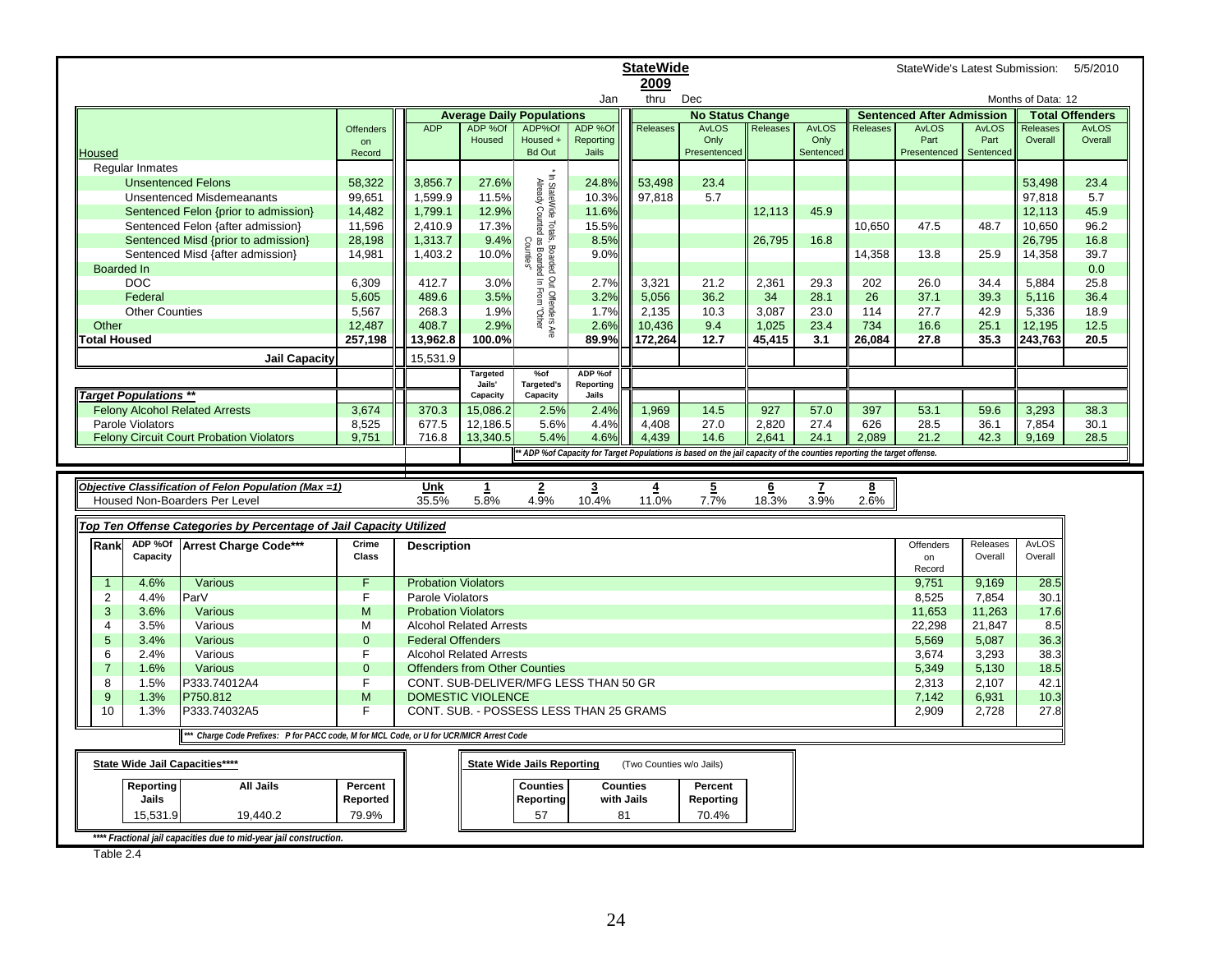# **PART 3**

# **PROGRAM UTILIZATION**

Community corrections programs are expected to contribute to local goals and objectives concerning prison commitments and/or jail utilization of their respective counties. Appropriate program policies and practices must be implemented for programs to serve as diversions from prison or jail, or as treatment programs that reduce the risk of recidivism.

To impact prison commitment and jail utilization rates, specific target populations have been identified due to the high number of these offenders being sentenced to prison or jail. It is not possible to individually identify offenders that would have been sentenced to prison or jail if alternative sanctions or treatment programs were not available. But as a group, evidence can be presented to support their designation as a target population.

National research<sup>1</sup> has shown that appropriately targeted and administered cognitive restructuring and substance abuse programs reduce recidivism. Community corrections funds have been used to fund these types of programs based upon these national studies.

Further, supporting information is available concerning the impact of community corrections sanctions and programs on jail utilization. It is possible to identify local sentencing policies that specify that jail time will be decreased based upon an offender's participation or completion of community corrections programs.

#### **Enrolled Offenders and Outcomes**

 $\overline{a}$ 

This section presents information relative to offenders enrolled into community corrections programs during FY 2009 and FY 2010 thru March. In the following tables, an offender can be represented in more than one category, since he or she may be enrolled in multiple programs. It should be noted that "successful outcomes" and "percent successful" are based on program terminations occurring during the report period. Information that can be determined through examination of the tables includes the following:

- Table 3.1, indicates that in FY 2009 43,091 offenders accounted for 50,887 enrollments in programs funded by community corrections – 85.5% of the program outcomes have been successful. Felony offenders accounted for the majority of reported enrollments – 85.5% of felony offender program outcomes have been successful.
- Table 3.2, indicates that in FY 2010 thru March 20, 599 offenders accounted for 23,834 enrollments in programs funded by community corrections – 82.4% of the program outcomes have been successful. Felony offenders accounted for the majority of reported enrollments – 80.5% of felony offender program outcomes have been successful.
- Table 3.3, indicates that in FY 2009 specific program successful outcomes were: substance abuse 80.9%, mental health services 78.4%, educational services 76.2% and employment services 87.2%.
- Table 3.4, indicates that in FY 2010 thru March specific program successful outcomes were: pre-trial services 94.5%, community service 87.1%, substance abuse 75.2%, mental health services 71.6%, and employment services 82.1%.

<sup>&</sup>lt;sup>1</sup> Andrews, D. A. & Bonta, James (2003) The Psychology of Criminal Conduct Cincinnati, Ohio: Anderson Publishing Co.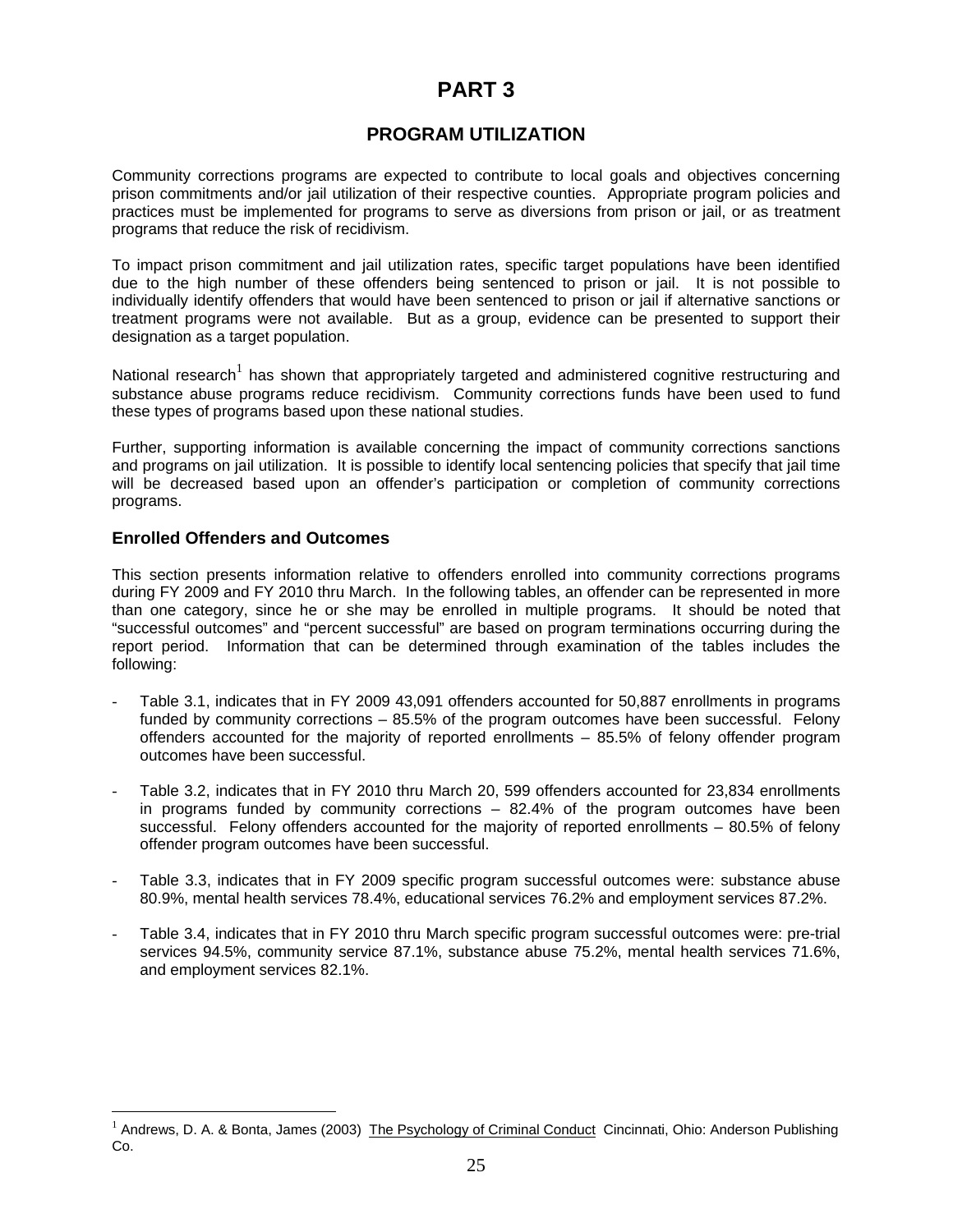Table 3.1

| State Summary of Program Participants by Crime Class & Legal Status<br><b>With Percents of Successful Outcomes</b><br>P.A. 511 Funded<br><b>Fiscal Year FY2009</b> |                                                                                                                                               |                          |  |                            |                            |                                          |  |  |  |  |  |
|--------------------------------------------------------------------------------------------------------------------------------------------------------------------|-----------------------------------------------------------------------------------------------------------------------------------------------|--------------------------|--|----------------------------|----------------------------|------------------------------------------|--|--|--|--|--|
|                                                                                                                                                                    | <b>Offenders in Programs</b>                                                                                                                  |                          |  |                            |                            | <b>Outcomes from Program Enrollments</b> |  |  |  |  |  |
|                                                                                                                                                                    | Number of                                                                                                                                     | %                        |  | Program                    | Successful                 | % Successful                             |  |  |  |  |  |
|                                                                                                                                                                    | <b>Offenders</b>                                                                                                                              |                          |  | <b>Enrollments</b>         | <b>Outcomes</b>            |                                          |  |  |  |  |  |
| <b>Felons</b><br><b>Unsentenced</b><br>Sentenced<br>Total                                                                                                          | 12,386<br>14,842<br>27,228                                                                                                                    | 45.5%<br>54.5%<br>100.0% |  | 15,011<br>18,162<br>33,173 | 12,732<br>13,201<br>25,933 | 91.3%<br>80.5%<br>85.5%                  |  |  |  |  |  |
| <b>Misdemeanants</b><br>Unsentenced<br>Sentenced<br>Total                                                                                                          | 6,231<br>9,632<br>15,863                                                                                                                      | 39.3%<br>60.7%<br>100.0% |  | 7,063<br>10,651<br>17,714  | 6,111<br>7,651<br>13,762   | 91.1%<br>81.6%<br>85.5%                  |  |  |  |  |  |
| <b>Total</b><br><b>Unsentenced</b><br>Sentenced<br><b>Total</b>                                                                                                    | 18,617<br>43.2%<br>18,843<br>91.2%<br>22,074<br>28,813<br>20,852<br>24,474<br>56.8%<br>80.9%<br>43,091<br>85.5%<br>100.0%<br>50,887<br>39,695 |                          |  |                            |                            |                                          |  |  |  |  |  |

Per CCIS database of 2/4/2010

Table 3.2

|                                                                          | State Summary of Program Participants by Crime Class & Legal Status |        |  |                    |                 |              |  |  |  |  |
|--------------------------------------------------------------------------|---------------------------------------------------------------------|--------|--|--------------------|-----------------|--------------|--|--|--|--|
| <b>With Percents of Successful Outcomes</b>                              |                                                                     |        |  |                    |                 |              |  |  |  |  |
| P.A. 511 Funded                                                          |                                                                     |        |  |                    |                 |              |  |  |  |  |
| <b>Fiscal Year 2010 thru March</b>                                       |                                                                     |        |  |                    |                 |              |  |  |  |  |
| <b>Offenders in Programs</b><br><b>Outcomes from Program Enrollments</b> |                                                                     |        |  |                    |                 |              |  |  |  |  |
|                                                                          | Number of                                                           | $\%$   |  | Program            | Successful      | % Successful |  |  |  |  |
|                                                                          | <b>Offenders</b>                                                    |        |  | <b>Enrollments</b> | <b>Outcomes</b> |              |  |  |  |  |
|                                                                          |                                                                     |        |  |                    |                 |              |  |  |  |  |
| <b>Felons</b>                                                            |                                                                     |        |  |                    |                 |              |  |  |  |  |
| Unsentenced                                                              | 5,772                                                               | 44.1%  |  | 7,007              | 5,215           | 88.1%        |  |  |  |  |
| Sentenced                                                                | 7,330                                                               | 55.9%  |  | 8,654              | 4,855           | 73.8%        |  |  |  |  |
| Total                                                                    | 13,102                                                              | 100.0% |  | 15,661             | 10,070          | 80.5%        |  |  |  |  |
|                                                                          |                                                                     |        |  |                    |                 |              |  |  |  |  |
| <b>Misdemeanants</b><br>Unsentenced                                      | 2,628                                                               | 35.1%  |  | 2,845              | 2,370           | 91.5%        |  |  |  |  |
| Sentenced                                                                | 4,869                                                               | 64.9%  |  | 5,328              | 3,436           | 82.2%        |  |  |  |  |
| Total                                                                    | 7,497                                                               | 100.0% |  | 8,173              | 5,806           | 85.8%        |  |  |  |  |
|                                                                          |                                                                     |        |  |                    |                 |              |  |  |  |  |
| <b>Total</b>                                                             |                                                                     |        |  |                    |                 |              |  |  |  |  |
| Unsentenced                                                              | 8,400                                                               | 40.8%  |  | 9,852              | 7,585           | 89.1%        |  |  |  |  |
| Sentenced                                                                | 12,199                                                              | 59.2%  |  | 13,982             | 8,291           | 77.0%        |  |  |  |  |
| Total                                                                    | 20,599                                                              | 100.0% |  | 23,834             | 15,876          | 82.4%        |  |  |  |  |

% Successful based upon terminations during reported time frame. Per CCIS database on 8/13/2010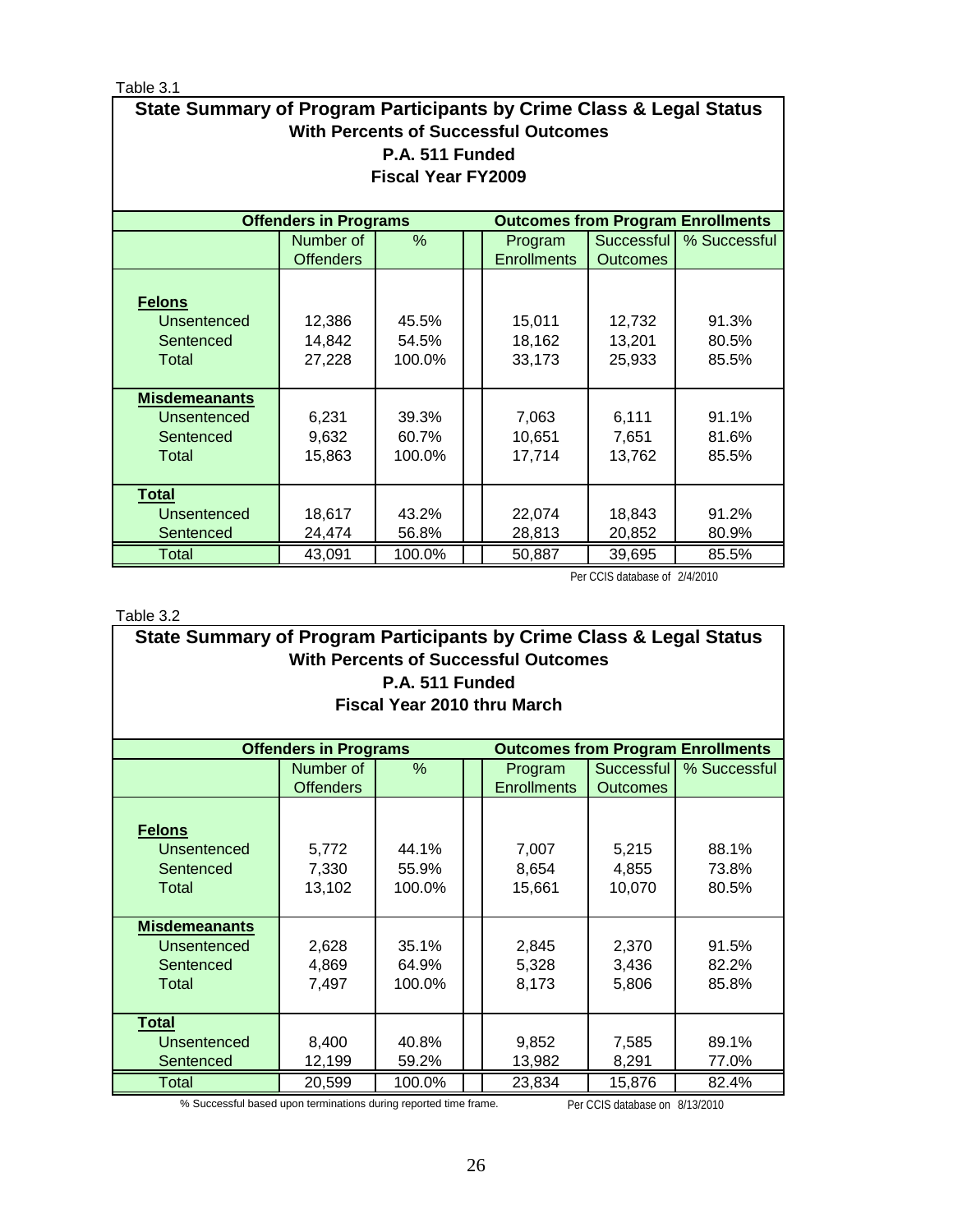# Table 3.3

| i abie p.p                                                                                                                                               |             |               |                    |                              |                     |                                 |        |             |                           |             |       |
|----------------------------------------------------------------------------------------------------------------------------------------------------------|-------------|---------------|--------------------|------------------------------|---------------------|---------------------------------|--------|-------------|---------------------------|-------------|-------|
| State Summary of Program Enrollments by Crime Class & Legal Status<br><b>With Percents of Successful Outcomes</b><br>P.A. 511 Funded<br><b>StateWide</b> |             |               |                    |                              |                     |                                 |        |             |                           |             |       |
| <b>Fiscal Year FY2009</b>                                                                                                                                |             |               |                    |                              |                     |                                 |        |             |                           |             |       |
|                                                                                                                                                          |             |               |                    | <b>Number of Enrollments</b> |                     |                                 |        |             | <b>Percent Successful</b> |             |       |
| Type of Program                                                                                                                                          | <b>New</b>  |               | <b>Unsentenced</b> |                              | Sentenced           | <b>Unsentenced</b><br>Sentenced |        |             | Overall                   |             |       |
|                                                                                                                                                          | Enrollments | Felony        | <b>Misd</b>        | Felony                       | <b>Misd</b>         |                                 | Felony | <b>Misd</b> | Felony                    | <b>Misd</b> |       |
|                                                                                                                                                          |             |               |                    |                              |                     |                                 |        |             |                           |             |       |
| Case Mgt                                                                                                                                                 | 25,714      | 3,314         | 617                | 17,153                       | 4,630               |                                 | N/A    | N/A         | N/A                       | N/A         | N/A   |
| <b>Community Service</b>                                                                                                                                 | 9,221       | 67            | 91                 | 4,002                        | 5,061               |                                 | 75.4%  | 82.9%       | 87.9%                     | 78.9%       | 82.7% |
| Education                                                                                                                                                | 3,243       | 161           | 55                 | 2,338                        | 689                 |                                 | 76.5%  | 71.4%       | 77.1%                     | 73.5%       | 76.2% |
| <b>Emplymt &amp; Training</b>                                                                                                                            | 579         | 18            | 5                  | 389                          | 167                 |                                 | 88.9%  | 100.0%      | 82.1%                     | 97.5%       | 87.2% |
| <b>Int Supervision</b>                                                                                                                                   | 5,367       | 2,022         | 519                | 1,332                        | 1,494               |                                 | 84.6%  | 70.0%       | 72.3%                     | 82.0%       | 79.4% |
| <b>Mental Health</b>                                                                                                                                     | 339         | 54            | 16                 | 217                          | 52                  |                                 | 67.9%  | 68.8%       | 83.7%                     | 71.9%       | 78.4% |
| <b>Pre-Trial Ser</b>                                                                                                                                     | 18,705      | 11,016        | 5,242              | 1,383                        | 1,064               |                                 | 94.0%  | 95.7%       | 97.7%                     | 99.0%       | 95.1% |
| Residential Ser                                                                                                                                          | 3,917       | 157           | 81                 | 3,662                        | 90                  |                                 | 61.1%  | 50.0%       | 65.9%                     | 64.0%       | 65.6% |
| <b>Substance Abuse</b>                                                                                                                                   | 7,997       | 1,419         | 1,122              | 3,464                        | 1,992               |                                 | 85.3%  | 77.7%       | 80.4%                     | 80.5%       | 80.9% |
| Other                                                                                                                                                    | 50          | O             | O                  | 34                           | 16 <sup>1</sup>     |                                 |        |             | 91.2%                     | 93.8%       | 92.0% |
| <b>DDJR/CTP</b>                                                                                                                                          | 1,469       | 97            | 5                  | 1,341                        | 26                  |                                 | 84.9%  | 75.0%       | 94.9%                     | 79.2%       | 93.9% |
| <b>Totals</b>                                                                                                                                            |             | 76,601 18,325 |                    |                              | 7,680 35,315 15,281 |                                 |        |             |                           |             |       |

Totals w/o Case Mgt | 50,887 | 15,011 | 7,063 | 18,162 | 10,651 | 91.3% | 91.1% | 80.5% | 81.6% | 85.5% Per CCIS database on 2/4/2010

Table 3.4

|                                                                | State Summary of Program Enrollments by Crime Class & Legal Status |             |             |           |             |                                                                        |        |       |                                |         |  |
|----------------------------------------------------------------|--------------------------------------------------------------------|-------------|-------------|-----------|-------------|------------------------------------------------------------------------|--------|-------|--------------------------------|---------|--|
| <b>With Percents of Successful Outcomes</b><br>P.A. 511 Funded |                                                                    |             |             |           |             |                                                                        |        |       |                                |         |  |
| <b>StateWide</b>                                               |                                                                    |             |             |           |             |                                                                        |        |       |                                |         |  |
| Fiscal Year 2010 thru March                                    |                                                                    |             |             |           |             |                                                                        |        |       |                                |         |  |
|                                                                |                                                                    |             |             |           |             |                                                                        |        |       |                                |         |  |
| <b>Number of Enrollments</b><br><b>Percent Successful</b>      |                                                                    |             |             |           |             |                                                                        |        |       |                                |         |  |
| <b>Type of Program</b>                                         | <b>New</b>                                                         | Unsentenced |             | Sentenced |             | <b>Unsentenced</b>                                                     |        |       | Sentenced                      | Overall |  |
|                                                                | Enrollments                                                        | Felony      | <b>Misd</b> | Felony    | <b>Misd</b> | Felony<br><b>Misd</b><br>Felony<br>Misd                                |        |       |                                |         |  |
|                                                                |                                                                    |             |             |           |             |                                                                        |        |       |                                |         |  |
| <b>Case Mgt</b>                                                | 12,699                                                             | 1,461       | 290         | 8,992     | 1,956       | N/A                                                                    | N/A    | N/A   | N/A                            | N/A     |  |
| <b>Community Service</b>                                       | 4,693                                                              | 28          | 77          | 1,961     | 2,627       | 84.6%                                                                  | 83.6%  | 94.3% | 82.4%                          | 87.1%   |  |
| Education                                                      | 1,954                                                              | 131         | 32          | 1,395     | 396         | 56.8%                                                                  | 65.4%  | 70.6% | 73.3%                          | 70.4%   |  |
| <b>Emplymt &amp; Training</b>                                  | 336                                                                | 2           | 3           | 255       | 76          | 100.0%                                                                 | 100.0% | 75.5% | 98.7%                          | 82.1%   |  |
| Int Supervision                                                | 2,895                                                              | 1,327       | 245         | 589       | 734         | 78.1%                                                                  | 72.7%  | 59.4% | 79.1%                          | 74.4%   |  |
| <b>Mental Health</b>                                           | <b>185</b>                                                         | 29          |             | 123       | 26          | 77.8%                                                                  | 83.3%  | 65.7% | 84.6%                          | 71.6%   |  |
| <b>Pre-Trial Ser</b>                                           | 7,430                                                              | 4,441       | 2,139       | 464       | 386         | 93.3%                                                                  | 95.3%  | 97.9% | 98.9%                          | 94.5%   |  |
| <b>Residential Ser</b>                                         | 1,789                                                              | 98          | 3           | 1,665     | 23          | 35.9%                                                                  | 0.0%   | 50.7% | 55.6%                          | 49.9%   |  |
| Substance Abuse                                                | 3,954                                                              | 925         | 338         | 1,654     | 1,037       | 84.7%                                                                  | 80.3%  | 68.6% | 76.6%                          | 75.2%   |  |
| Other                                                          | 30l                                                                | 0           | 0           | 19        | 11          | 0.0%                                                                   | 0.0%   | 89.5% | 100.0%                         | 93.3%   |  |
| <b>DDJR/CTP</b>                                                | 568                                                                | 26          |             | 529       | 12          | 75.0%                                                                  | 100.0% | 89.4% | 55.6%                          | 88.1%   |  |
| Totals                                                         | 36,533                                                             | 8,468       | 3.135       | 17,646    | 7,284       |                                                                        |        |       |                                |         |  |
| Totals w/o Case Mgt                                            | 23,834                                                             | 7,007       | 2,845       | 8,654     | 5,328       | 88.1%                                                                  | 91.5%  | 73.8% | 82.2%                          | 82.4%   |  |
|                                                                |                                                                    |             |             |           |             | Percent Successful based upon terminations during reported time frame. |        |       | Per CCIS database on 8/13/2010 |         |  |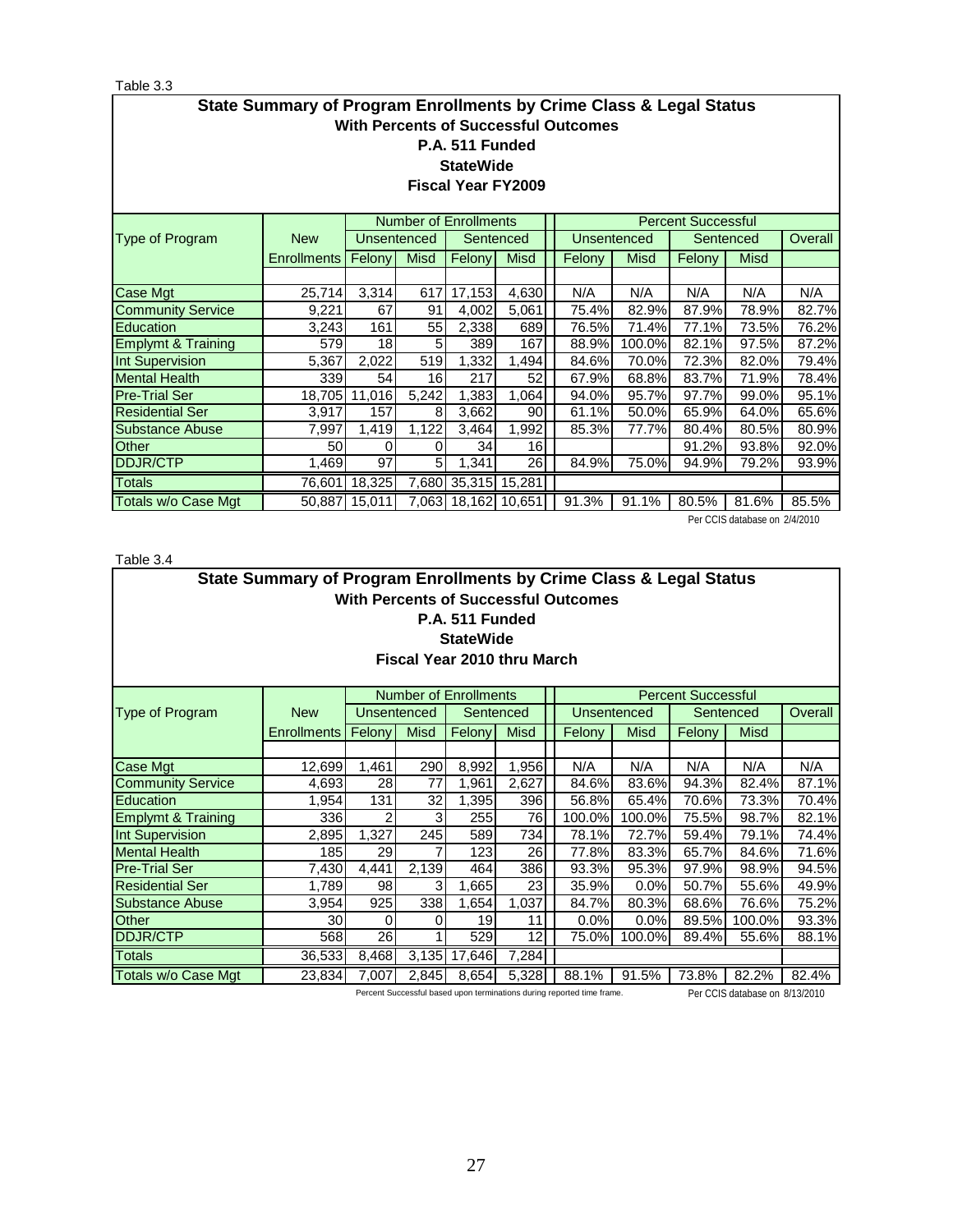# **PART 4**

# **FY 2010 AWARD OF FUNDS**

# **Community Corrections Comprehensive Plans and Applications**

In August 2009, the State Community Corrections Board reviewed 32 proposals which covered 51 counties for Community Corrections Funds for FY 2010. Fifteen CCABs representing 17 counties are under multi-year contracts and received a continuation budget for FY 2010. The State Board recommended and Director Patricia L. Caruso approved the award of \$31.3 million to support Community Corrections programs statewide.

 The proposals are pursuant to the county comprehensive corrections' plans which provide a policy framework for community corrections' funded programs.

Thirty-eight counties have elected to participate through formulation of a single-county Community Corrections Advisory Boards; and, thirty-six counties through the formulation of multi-county Community Corrections Advisory Boards. The multi-county boards consist of the following:

- Central U.P. Alger, Schoolcraft
- Eastern U.P. Chippewa, Luce, Mackinac
- Northern Michigan Cheboygan, Crawford, Otsego, Presque Isle
- Northwest Michigan Benzie, Charlevoix, Emmett, Kalkaska, Manistee, Missaukee, Wexford
- Sunrise Side Alcona, Alpena, Montmorency
- Thirteenth Judicial Circuit Antrim, Grand Traverse, Leelanau
- Thirty-Fourth Judicial Circuit Arenac, Ogemaw, Roscommon
- Thumb Region Lapeer, Tuscola
- Tri-County Baraga, Houghton, Keweenaw
- West Central U.P. Delta, Dickinson, Gogebic, Iron, Menominee, Ontonagon

The comprehensive plans and applications submitted by local jurisdictions addressed the objectives and priorities of P.A. 511 of 1988 and the Appropriations Act, as well as objectives and priorities adopted by the State Community Corrections Board and local jurisdictions.

The following table entitled "FY 2010 – Recommended Award Amounts Summary," identifies the plan amount requested for Comprehensive Plans and Services and Drunk Driver Jail Reduction & Community Treatment Program funds from each jurisdiction and the awards of funds as recommended by the State Community Corrections Board and approved by the Director of the Department of Corrections.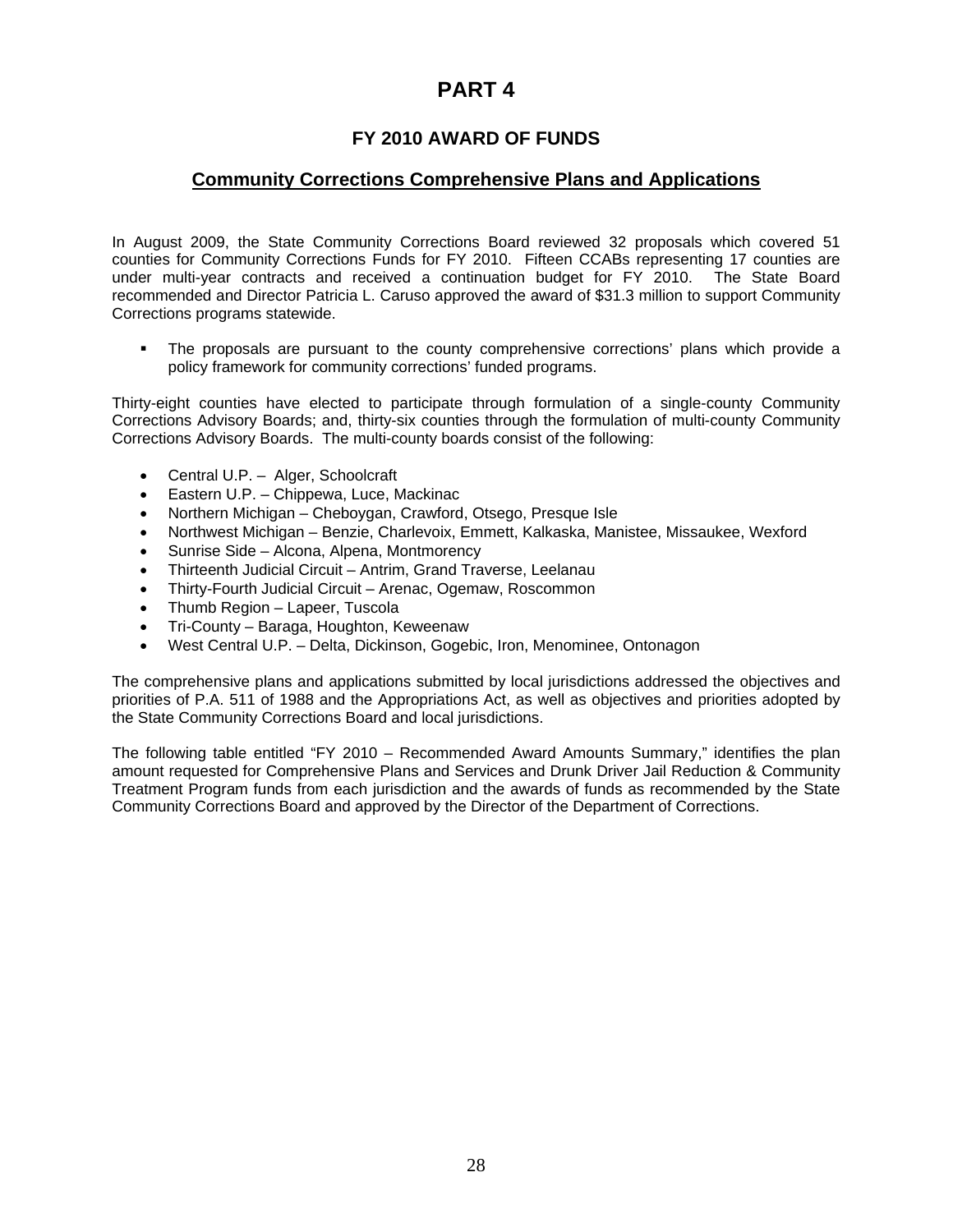#### **MICHIGAN DEPARTMENT OF CORRECTIONS**

**Office of Community Alternatives**

**FY 2010 RECOMMENDED AWARD AMOUNTS SUMMARY** 

|                       |                           | <b>Comprehensive Plans and Service Funding</b><br><b>Annual Contracts</b> |                           |                          |                                     | <b>DDJR/CTP Funding</b><br><b>Annual Contracts</b> |                               |                                         |                 |                                                   |  |
|-----------------------|---------------------------|---------------------------------------------------------------------------|---------------------------|--------------------------|-------------------------------------|----------------------------------------------------|-------------------------------|-----------------------------------------|-----------------|---------------------------------------------------|--|
| <b>CCAB</b>           | FY 2009 Original<br>Award | FY 2010<br><b>Plan Amount</b>                                             | FY 2010<br>Recommendation | FY 2010 Reserve          | FY 2010<br><b>Total Recommended</b> | FY 2009 Original Award<br>(CPS & RS)               | FY 2010<br><b>Plan Amount</b> | FY 2010<br>Recommendation<br>(CPS & RS) | FY 2010 Reserve | FY 2010<br><b>Total Recommended</b><br>(CPS Only) |  |
| <b>BERRIEN</b>        | 177,097                   | 191,527                                                                   | 177,097                   | $\overline{\phantom{a}}$ | 177,097                             |                                                    |                               |                                         |                 |                                                   |  |
| <b>CALHOUN</b>        | 208,000                   | 208,500                                                                   | 208,000                   | $\sim$                   | 208,000                             | 24,893                                             | 39,151                        | 24,893                                  |                 | 6,689                                             |  |
| <b>GENESEE</b>        | 434,000                   | 444,000                                                                   | 434,000                   | $\overline{\phantom{a}}$ | 434,000                             | 94,831                                             | 94,831                        | 94,831                                  |                 | 60,156                                            |  |
| <b>INGHAM/LANSING</b> | 279,300                   | 279,300                                                                   | 279,300                   | $\sim$                   | 279,300                             | 31,347                                             | 31,347                        | 31,347                                  |                 |                                                   |  |
| <b>JACKSON</b>        | 197,700                   | 197,700                                                                   | 197,700                   | $\overline{\phantom{a}}$ | 197,700                             | 34,387                                             | 69,350                        | 34,387                                  |                 |                                                   |  |
| <b>KALAMAZOO</b>      | 403,000                   | 403,000                                                                   | 403,000                   | $\sim$                   | 403,000                             | 10,795                                             | 20,061                        | 10,795                                  |                 | 10,795                                            |  |
| <b>KENT</b>           | 796,397                   | 796,670                                                                   | 796,397                   | $\overline{\phantom{a}}$ | 796,397                             | 87,600                                             | 87,600                        | 87,600                                  |                 | 87,600                                            |  |
| <b>LIVINGSTON</b>     | 180,474                   | 185,891                                                                   | 180,474                   | $\sim$                   | 180,474                             | 7,790                                              |                               | 7,790                                   |                 | 7,790                                             |  |
| MACOMB                | 859,793                   | 859,793                                                                   | 859,793                   | $\overline{\phantom{a}}$ | 859,793                             | 83,516                                             | 83,516                        | 83,516                                  |                 | 83,516                                            |  |
| <b>MONROE</b>         | 190,550                   | 190,550                                                                   | 190,550                   |                          | 190,550                             |                                                    |                               |                                         |                 |                                                   |  |
| <b>MUSKEGON</b>       | 191,034                   | 191,034                                                                   | 161,102                   | 29,932                   | 191,034                             | 36,365                                             | 36,421                        | 36,365                                  |                 | 3,424                                             |  |
| <b>OAKLAND</b>        | 1,416,508                 | 1,416,508                                                                 | 1,416,508                 | $\sim$                   | 1,416,508                           | 608,603                                            | 621,264                       | 608,603                                 |                 | 266,187                                           |  |
| <b>OTTAWA</b>         | 220,000                   | 220,000                                                                   | 220,000                   | $\overline{\phantom{a}}$ | 220,000                             | 5,247                                              | 4,893                         | 5.247                                   |                 | 5,247                                             |  |
| <b>SAGINAW</b>        | 301,600                   | 329,548                                                                   | 301,600                   | $\sim$                   | 301,600                             | 67,200                                             | 92,513                        | 67,200                                  |                 | 40,500                                            |  |
| ST. CLAIR             | 187,500                   | 260,400                                                                   | 260,400                   | $\overline{\phantom{a}}$ | 260,400                             | 121,365                                            | 121,488                       | 121,365                                 |                 | 121,365                                           |  |
| <b>WASHTENAW</b>      | 356,687                   | 359,276                                                                   | 356,687                   | $\sim$                   | 356,687                             | 37,069                                             | 36,000                        | 37,069                                  |                 | 37,069                                            |  |
| WAYNE                 | 2,533,660                 | 2,728,150                                                                 | 2,533,660                 |                          | 2,533,660                           | 137,399                                            | 224,325                       | 137,399                                 |                 | 137,399                                           |  |
| <b>TOTALS</b>         | 8,933,300                 | 9,261,847                                                                 | 8,976,268                 | 29,932                   | 9,006,200                           | 1,388,407                                          | 1,562,758                     | 1,388,407                               |                 | 867,737                                           |  |

|                          |                           | <b>MUTI YEAR CONTRACTS</b><br><b>Comprehensive Plans and Service Funds</b> |                           |                 |                                     | <b>MUTI YEAR CONTRACTS</b><br><b>DDJR/CTP Funds</b> |                        |                                         |                 |                                                   |
|--------------------------|---------------------------|----------------------------------------------------------------------------|---------------------------|-----------------|-------------------------------------|-----------------------------------------------------|------------------------|-----------------------------------------|-----------------|---------------------------------------------------|
| <b>CCAB</b>              | FY 2009 Original<br>Award | FY 2010<br><b>Plan Amount</b>                                              | FY 2010<br>Recommendation | FY 2010 Reserve | FY 2010<br><b>Total Recommended</b> | FY 2009 Original Award<br>(CPS & RS)                | FY 2010<br>Plan Amount | FY 2010<br>Recommendation<br>(CPS & RS) | FY 2010 Reserve | FY 2010<br><b>Total Recommended</b><br>(CPS Only) |
| BAY                      | 147,820                   | 155,688                                                                    | 147,820                   |                 | 147,820                             | 18,247                                              | 15,290                 | 18,247                                  |                 | 9,578                                             |
| <b>CHARLEVOIX</b>        | n/a                       | 44,600                                                                     | 21,300                    |                 | 21,300                              | n/a                                                 |                        | 3,586                                   | 3,586           | 3,586                                             |
| <b>GRATIOT</b>           | 45,583                    | 45,583                                                                     | 45,583                    |                 | 45,583                              | 3,373                                               | 11,443                 | 3,373                                   |                 | 3,373                                             |
| <b>EASTERN U.P.</b>      | 127,000                   | 141,659                                                                    | 127,000                   |                 | 127,000                             | 2,085                                               | 2,085                  | 2,085                                   |                 | 2,085                                             |
| <b>EATON</b>             | 151,305                   | 187,031                                                                    | 163,305                   |                 | 163,305                             | 22,014                                              | 18,410                 | 22,014                                  |                 | 22,014                                            |
| <b>EMMET</b>             | n/a                       | 217,083                                                                    | 25,100                    |                 | 25,100                              | n/a                                                 | 1,013                  | 1,012                                   |                 | 1,013                                             |
| <b>ISABELLA</b>          | 103,369                   | 103,369                                                                    | 112,175                   |                 | 112,175                             | 4,275                                               | 4,350                  | 4,275                                   |                 | 4,275                                             |
| <b>KALKASKA</b>          | n/a                       | 86,029                                                                     | 23,104                    |                 | 23,104                              | n/a                                                 |                        | 3,712                                   |                 | 3,713                                             |
| <b>MANISTEE/BENZIE</b>   | $n/\varepsilon$           | 99,613                                                                     | 38,046                    |                 | 38,046                              | n/a                                                 |                        | 2,091                                   |                 | 951                                               |
| <b>MIDLAND</b>           | 141,913                   | 141,913                                                                    | 141,913                   |                 | 141,913                             | 6,565                                               | 41,240                 | 6,565                                   |                 | 6,565                                             |
| <b>NEMCOG</b>            | 194,305                   | 257,074                                                                    | 194.305                   |                 | 194.305                             | 12,850                                              | 7,362                  | 12,850                                  |                 | 12,850                                            |
| <b>NORTHWEST MICH</b>    | 392,160                   | 394,601                                                                    | 198,580                   |                 | 198,580                             | 27,552                                              | 29,544                 | 13,776                                  |                 | 9,786                                             |
| ST. JOSEPH               | 104,100                   | 122,516                                                                    | 104,100                   |                 | 104,100                             |                                                     |                        |                                         |                 |                                                   |
| <b>SUNRISE SIDE</b>      | 118,700                   | 150,700                                                                    | 118,700                   |                 | 118,700                             | 2,567                                               | 1,740                  | 2,567                                   |                 | 2,567                                             |
| THIRTEENTH CIRCUIT       | 180,710                   | 180,710                                                                    | 180,710                   |                 | 180,710                             | 61,988                                              | 148,788                | 61,988                                  |                 | 1,289                                             |
| THIRTY FOURTH CIRCUIT    | 152,000                   | 152,000                                                                    | 152,000                   |                 | 152,000                             | 6,118                                               |                        | 6,118                                   |                 | 6,118                                             |
| THUMB REGIONAL           | 179,800                   | 200,500                                                                    | 195,300                   |                 | 195,300                             | 94,683                                              | 94,683                 | 94,683                                  |                 | 94,683                                            |
| TRI CO REGIONAL          | 123,081                   | 123,081                                                                    | 123,081                   |                 | 123,081                             |                                                     |                        |                                         |                 |                                                   |
| <b>VAN BUREN</b>         | 119,730                   | 147,368                                                                    | 119,730                   |                 | 119,730                             | 4,655                                               | 17,338                 | 4,655                                   |                 |                                                   |
| <b>WEXFORD/MISSAUKEE</b> | n/a                       | 122,568                                                                    | 50,949                    |                 | 50,949                              | n/a                                                 | 30,263                 | 3,375                                   |                 | 3,375                                             |
| WCUP                     | 294,720                   | 294,720                                                                    | 294,720                   |                 | 294,720                             |                                                     |                        |                                         |                 |                                                   |
| <b>TOTALS</b>            | 2,576,296                 | 3,368,406                                                                  | 2,577,521                 |                 | 2,577,521                           | 266,972                                             | 423,548                | 266,972                                 | 3,586           | 187,821                                           |

| <b>CCAB</b>       | <b>MUTI YEAR CONTRACTS - Continuation</b><br><b>Comprehensive Plans and Service Funds</b> |                           | <b>CCAB</b>         |                          | <b>MUTI YEAR CONTRACTS - Continuation</b><br><b>DDJR/CTP Funds</b> |
|-------------------|-------------------------------------------------------------------------------------------|---------------------------|---------------------|--------------------------|--------------------------------------------------------------------|
|                   | FY 2009 Award                                                                             | FY 2010 Total Recommended |                     | FY 2009 Award (CPS & RS) | FY 2010 Recommended (CPS Only)                                     |
| ALLEGAN           | 94,780                                                                                    |                           | 94,780 ALLEGAN      |                          |                                                                    |
| <b>BARRY</b>      | 83,701                                                                                    |                           | 83,701 BARRY        | 5,332                    | 5,332                                                              |
| <b>BRANCH</b>     | 24,000                                                                                    |                           | 24,000 BRANCH       | 14,345                   |                                                                    |
| CASS              | 83,100                                                                                    | 83,100 CASS               |                     | 8,508                    | 8,508                                                              |
| CENTRAL U.P.      | 81,217                                                                                    |                           | 81,217 CENTRAL U.P. | 435                      | 435                                                                |
| <b>CLINTON</b>    | 77,000                                                                                    |                           | 77,000 CLINTON      | 4,413                    | 4,413                                                              |
| <b>HURON</b>      | 45,800                                                                                    |                           | 45,800 HURON        |                          |                                                                    |
| <b>IONIA</b>      | 83,000                                                                                    | 83,000 IONIA              |                     | 11,764                   | 11,764                                                             |
| <b>LENAWEE</b>    | 48,250                                                                                    |                           | 48,250 LENAWEE      | 1,250                    | 1,250                                                              |
| <b>MARQUETTE</b>  | 79,000                                                                                    |                           | 79,000 MARQUETTE    | 2,228                    | 2,228                                                              |
| MASON             | 56,400                                                                                    |                           | 56,400 MASON        | 20,843                   | 17,176                                                             |
| <b>MECOSTA</b>    | 65,300                                                                                    |                           | 65,300 MECOSTA      |                          |                                                                    |
| <b>MONTCALM</b>   | 79,190                                                                                    |                           | 79,190 MONTCALM     | 4,080                    | 4,080                                                              |
| <b>OSCEOLA</b>    | 51,600                                                                                    |                           | 51,600 OSCEOLA      |                          |                                                                    |
| <b>SHIAWASSEE</b> | 59,598                                                                                    |                           | 59,598 SHIAWASSEE   | 11,523                   | 1,120                                                              |
| <b>TOTALS</b>     | 1,011,936                                                                                 | 1,011,936                 | <b>TOTALS</b>       | 84,721                   | 56,306                                                             |

**TOTALS**<br>PRINT DATE: 8/18/2010

┱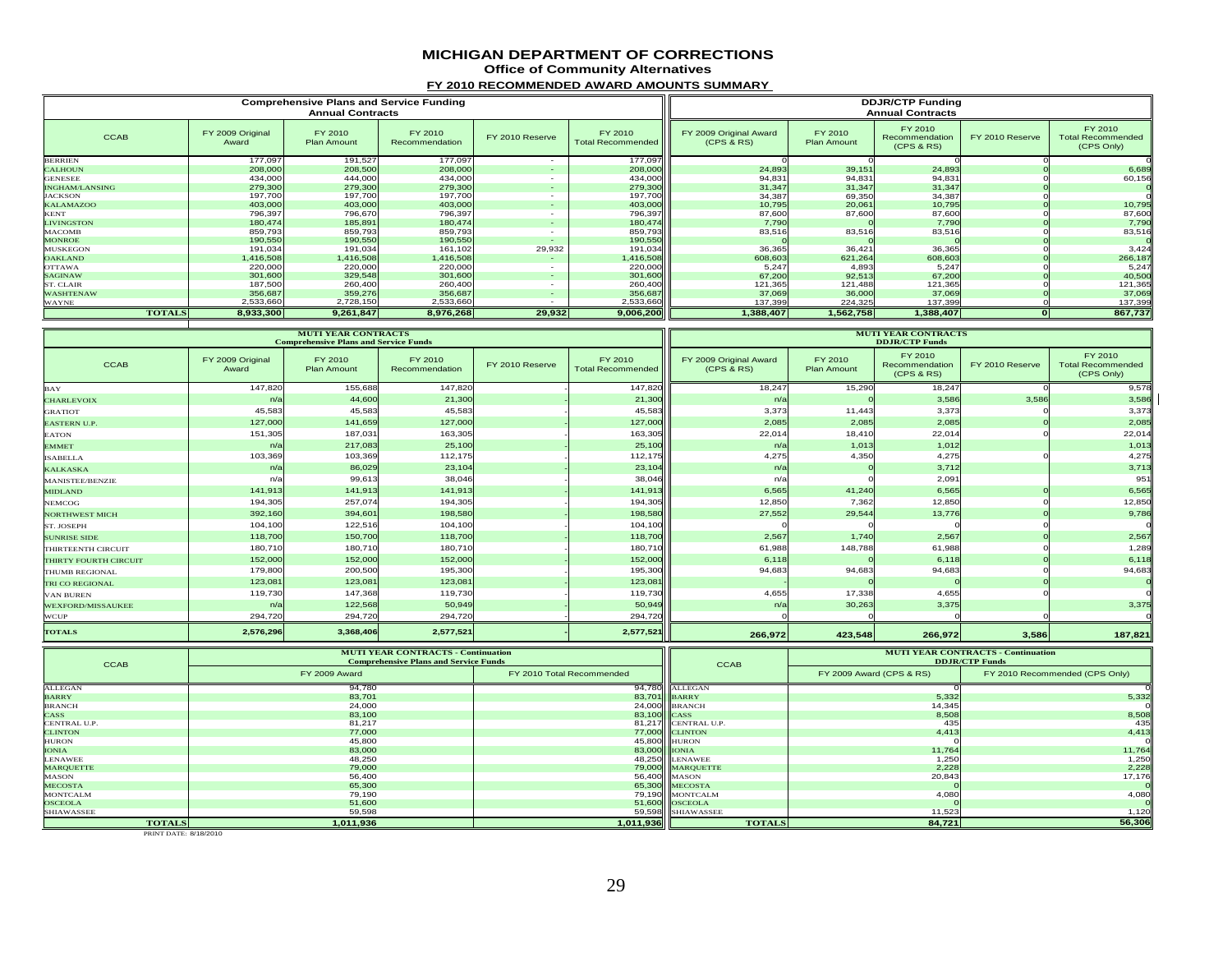# **COMMUNITY CORRECTIONS PLANS AND SERVICES**

| FY 2010 Appropriation  | \$12,758,000 |
|------------------------|--------------|
| FY 2010 Award of Funds | \$12,386,420 |

FY 2010 Community Corrections Plans and Services funds have been awarded to support community-based programs in 74 counties (48 county, city-county, or multi-county CCABs). The Department has entered into a contractual agreement with Northpointe, Inc. to implement the COMPAS Case Manager System statewide – unallocated plans and services funds will be used to support this initiative that will increase efficiencies and enhance the State's and local community corrections data reporting capabilities.

The Plans and Services funds are utilized within local jurisdictions to support a wide range of programming options for eligible defendants and sentenced offenders. The distribution of funds among program categories is presented below.

#### **Resource Commitment by Program Category:**

| <b>Community Service</b>     | \$1,016,941  |
|------------------------------|--------------|
| Education                    | \$1,632,229  |
| Employment/Training          | 134,298<br>S |
| <b>Intensive Supervision</b> | \$1,452,615  |
| Mental Health                | \$403,384    |
| Pretrial                     | \$1,415,429  |
| Substance Abuse              | \$1,711,875  |
| Case Management              | \$2,047,091  |
| Other                        | 12,345<br>\$ |
| <b>CCAB Administration</b>   | \$2,739,517  |

The commitment of funds among program categories has been changing, and it is expected that this pattern will continue over time as increased efforts are made throughout the state to address recidivism reduction through improving treatment effectiveness. More specifically, it is expected there will be a continued shifting of resources to cognitive behavioral-based and other programming for high risk of recidivism offenders.

This shifting or reallocation of resources, which began during FY 1999 and continued through the FY 2010 proposal development and award of funds process, reflects the effort and commitment of local jurisdictions to improve treatment effectiveness and reduce recidivism through the development and implementation of new approaches to substance abuse treatment, education and employment programming, improved case planning, sanction and service matching, case management functions, and strengthened monitoring and evaluation capabilities.

#### **Resource Commitment by Local Jurisdiction**

The sanctions and services for each jurisdiction, which are supported by FY 2010 Comprehensive Plans and Services funds, are identified on the attached table entitled, "Comprehensive Plans and Services: Summary of Program Budgets - FY 2010". The following chart entitled "Budget Summary Plans and Services Funds" provides the statewide amounts for each sanction and services funded.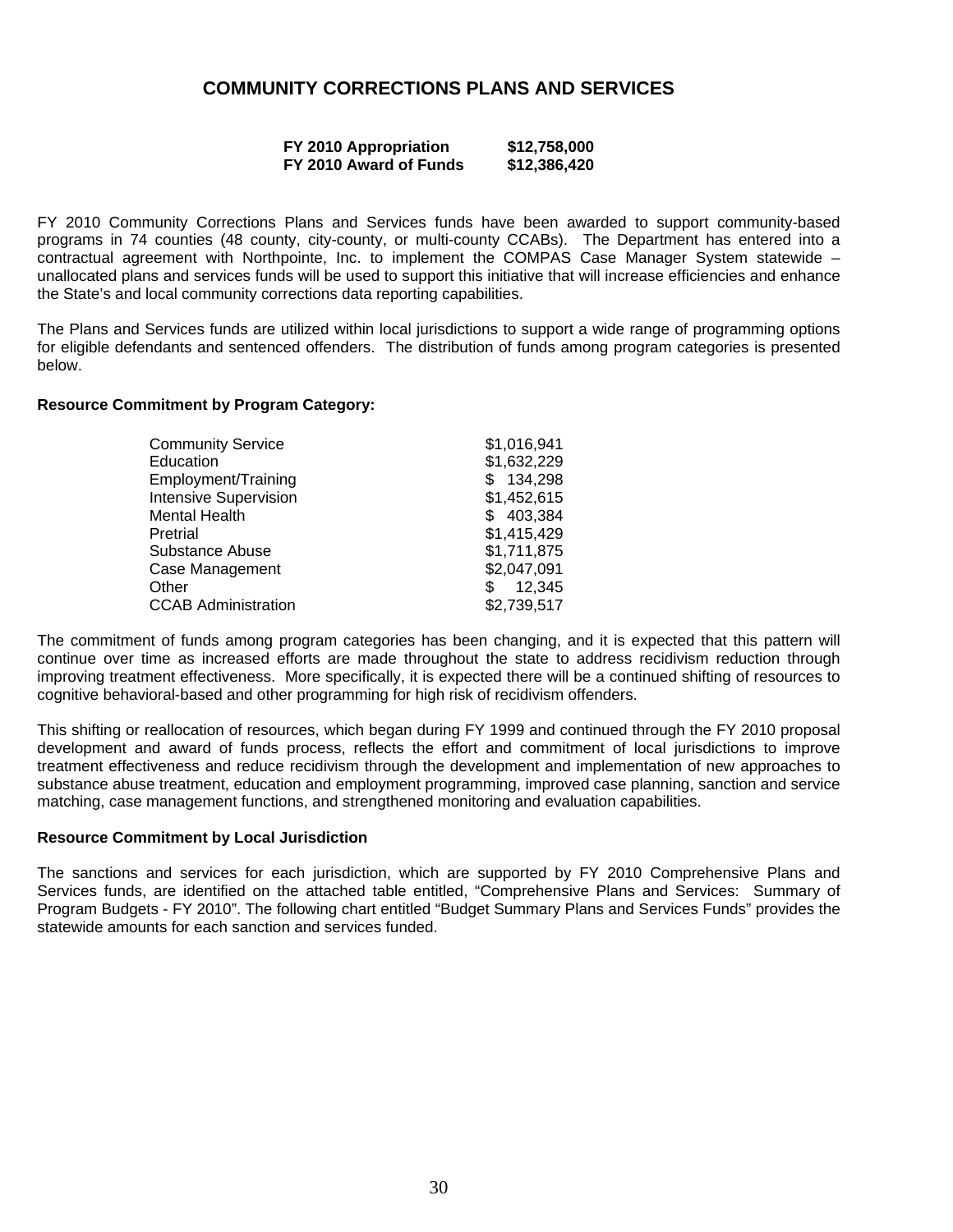#### **MICHIGAN DEPARTMENT OF CORRECTIONS**

OFFICE OF COMMUNITY ALTERNATIVES COMPREHENSIVE PLANS AND SERVICE FUNDS SUMMARY OF PROGRAM BUDGETS - FY 2010

| <b>CCAB</b>         | Award      | <b>Community</b><br><b>Service</b> | <b>Education</b>         | <b>Employment &amp;</b><br><b>Training Services</b> | <b>Intensive</b><br><b>Supervision</b> | <b>Mental Health</b>     | <b>Pretrial Services</b> | <b>Substance Abuse</b>   | <b>Case Management</b>   | Other                    | Administration |
|---------------------|------------|------------------------------------|--------------------------|-----------------------------------------------------|----------------------------------------|--------------------------|--------------------------|--------------------------|--------------------------|--------------------------|----------------|
| <b>ALLEGAN</b>      | 94.780     | 16,640                             | 10,000                   | $\sim$                                              | $\overline{\phantom{a}}$               | $\overline{\phantom{a}}$ | $\sim$                   | 36,240                   | 19,000                   | $\sim$                   | 12,900         |
| <b>BARRY</b>        | 83,701     | 2,500                              | 34,672                   | $\blacksquare$                                      | ÷                                      |                          |                          | 23,053                   |                          |                          | 23,476         |
| BAY                 | 147,820    | $\overline{\phantom{a}}$           | $\blacksquare$           | $\sim$                                              | $\sim$                                 | $\sim$                   | 33,990                   | 52,130                   | 18,200                   | $\sim$                   | 43,500         |
| <b>BERRIEN</b>      | 177,097    |                                    | 16,666                   |                                                     | 60,000                                 |                          |                          | 23,334                   | 43,897                   |                          | 33,200         |
| <b>BRANCH</b>       | 24,000     | $\overline{\phantom{a}}$           | $\overline{\phantom{a}}$ | $\overline{\phantom{a}}$                            | $\sim$                                 | $\overline{\phantom{a}}$ | $\sim$                   | 24,000                   |                          | $\blacksquare$           | $\sim$         |
| CALHOUN             | 208,000    | $\overline{\phantom{a}}$           | 32,926                   | $\overline{\phantom{a}}$                            | $\overline{\phantom{a}}$               |                          | 82,574                   | $\blacksquare$           | 43,000                   | ٠                        | 49,500         |
| CASS                | 83,100     | 5,400                              | $\overline{\phantom{a}}$ | $\blacksquare$                                      | 9,600                                  | $\overline{\phantom{a}}$ |                          | 19,715                   | 23,185                   | $\overline{\phantom{a}}$ | 25,200         |
| CENTRAL U.P.        | 81,217     | 61,077                             | $\blacksquare$           |                                                     | 1,100                                  | $\blacksquare$           |                          | 1,000                    |                          | ч.                       | 18,040         |
| CHARLEVOIX          | 21,300     | 4,950                              | 6,000                    | $\overline{\phantom{a}}$                            | 2,700                                  | $\overline{\phantom{a}}$ | $\overline{\phantom{a}}$ | $\blacksquare$           | 900                      | $\blacksquare$           | 6,750          |
| <b>CLINTON</b>      | 77,000     |                                    | 22,802                   | $\overline{\phantom{a}}$                            | ä,                                     | $\overline{\phantom{a}}$ |                          | $\blacksquare$           | 33,998                   | $\overline{\phantom{a}}$ | 20,200         |
| EASTERN U.P.        | 127,000    | 52,593                             | $\blacksquare$           | $\sim$                                              | 36,116                                 | $\overline{\phantom{a}}$ | $\overline{a}$           | $\overline{a}$           |                          | $\overline{\phantom{a}}$ | 38,291         |
| <b>EATON</b>        | 163,305    | 36,000                             | 28,724                   | $\blacksquare$                                      | $\overline{\phantom{a}}$               | $\overline{\phantom{a}}$ |                          | $\sim$                   | 39,336                   | 11,345                   | 47,900         |
| <b>EMMET</b>        | 25,100     | 3,325                              | 11,000                   | $\blacksquare$                                      | 2,500                                  | $\blacksquare$           | $\blacksquare$           | 1,000                    | 2,500                    | 1,000                    | 3,775          |
| <b>GENESEE</b>      | 434,000    | 15,000                             | ÷.                       | ÷,                                                  | 60,000                                 | ÷,                       | 59,000                   | 97,750                   | 72,050                   | ä,                       | 130,200        |
| <b>GRATIOT</b>      | 45,583     | 9,379                              | 11.896                   | $\overline{\phantom{a}}$                            | 12,979                                 | $\overline{\phantom{a}}$ |                          |                          | $\blacksquare$           | $\overline{\phantom{a}}$ | 11,329         |
| <b>HURON</b>        | 45,800     | 18,000                             | 4,975                    | $\blacksquare$                                      | $\sim$                                 | $\blacksquare$           |                          | 9,100                    | ä,                       | $\blacksquare$           | 13,725         |
| INGHAM/LANSING      | 279,300    | $\sim$                             | 34,650                   | 64,600                                              | 43,350                                 | $\overline{\phantom{a}}$ | $\overline{\phantom{a}}$ | 62,200                   | 12,500                   | $\overline{\phantom{a}}$ | 62,000         |
| <b>IONIA</b>        | 83,000     | 18,000                             | 25,000                   | $\omega$                                            | ä,                                     | ÷,                       |                          | 15,000                   | $\overline{a}$           | $\overline{\phantom{a}}$ | 25,000         |
| <b>ISABELLA</b>     | 112,175    |                                    | 64,000                   | $\blacksquare$                                      | 13,355                                 | 8,814                    | 8,629                    | $\blacksquare$           | 12,833                   | $\overline{\phantom{a}}$ | 4,544          |
| <b>JACKSON</b>      | 197,700    | 48,000                             | 27,325                   |                                                     | 24,575                                 |                          |                          | 24,400                   | 20,800                   |                          | 52,600         |
| KALAMAZOO           | 403,000    | $\sim$                             | 12,500                   | $\sim$                                              | 89,106                                 | $\overline{\phantom{a}}$ | 160,800                  | 68,400                   | $\sim$                   | $\overline{\phantom{a}}$ | 72,194         |
| <b>KALKASKA</b>     | 23,104     | 2,000                              | 10,000                   | ÷                                                   | 2,500                                  |                          |                          |                          | 1,817                    |                          | 6,788          |
| <b>KENT</b>         | 796,397    | 58,086                             | 65,980                   | 35,520                                              | 55,000                                 | 50,400                   | 135,664                  | 161,597                  | 41,150                   | $\blacksquare$           | 193,000        |
| <b>LENAWEE</b>      | 48,250     | 24,000                             | 5,150                    | $\blacksquare$                                      | ä,                                     |                          | 4,235                    | $\omega$                 | 1,765                    | ÷.                       | 13,100         |
| <b>LIVINGSTON</b>   | 180,474    | $\sim$                             | 24,023                   | $\overline{\phantom{a}}$                            | 24,048                                 | $\overline{\phantom{a}}$ | $\sim$                   | 76,445                   | 23,000                   | $\overline{\phantom{a}}$ | 32,958         |
| <b>MACOMB</b>       | 859,793    | 59,500                             | 109,000                  |                                                     | 51,900                                 | 218,793                  | 106,000                  | 24,000                   | 104,000                  |                          | 186,600        |
| <b>MANISTEE</b>     | 38,046     | 1,421                              | 15,000                   | $\overline{\phantom{a}}$                            | 4,250                                  | $\overline{\phantom{a}}$ | $\sim$                   | $\sim$                   | 7,250                    | $\overline{\phantom{a}}$ | 10,125         |
| <b>MARQUETTE</b>    | 79,000     | 33,400                             | 15,000                   | ÷.                                                  | 17,000                                 |                          |                          |                          |                          |                          | 13,600         |
| <b>MASON</b>        | 56,400     | 3,000                              | 20,200                   | $\overline{\phantom{a}}$                            | 7,200                                  | $\overline{\phantom{a}}$ | $\overline{a}$           | 9,700                    | $\sim$                   | $\overline{\phantom{a}}$ | 16,300         |
| <b>MECOSTA</b>      | 65,300     | 24,555                             | $\blacksquare$           | $\omega$                                            | 14,970                                 | $\overline{\phantom{a}}$ | ä,                       | $\blacksquare$           | 14,775                   |                          | 11,000         |
| MIDLAND             | 141,913    | $\sim$                             | $\sim$                   | 2,600                                               | $\sim$                                 | 15,408                   | $\blacksquare$           | 71,485                   | 20,460                   | $\overline{\phantom{a}}$ | 31,960         |
| <b>MONROE</b>       | 190,550    |                                    | $\omega$                 | 12,000                                              | 7,150                                  | 15,600                   | 12,000                   | 108,000                  | ä,                       | ä,                       | 35,800         |
| <b>MONTCALM</b>     | 79,190     | 8,250                              | 25,617                   | 7,578                                               | $\sim$                                 | $\overline{\phantom{a}}$ | $\blacksquare$           | 12,880                   | 6,615                    | $\overline{\phantom{a}}$ | 18,250         |
| <b>MUSKEGON</b>     | 161,102    | 13,374                             |                          | 5,000                                               | $\overline{\phantom{a}}$               |                          |                          | 40,000                   | 61,292                   |                          | 41,436         |
| <b>NEMCOG</b>       | 194,305    | 32,000                             | 35,235                   | $\sim$                                              | 30,000                                 | $\sim$                   | $\overline{\phantom{a}}$ | $\sim$                   | 54,100                   | $\overline{\phantom{a}}$ | 42,970         |
| NORTHWEST MICH      | 198,580    | ÷                                  | 44,100                   | $\Box$                                              | $\overline{\phantom{a}}$               | 6,143                    |                          | 20,750                   | 102,150                  | ä,                       | 25,437         |
| <b>OAKLAND</b>      | 1,416,508  | $\overline{\phantom{a}}$           | 233,824                  | $\blacksquare$                                      | $\overline{\phantom{a}}$               | $\overline{\phantom{a}}$ | 562,807                  | $\sim$                   | 518,492                  | $\overline{\phantom{a}}$ | 101,385        |
| <b>OSCEOLA</b>      | 51,600     | 33,099                             | 3,123                    |                                                     | 2,901                                  |                          |                          |                          |                          |                          | 12,477         |
| <b>OTTAWA</b>       | 220,000    | 54,000                             | 25,000                   | $\sim$                                              | 70,000                                 | $\overline{\phantom{a}}$ | $\sim$                   | $\overline{\phantom{a}}$ | 22,755                   | $\sim$                   | 48,245         |
| SAGINAW             | 301,600    |                                    | 18,300                   | 7,000                                               | ä,                                     | $\overline{\phantom{a}}$ | 89,508                   | 77,424                   | 67,908                   | ٠                        | 41,460         |
| ST. CLAIR           | 260,400    | $\overline{\phantom{a}}$           | $\overline{\phantom{a}}$ | $\sim$                                              | 25,000                                 | 56,000                   |                          | 156,400                  | $\blacksquare$           | $\overline{\phantom{a}}$ | 23,000         |
| ST. JOSEPH          | 104,100    | $\overline{\phantom{a}}$           | 25,000                   | $\blacksquare$                                      | 32,900                                 | 20,200                   |                          | $\blacksquare$           | $\overline{\phantom{a}}$ |                          | 26,000         |
| SHIAWASSEE          | 59,598     | $\sim$                             | 25,083                   | $\sim$                                              | 16,715                                 | $\overline{\phantom{a}}$ | $\overline{\phantom{a}}$ | $\blacksquare$           | $\sim$                   | $\overline{\phantom{a}}$ | 17,800         |
| <b>SUNRISE SIDE</b> | 118,700    | 18,200                             | 33,000                   | $\blacksquare$                                      | ä,                                     | $\overline{\phantom{a}}$ |                          | $\overline{\phantom{a}}$ | 35,500                   | $\overline{\phantom{a}}$ | 32,000         |
| 13TH CIRCUIT        | 180,710    |                                    | 20,000                   | $\blacksquare$                                      | 61,206                                 |                          | $\blacksquare$           |                          | 61,204                   | $\overline{\phantom{a}}$ | 38,300         |
| 34TH CIRCUIT        | 152,000    | 17,922                             | 31,308                   |                                                     | 11,187                                 | 12,026                   |                          | 20,500                   | 19,557                   | $\overline{\phantom{a}}$ | 39,500         |
| THUMB REGIONAL      | 195,300    | 33,500                             | 25,000                   | $\sim$                                              | 24,000                                 | $\blacksquare$           | $\overline{\phantom{a}}$ | 56,000                   | 22,800                   | $\overline{\phantom{a}}$ | 34,000         |
| TRI CO REGIONAL     | 123,081    | 63,000                             | 23,400                   | $\blacksquare$                                      | ä,                                     | $\overline{\phantom{a}}$ |                          | $\blacksquare$           |                          | $\blacksquare$           | 36,681         |
| VAN BUREN           | 119,730    | 33,670                             |                          | $\blacksquare$                                      | 27,633                                 | $\blacksquare$           | $\overline{a}$           | $\sim$                   | 29,378                   | $\overline{\phantom{a}}$ | 29,049         |
| WASHTENAW           | 356,687    | ÷                                  | 30,000                   | $\mathbf{r}$                                        | 29,797                                 | ÷,                       | 160,222                  | 80,000                   | 42,257                   | $\overline{\phantom{a}}$ | 14,411         |
| WAYNE               | 2,533,660  | 20,000                             | 420,000                  | $\overline{\phantom{a}}$                            | 546,000                                | $\overline{\phantom{a}}$ | $\overline{a}$           | 329,472                  | 430,168                  | $\overline{\phantom{a}}$ | 788,020        |
| <b>WCUP</b>         | 294,720    | 192,600                            | ÷                        | $\blacksquare$                                      | 23,700                                 |                          |                          | 9,900                    | $\overline{a}$           |                          | 68,520         |
| WEXFORD             | 50,950     | 500                                | 6,750                    |                                                     | 12,178                                 |                          |                          |                          | 16,500                   |                          | 15,022         |
| <b>TOTALS</b>       | 12,565,726 | 1,016,941                          | 1,632,229                | 134,298                                             | 1,452,615                              | 403,384                  | 1,415,429                | 1,711,875                | 2,047,091                | 12,345                   | 2,739,517      |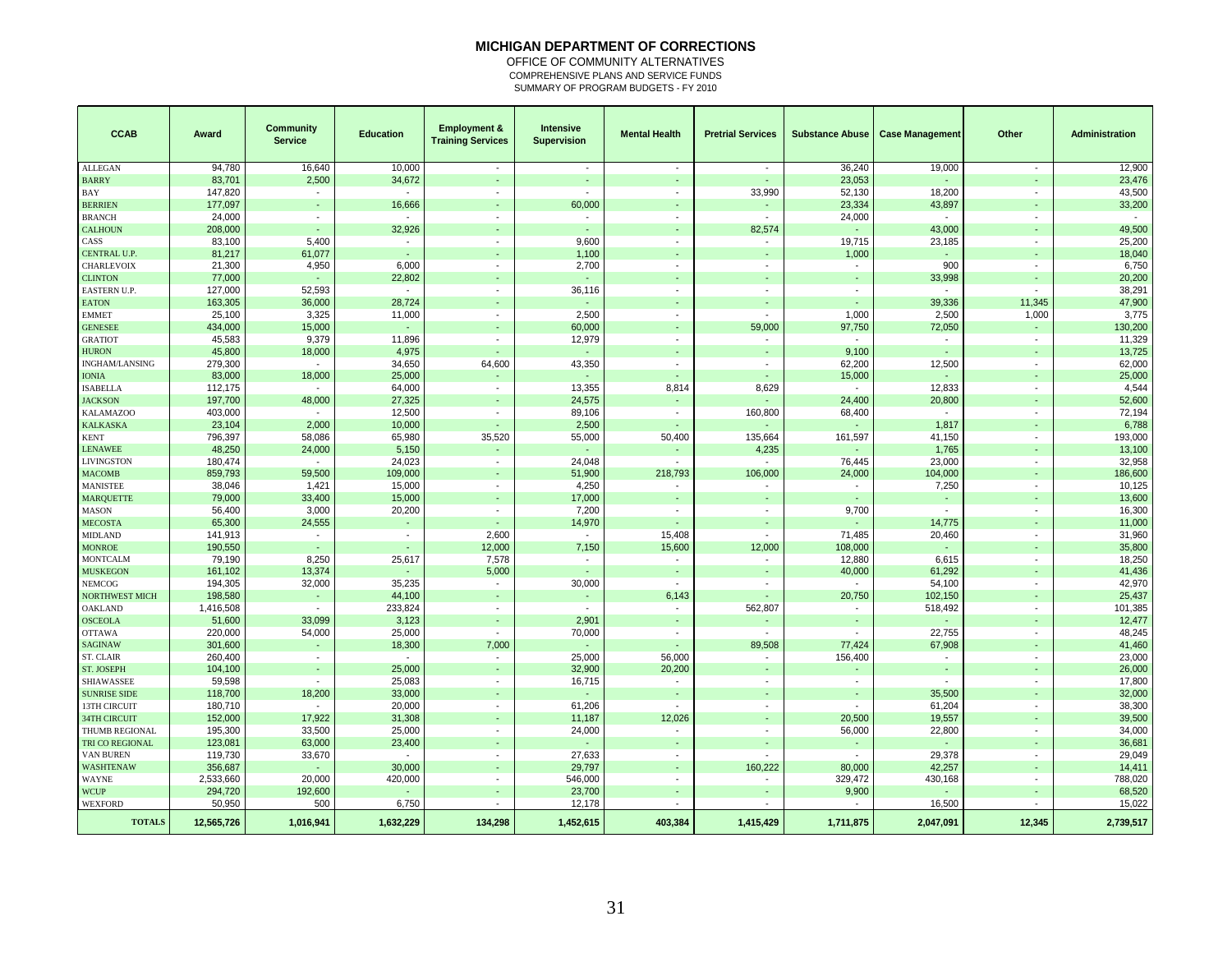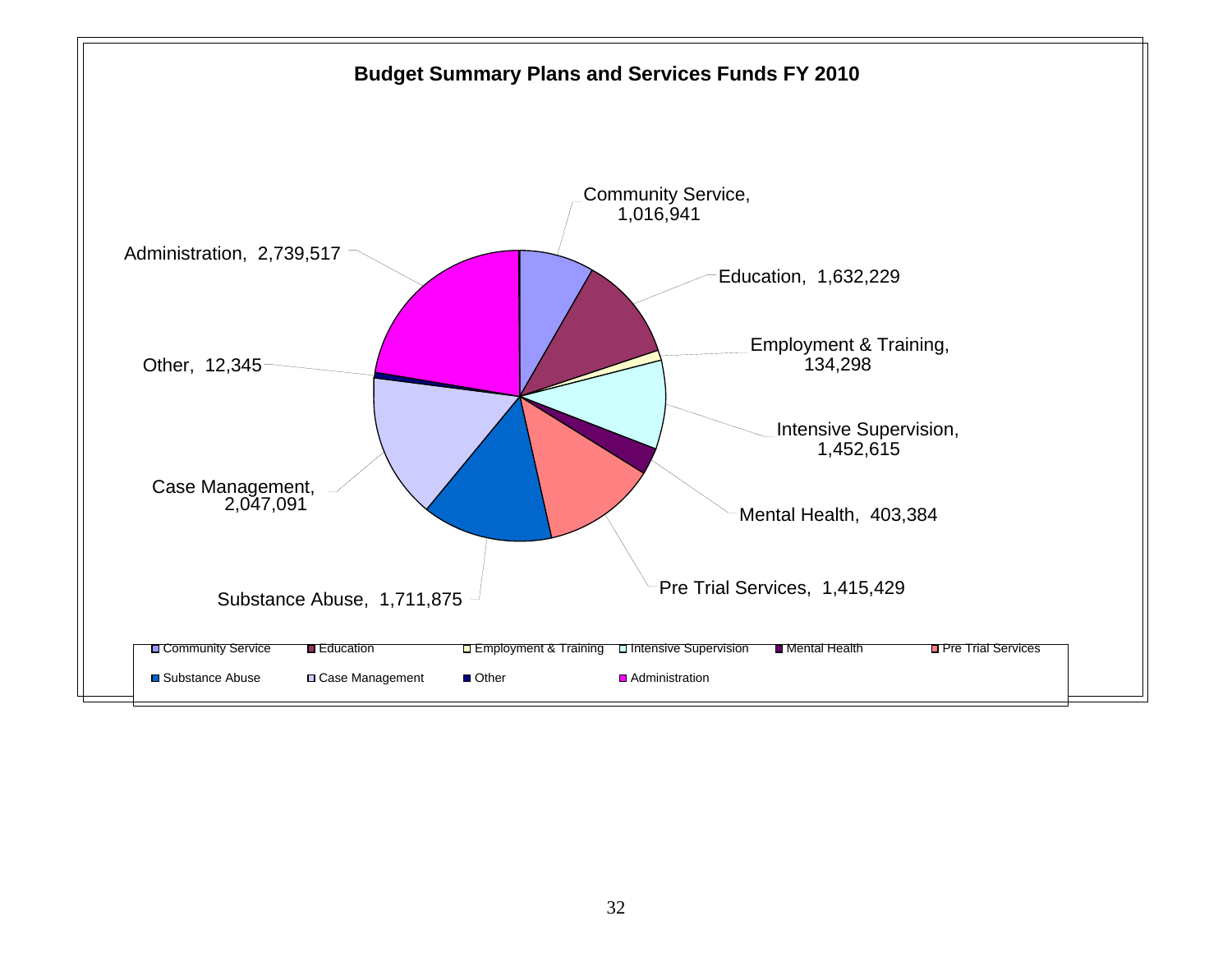# **DRUNK DRIVER JAIL REDUCTION & COMMUNITY TREATMENT PROGRAM**

#### **FY 2010 Appropriation \$1,740,100 FY 2010 Award of Funds \$1,740,100**

The FY 2010 Drunk Driver Jail Reduction and Community Treatment Program (DDJR&CTP) funds are awarded to support treatment options to reduce drunk driving and drunk driving-related deaths by addressing the alcohol addiction pursuant to 39 local comprehensive corrections' plans developed under P.A. 511.

The Annual Appropriations Act stipulates that the funds are appropriated and may be expended for any of the following purposes:

 (a) To increase availability of treatment options to reduce drunk driving and drunk driving-related deaths by addressing the alcohol addiction of felony drunk drivers who otherwise likely would be sentenced to jail or a combination of jail and other sanctions.

(b) To divert from jail sentences or to reduce the length of jail sentences for felony drunk drivers who otherwise would have been sentenced to jail and whose recommended minimum sentence ranges under sentencing guidelines have upper limits of 18 months or less, through funding programs that may be used in lieu of incarceration and that increase the likelihood of rehabilitation.

(c) To provide a policy and funding framework to make additional jail space available for housing convicted felons whose recommended minimum sentence ranges under sentencing guidelines have lower limits of 12 months or less and who likely otherwise would be sentenced to prison, with the aim of enabling counties to meet or exceed amounts received through the county jail reimbursement program during Fiscal Year 2002-2003 and reducing the numbers of felons sentenced to prison.

The number of OUIL 3<sup>rd</sup> "intermediate" offenders identified in community corrections programs on a monthly average has increased from 285 in January 2004 to 1,301 through September 2009. Based on the Jail Population Information System data it appears that these programs are impacting jails – offenders occupying jail beds statewide on felony alcohol related offenses decreased from 3.2% in CY 2003 to 2.5% in CY 2008. OMNI data shows that the number of OUIL 3<sup>rd</sup> "intermediate" dispositions with a jail term decreased from 2,298 in CY 2003 to 1,740 in CY 2007 though increased to 1,958 through CY 2009. While it is very promising to see a steady increase of drunk drivers in programs and decease in the number of drunk drivers in jail, additional data is needed to determine the actual impact these programs are having versus other factors such as the State Police efforts in reducing drunk driving in the State.

\* Pursuant to the FY 2010 Community Corrections Comprehensive Plans, \$596,890 DDJR/CTP funds were used to contract for residential services via the MDOC contracts with services providers.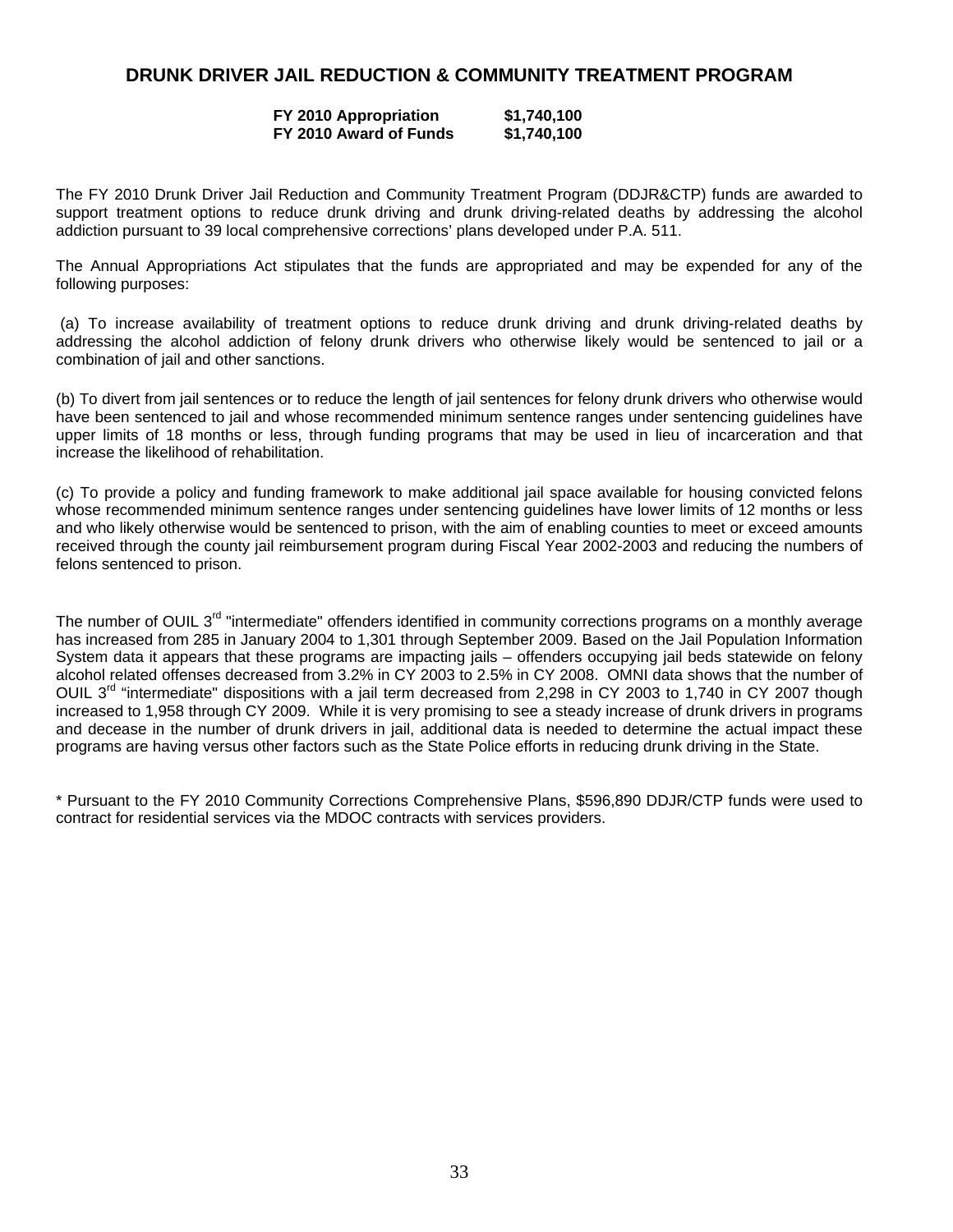# **MICHIGAN DEPARTMENT OF CORRECTIONS**

OFFICE OF COMMUNITY ALTERNATIVES DDJR FUNDING SUMMARY - FY 2010

| <b>CCAB</b>                         | <b>ASSESSMENT &amp;</b><br><b>TREATMENT SERVICES</b> | IN JAIL ASSESSMENT | <b>RESIDENTIAL SERVICES</b> | <b>TOTALS</b>            |
|-------------------------------------|------------------------------------------------------|--------------------|-----------------------------|--------------------------|
| <b>ALLEGAN</b>                      |                                                      |                    |                             | $\overline{\phantom{a}}$ |
| <b>BARRY</b>                        | 5,332                                                |                    |                             | 5,332                    |
| BAY                                 | 6,628                                                | 2,950              | 8,669                       | 18,247                   |
| <b>BERRIEN</b>                      |                                                      |                    |                             | $\blacksquare$           |
| <b>BRANCH</b>                       |                                                      |                    | 14,345                      | 14,345                   |
| <b>CALHOUN</b>                      | 1,860                                                | 4,829              | 18,204                      | 24,893                   |
| CASS                                | 6,333                                                | 2,175              |                             | 8,508                    |
| CENTRAL U.P.                        | 435                                                  |                    |                             | 435                      |
| <b>CHARLEVOIX</b>                   |                                                      |                    |                             |                          |
| <b>CLINTON</b>                      |                                                      | 4,413              |                             | 4,413                    |
| <b>EASTERN U.P.</b>                 | 2,085                                                |                    |                             | 2,085                    |
| <b>EATON</b>                        | 11,424                                               | 10,590             |                             | 22,014                   |
| <b>EMMET</b>                        | 1,013                                                |                    |                             | 1,013                    |
| <b>GENESEE</b>                      | 60,156                                               |                    | 34,675                      | 94,831                   |
| <b>GRATIOT</b>                      | 3,373                                                |                    |                             | 3,373                    |
| <b>HURON</b>                        |                                                      |                    |                             | $\blacksquare$           |
| INGHAM/LANSING                      | 31,347                                               |                    |                             | 31,347                   |
| <b>IONIA</b>                        | 4,902                                                | 6,862              |                             | 11,764                   |
| <b>ISABELLA</b>                     |                                                      | 4,275              |                             | 4,275                    |
| <b>JACKSON</b>                      |                                                      |                    | 34,387                      | 34,387<br>10,795         |
| <b>KALAMAZOO</b><br><b>KALKASKA</b> | 10,795                                               |                    |                             |                          |
| <b>KENT</b>                         | 3,213<br>82,380                                      | 500<br>5,220       |                             | 3,713<br>87,600          |
| <b>LENAWEE</b>                      |                                                      | 1,250              |                             | 1,250                    |
| <b>LIVINGSTON</b>                   |                                                      | 7,790              |                             | 7,790                    |
| <b>MACOMB</b>                       | 83,516                                               |                    |                             | 83,516                   |
| <b>MANISTEE</b>                     |                                                      | 951                | 1,140                       | 2,091                    |
| <b>MARQUETTE</b>                    | 2,228                                                |                    |                             | 2,228                    |
| <b>MASON</b>                        | 15,000                                               | 2,176              | 3,667                       | 20,843                   |
| <b>MECOSTA</b>                      |                                                      |                    |                             |                          |
| <b>MIDLAND</b>                      | 6,565                                                |                    |                             | 6,565                    |
| <b>MONROE</b>                       |                                                      |                    |                             | $\sim$                   |
| <b>MONTCALM</b>                     | 2,775                                                | 1,305              |                             | 4,080                    |
| <b>MUSKEGON</b>                     |                                                      | 3,424              | 32,942                      | 36,366                   |
| <b>NEMCOG</b>                       | 7,412                                                | 5,438              |                             | 12,850                   |
| <b>NORTHWEST MICH</b>               | 6,246                                                | 3,540              | 3,990                       | 13,776                   |
| <b>OAKLAND</b>                      | 198,979                                              | 67,208             | 342,415                     | 608,602                  |
| <b>OSCEOLA</b>                      |                                                      |                    |                             | $\sim$                   |
| <b>OTTAWA</b>                       | 2,500                                                | 2,747              |                             | 5,247                    |
| <b>SAGINAW</b>                      | 40,500                                               |                    | 26,700                      | 67,200                   |
| <b>ST. CLAIR</b>                    | 103,000                                              | 18,365             |                             | 121,365                  |
| <b>ST. JOSEPH</b>                   |                                                      |                    |                             |                          |
| SHIAWASSEE                          |                                                      | 1,120              | 10,403                      | 11,523                   |
| <b>SUNRISE SIDE</b>                 |                                                      | 2,567              |                             | 2,567                    |
| <b>13TH CIRCUIT</b>                 | 289                                                  | 1,000              | 60,699                      | 61,988                   |
| <b>34TH CIRCUIT</b>                 |                                                      | 6,118              |                             | 6,118                    |
| THUMB REGIONAL                      | 87,723                                               | 6,960              |                             | 94,683                   |
| TRI CO REGIONAL                     |                                                      |                    |                             |                          |
| VAN BUREN                           |                                                      |                    | 4,655                       | 4,655                    |
| <b>WASHTENAW</b>                    | 36,000                                               | 1,069              |                             | 37,069                   |
| <b>WAYNE</b>                        | 80,000                                               | 57,399             |                             | 137,399                  |
| <b>WCUP</b>                         |                                                      |                    |                             | $\sim$                   |
| WEXFORD                             | 2,385                                                | 990                |                             | 3,375                    |
| <b>TOTALS</b>                       | 906,393                                              | 233,231            | 596,890                     | 1,736,514                |

Note: \$3,586 is being held in reserve for Charlevoix County CCAB.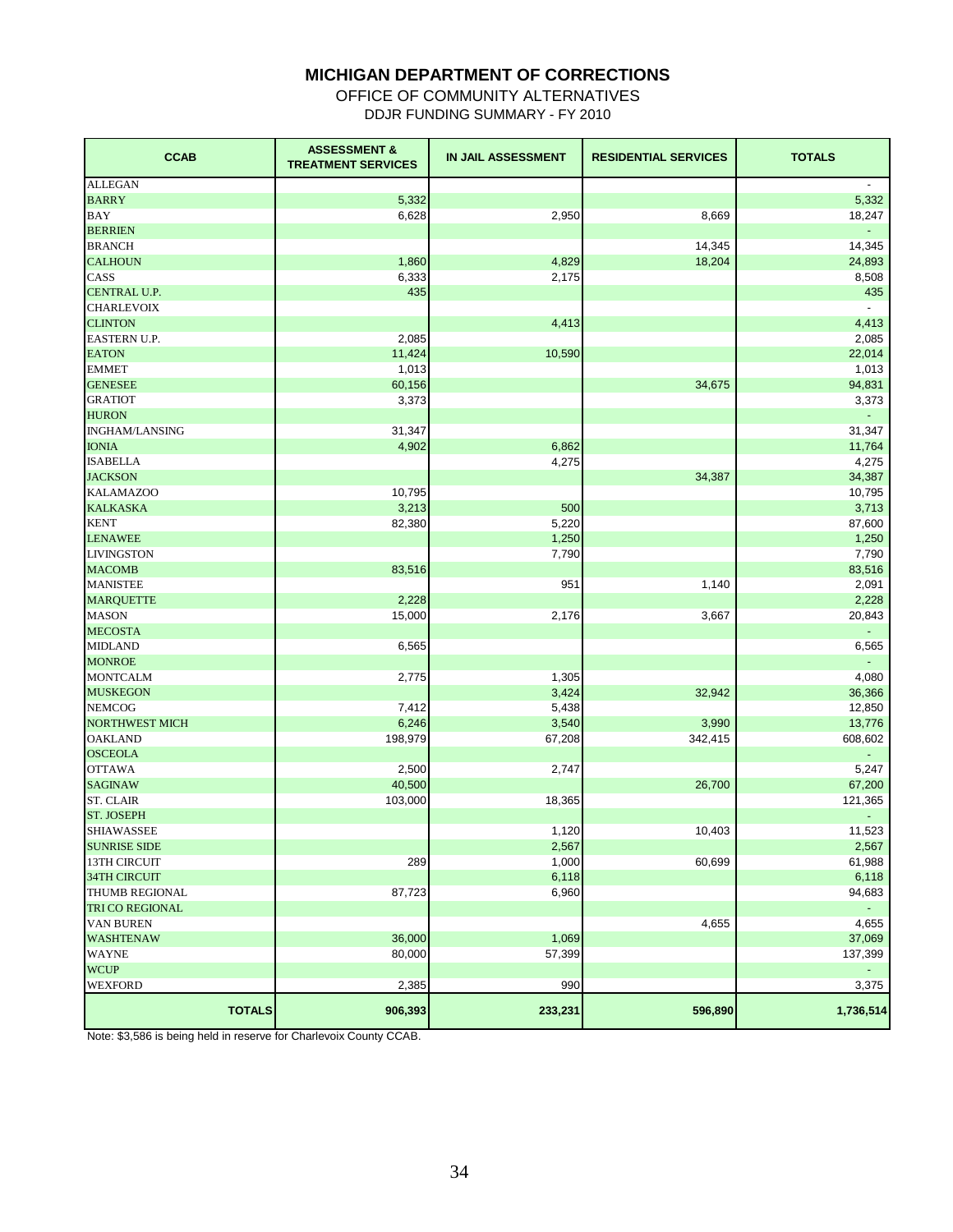# **RESIDENTIAL SERVICES**

#### **FY 2010 Appropriation \$17,075,500 FY 2010 Award of Funds**

Since 1991, the State has lapsed over \$11 million in Residential Services funds. In the past three fiscal years there has been less than \$2.5 million lapsed. The State Community Correction Board approved the Office of Community Alternatives to change the process for contracting Residential Services statewide. The intended goals of the changes are to reduce annual lapsed funds, increase Residential Services availability to counties, and implement a more efficient administrative process.

In FY 2008, the Department of Corrections began contracting directly with Residential Service providers in an effort to reduce lapsed funds and ensure Residential Services are available as an alternative sanction and service to local jurisdictions. The Office of Community Corrections, Substance Abuse Services (SAS) Section administers the contracts. Centralizing these services has reduced lapsed funds and increased the efficiency of these operations – administrative costs were reduced by allowing the provider to have one contract with the State rather than individual contracts with each CCAB. Counties also experienced increased flexibility to access programs that were not traditionally part of their residential provider network.

The OCC is cognizant that each jurisdiction developed an offender referral process that provided for effective program placement. Therefore, the current local referral process remained the same to ensure offenders are placed into programs expeditiously and not utilize jail beds awaiting placement. Local oversight of utilization trends is still maintained locally to ensure that the allocated beds for each county is available throughout the fiscal year.

FY 2010 funds were allocated to support Residential Services pursuant to 48 local comprehensive corrections' plans. The bed allocation plan responds to program utilization patterns between local jurisdictions and creates greater capabilities for local jurisdictions to access residential services for eligible felony offenders from a wider range of providers.

During FY 2010, emphases continues to be on utilizing residential services as part of a continuum of sanctions and services (e.g., short-term residential substance abuse treatment services followed by outpatient treatment as appropriate, residential services followed by day reporting), reducing the length of stay in residential, increasing the utilization of short-term residential services for probation violators.

The FY 2010 appropriation supports an average daily population (ADP) of 985 with a maximum per diem of \$47.50.

In FY 2010, an over-utilization of residential services will likely be experienced and the actual ADP will be significantly greater than 985. The increased utilization is expected due to several factors:

- Macomb, Oakland and Wayne County Jail bed reduction and other administrative changes and program referral processes are likely to have a greater impact on program utilization rates of residential services.
- A greater emphasis on offenders that are convicted of less assaultive offenses (Larceny, Fraud, Forgery/Embezzlement, Motor Vehicle Theft, Malicious Destruction of Property, Drugs, OUIL 3<sup>rd</sup> and Other Non-Assaultive crimes) which are perceived as more appropriate to target for P.A. 511 programming.
- Attention will continue to be focused on the utilization of residential services in response to probation violations.

The following provides information regarding residential services bed allocation for each CCAB.

Table 4.1 provides information regarding the past five fiscal years' data of the actual average daily population.

Table 4.2 provides the ADP by provider and the utilization data by CCAB for FY 2010 –  $2^{nd}$  Quarter.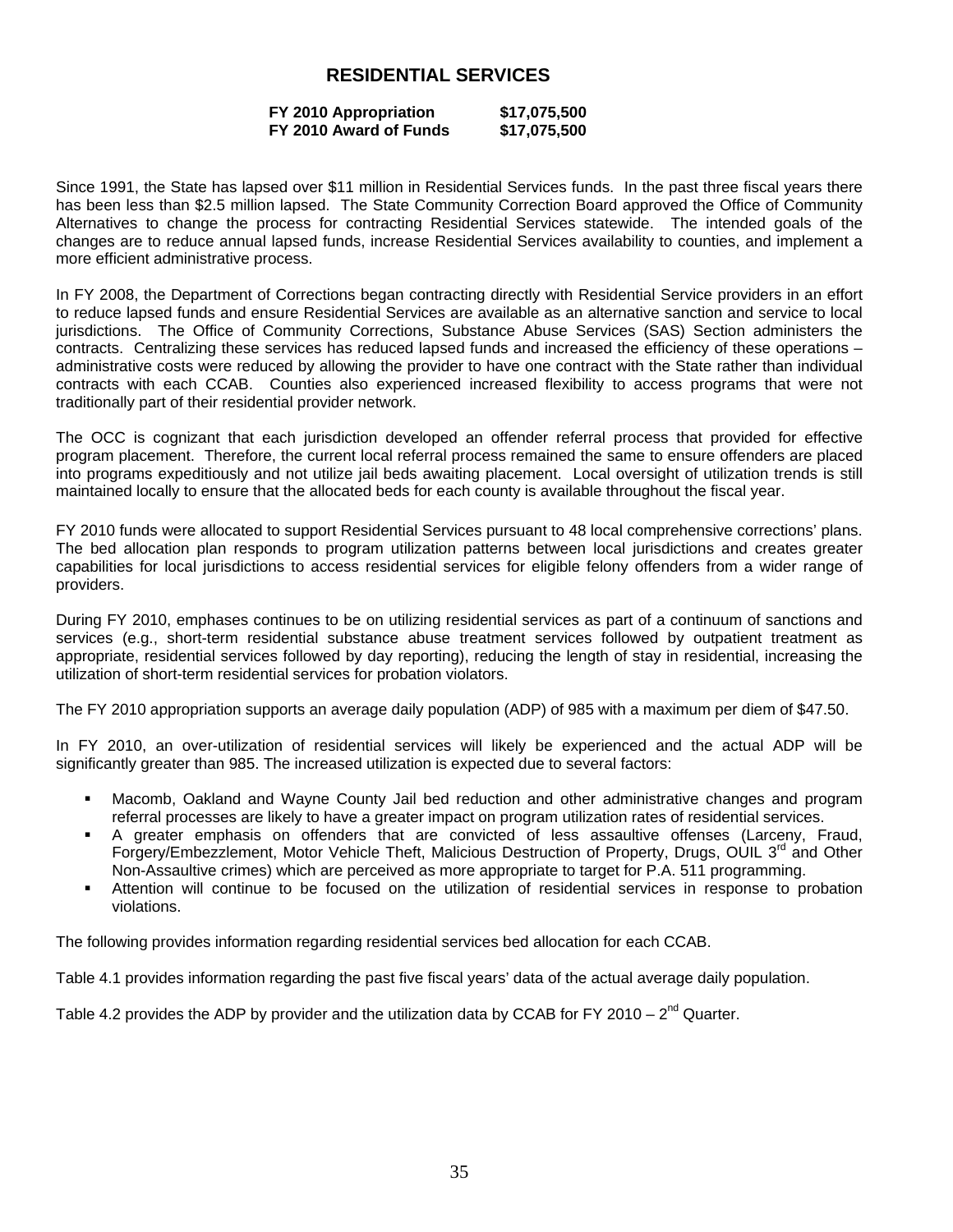# **MICHIGAN DEPARTMENT OF CORRECTIONS**

# **OFFICE OF COMMUNITY ALTERNATIVES**

**RESIDENTIAL SERVICES Summary of Average Daily Populations**

|                          |                   | Summary or Average Dany Populations |                   |                   |                   |
|--------------------------|-------------------|-------------------------------------|-------------------|-------------------|-------------------|
|                          | FY 2005           | <b>FY 2006</b>                      | FY 2007           | <b>FY 2008</b>    | FY 2009           |
| <b>CCAB</b>              | <b>ACTUAL ADP</b> | <b>ACTUAL ADP</b>                   | <b>ACTUAL ADP</b> | <b>ACTUAL ADP</b> | <b>ACTUAL ADP</b> |
| <b>ALLEGAN</b>           | 5.2               | 2.8                                 | 5.0               | 3.8               | 2.9               |
| <b>BARRY</b>             | 1.0               | 1.0                                 | 1.2               | 0.3               | 0.4               |
| <b>BAY</b>               | 13.9              | 13.0                                | 13.0              | 9.7               | 8.7               |
| <b>BERRIEN</b>           | 34.3              | 35.4                                | 33.0              | 31.4              | 32.2              |
| <b>BRANCH</b>            | 0.0               | 0.0                                 | 1.4               | 1.3               | 1.6               |
| <b>CALHOUN</b>           | 24.7              | 25.6                                | 24.1              | 22.4              | 15.6              |
| <b>CASS</b>              | 9.1               | 8.7                                 | 6.8               | 8.0               | 12.5              |
| <b>CLINTON</b>           | 0.5               | 0.5                                 | 0.2               | 0.2               |                   |
| <b>EATON</b>             | 10.0              | 11.8                                | 11.3              | 15.2              | 9.2               |
| <b>GENESEE</b>           | 82.7              | 79.0                                | 78.9              | 88.8              | 77.6              |
| <b>GRATIOT</b>           | 0.0               | 0.0                                 | 0.3               | 0.04              | 0.40              |
| <b>HURON</b>             | 0.0               | 0.0                                 | 0.3               |                   |                   |
| <b>INGHAM</b>            | 26.6              | 30.1                                | 26.7              | 32.3              | 25.9              |
| <b>IONIA</b>             | 2.1               | 2.4                                 | 2.7               | 2.0               | 2.6               |
| <b>ISABELLA</b>          | 1.8               | 1.3                                 | 1.0               | 1.6               | 1.5               |
| <b>JACKSON</b>           | 11.5              | 6.2                                 | 7.8               | 8.4               | 14.6              |
| KALAMAZOO                | 75.8              | 67.9                                | 66.2              | 60.6              | 48.4              |
| <b>KENT</b>              | 74.0              | 73.1                                | 70.3              | 69.0              | 64.8              |
| LENAWEE                  | 5.9               | 7.5                                 | 7.5               | 4.2               | 7.1               |
| <b>LIVINGSTON</b>        | 6.5               | 7.5                                 | 4.9               | 4.3               | 6.8               |
| <b>MACOMB</b>            | 35.1              | 40.0                                | 40.7              | 39.2              | 51.8              |
| <b>MARQUETTE</b>         | 2.0               | 2.0                                 | 1.4               | 1.6               | 1.6               |
| <b>MASON</b>             | 1.3               | 1.1                                 | 1.0               | 1.1               | 1.1               |
| <b>MECOSTA</b>           | 1.6               | 0.8                                 | 2.1               | 1.3               | 3.1               |
| <b>MIDLAND</b>           | 6.1               | 7.6                                 | 8.0               | 4.0               | 5.6               |
| <b>MONROE</b>            | 19.7              | 21.8                                | 22.6              | 20.2              | 22.5              |
| <b>MONTCALM</b>          | 5.9               | 4.9                                 | 4.7               | 4.6               | 5.0               |
| MUSKEGON                 | 43.6              | 42.4                                | 42.4              | 40.5              | 46.7              |
| <b>NORTHERN MICHIGAN</b> | 4.7               | 3.2                                 | 4.0               | 3.2               | 3.3               |
| NORTHWEST MICHIGAN       | 7.9               | 7.6                                 | 7.9               | 7.8               | 9.1               |
| <b>OAKLAND</b>           | 88.4              | 96.9                                | 104.9             | 88.0              | 98.6              |
| OSCEOLA                  | 1.0               | 0.8                                 | 1.0               | 0.03              | 0.90              |
| <b>OTTAWA</b>            | 6.0               | 4.6                                 | 4.9               | 4.3               | 4.8               |
| <b>SAGINAW</b>           | 44.8              | 34.1                                | 35.8              | 42.0              | 38.9              |
| <b>SHIAWASSEE</b>        | 0.8               | 1.1                                 | 39.0              | 1.0               | 1.7               |
| <b>ST. CLAIR</b>         | 38.2              | 38.4                                | 22.4              | 30.5              | 14.6              |
| <b>ST JOSEPH</b>         | 22.8              | 22.6                                | 1.0               | 23.5              | 15.7              |
| <b>SUNRISE SIDE</b>      | 4.1               | 3.6                                 | 3.8               | 5.6               | 4.0               |
| <b>THIRTEENTH</b>        | 7.9               | 8.9                                 | 8.1               | 6.6               | 7.9               |
| <b>THIRTY FOURTH</b>     | 1.9               | 1.6                                 | 1.3               | 0.6               | 1.4               |
| <b>THUMB</b>             | 4.9               | 3.6                                 | 4.2               | 5.3               | 5.9               |
| <b>VAN BUREN</b>         | 8.1               | 7.4                                 | 8.6               | 6.2               | 6.7               |
| <b>WASHTENAW</b>         | 17.8              | 17.2                                | 15.8              | 17.6              | 17.7              |
| <b>WAYNE</b>             | 181.4             | 179.1                               | 183.7             | 210.2             | 216.3             |
| <b>WEST CENTRAL</b>      | 1.9               | 2.1                                 | 1.0               | 3.3               | 5.6               |
| <b>TOTAL</b>             | 943.6             | 927.2                               | 932.5             | 931.6             | 923.3             |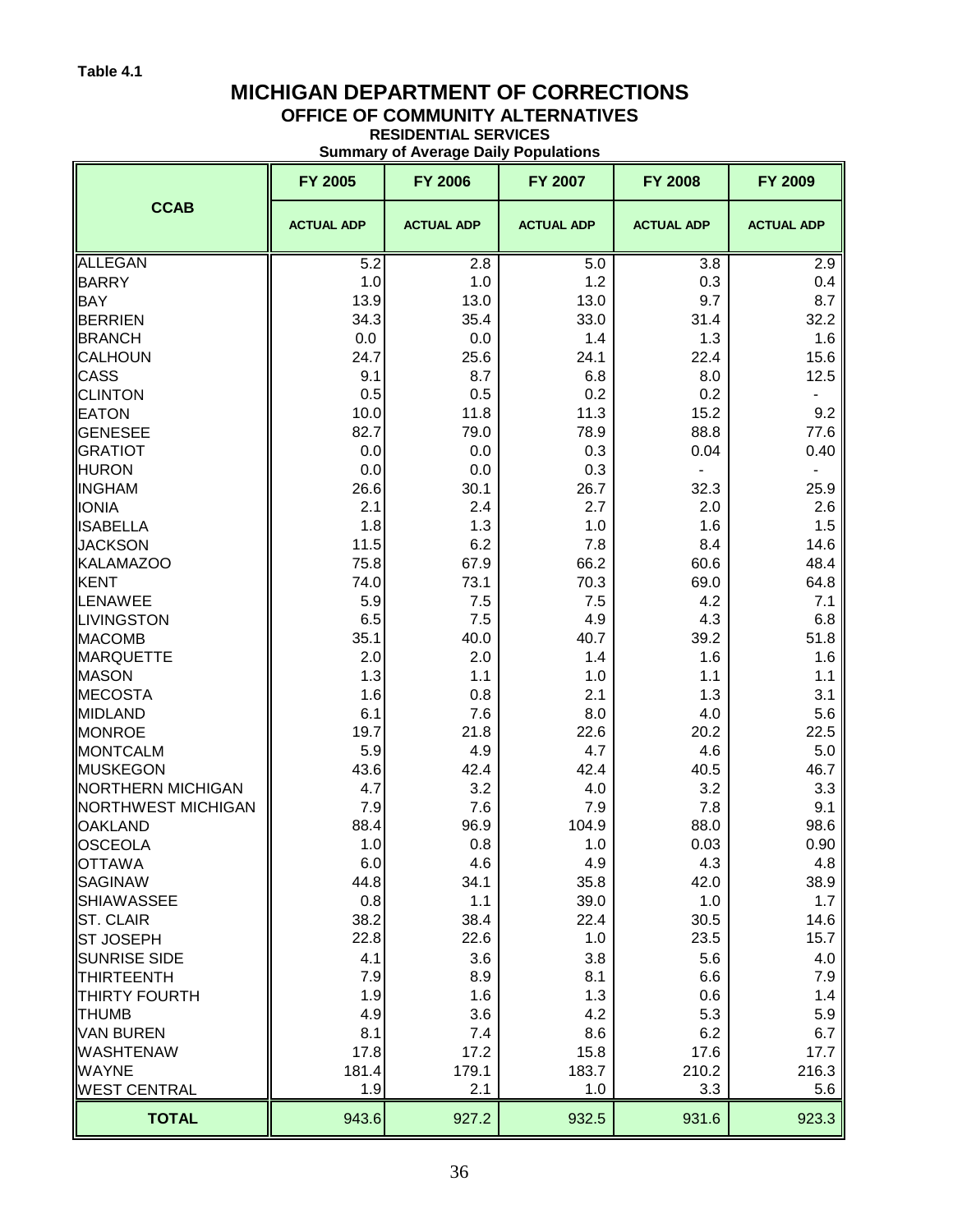# **MICHIGAN DEPARTMENT OF CORRECTIONS**

OFFICE OF COMMUNITY ALTERNATIVES

Average Daily Population for Residential Services - FY 2010

| <b>PROVIDER</b>                                | <b>CCAB</b>              | AUTH. ADP        | OCT.           | NOV.             | DEC.             | JAN.           | FEB.           | MAR.                     | APR.           | MAY.           | <b>JUNE</b>      | <b>TOTALS</b>  |
|------------------------------------------------|--------------------------|------------------|----------------|------------------|------------------|----------------|----------------|--------------------------|----------------|----------------|------------------|----------------|
| <b>ADDICTION TREATMENT SERVICES</b>            | <b>NORTHERN MICHIGAN</b> | 0.75             | 2.26           | 0.00             | 0.00             | 0.00           | 0.71           | 0.26                     | 0.00           | 0.00           | 0.00             | 0.36           |
|                                                | NORTHWEST MICHIGAN       | 1.26             | 4.16           | 2.90             | 3.06             | 1.39           | 1.86           | 1.77                     | 0.00           | 0.00           | 0.00             | 1.68           |
|                                                | SUNRISE SIDE             | 0.50             | 0.00           | 0.00             | 0.00             | 0.00           | 1.04           | 2.00                     | 0.97           | 0.00           | 0.00             | 0.44           |
|                                                | THIRTEENTH CIRCUIT       | 7.23             | 7.90           | 6.47             | 8.71             | 8.19           | 6.18           | 3.68                     | 5.73           | 10.94          | 11.07            | 7.65           |
|                                                | MANISTEE - BENZIE        | 0.49             | 0.00           | 0.00             | 0.00             | 0.00           | 0.00           | 0.00                     | 1.93           | 1.45           | 0.37             | 0.42           |
|                                                | <b>EMMET COUNTY</b>      | 0.25             | $\sim$         | $\sim$           | $\sim$           | $\sim$         | $\sim$         | $\overline{\phantom{a}}$ | $\sim$         | 0.71           | 0.33             | 0.12           |
|                                                | <b>Sub Total</b>         | 10.48            | 14.32          | 9.37             | 11.77            | 9.58           | 9.79           | 7.71                     | 8.63           | 13.10          | 11.77            | 10.67          |
|                                                |                          |                  |                |                  |                  |                |                |                          |                |                |                  |                |
| <b>PROVIDER</b>                                | <b>CCAB</b>              | AUTH, ADP        | OCT.           | NOV.             | DEC.             | JAN.           | FEB.           | MAR.                     | APR.           | MAY.           | <b>JUNE</b>      | <b>TOTALS</b>  |
| <b>ALTERNATIVE DIRECTIONS</b>                  | <b>ALLEGAN COUNTY</b>    | 1.00             | 1.00           | 1.00             | 0.13             | 0.00           | 0.00           | 0.00                     | 0.00           | 0.00           | 0.70             | 0.31           |
|                                                | IONIA COUNTY             | 1.00             | 0.00           | 0.00             | 0.00             | 0.68           | 0.25           | 0.00                     | 0.00           | 0.00           | 0.00             | 0.10           |
|                                                | <b>KENT COUNTY</b>       | 47.00            | 45.42          | 40.50            | 40.48            | 46.29          | 51.29          | 50.26                    | 54.27          | 53.52          | 53.17            | 48.35          |
|                                                | <b>MASON COUNTY</b>      | 0.50             | 0.00           | 0.00             | 0.00             | 0.32           | 2.21           | 2.00                     | 1.03           | 0.00           | 0.00             | 0.62           |
|                                                | <b>MECOSTA COUNTY</b>    | 2.00             | 1.10           | 2.40             | 3.10             | 3.00           | 3.64           | 2.77                     | 1.20           | 0.23           | 0.00             | 1.94           |
|                                                | <b>MONTCALM COUNTY</b>   | 2.00             | 0.39           | 0.40             | 1.00             | 1.00           | 1.00           | 1.00                     | 0.53           | 0.16           | 1.00             | 0.72           |
|                                                | <b>OSCEOLA COUNTY</b>    | 1.00             | 0.87           | 0.00             | 0.00             | 0.00           | 0.00           | 0.00                     | 0.00           | 0.00           | 0.00             | 0.10           |
|                                                | <b>Sub Total</b>         | 54.50            | 48.77          | 44.30            | 44.71            | 51.29          | 58.39          | 56.03                    | 57.03          | 53.90          | 54.87            | 52.14          |
|                                                |                          |                  |                |                  |                  |                |                |                          |                |                |                  |                |
| <b>PROVIDER</b>                                | <b>CCAB</b>              | AUTH. ADP        | OCT.           | NOV.             | DEC.             | JAN.           | FEB.           | MAR.                     | APR.           | MAY.           | <b>JUNE</b>      | <b>TOTALS</b>  |
| CEI - HOUSE OF COMMONS                         | <b>EATON COUNTY</b>      | 2.00             | 0.52           | 0.43             | 1.00             | 1.00           | 2.46           | 2.94                     | 2.70           | 0.94           | 2.00             | 1.55           |
|                                                | <b>INGHAM COUNTY</b>     | 10.58            | 6.26           | 8.90             | 15.81            | 12.97          | 13.14          | 7.84                     | 8.50           | 11.77          | 14.60            | 11.09          |
|                                                | <b>Sub Total</b>         | 12.58            | 6.77           | 9.33             | 16.81            | 13.97          | 15.61          | 10.77                    | 11.20          | 12.71          | 16.60            | 12.64          |
|                                                |                          |                  |                |                  |                  |                |                |                          |                |                |                  |                |
| <b>PROVIDER</b>                                | <b>CCAB</b>              | AUTH, ADP        | OCT.           | NOV.             | DEC.             | JAN.           | FEB.           | MAR.                     | APR.           | MAY.           | <b>JUNE</b>      | <b>TOTALS</b>  |
| CHRISTIAN GUIDANCE CENTER                      | <b>WAYNE COUNTY</b>      | 19.00            | 30.65          | 21.17            | 11.23            | 8.19           | 11.00          | 9.65                     | 12.50          | 13.10          | 17.90            | 15.04          |
|                                                |                          |                  |                |                  |                  |                |                |                          |                |                |                  |                |
|                                                | <b>Sub Total</b>         | 19.00            | 30.65          | 21.17            | 11.23            | 8.19           | 11.00          | 9.65                     | 12.50          | 13.10          | 17.90            | 15.04          |
|                                                |                          |                  |                |                  |                  |                |                |                          |                |                |                  |                |
| <b>PROVIDER</b>                                | <b>CCAB</b>              | <b>AUTH. ADP</b> | OCT.           | NOV.             | DEC.             | JAN.           | FEB.           | MAR.                     | APR.           | MAY.           | <b>JUNE</b>      | <b>TOTALS</b>  |
| COMMUNITY PROGRAMS, INCORPORATE CALHOUN COUNTY |                          | 3.00             | 2.35           | 3.00             | 3.13             | 3.16           | 2.50           | 1.61                     | 1.00           | 2.00           | 5.50             | 2.70           |
|                                                | <b>EATON COUNTY</b>      | 8.00             | 3.23           | 4.13             | 7.19             | 9.77           | 8.61           | 6.55                     | 7.73           | 9.94           | 10.77            | 7.55           |
|                                                | <b>GENESEE COUNTY</b>    | 31.00            | 34.65          | 35.70            | 35.58            | 37.71          | 36.89          | 30.29                    | 30.03          | 26.81          | 29.17            | 32.98          |
|                                                | <b>INGHAM COUNTY</b>     | 11.00            | 10.58          | 9.53             | 6.74             | 6.58           | 10.36          | 9.52                     | 7.80           | 8.77           | 9.77             | 8.85           |
|                                                | KALAMAZOO COUNTY         | 1.25             | 0.00           | 0.00             | 0.32             | 1.00           | 1.00           | 0.61                     | 0.53           | 0.65           | 0.30             | 0.49           |
|                                                | LIVINGSTON COUNTY        | 2.00             | 1.58           | 0.80             | 0.77             | 2.00           | 2.00           | 1.68                     | 1.93           | 1.10           | 0.97             | 1.43           |
|                                                | <b>MACOMB COUNTY</b>     | 20.75            | 28.55          | 21.20            | 15.65            | 15.48          | 15.46          | 17.16                    | 18.97          | 22.55          | 22.73            | 19.75          |
|                                                | <b>OAKLAND COUNTY</b>    | 19.77            | 35.09          | 27.82            | 23.82            | 13.06          | 14.02          | 11.69                    | 15.43          | 16.90          | 17.38            | 19.47          |
|                                                | WASHTENAW COUNTY         | 5.25             | 4.42           | 3.53             | 2.13             | 2.42           | 2.57           | 2.90                     | 5.03           | 6.29           | 8.83             | 4.24           |
|                                                | <b>ST. CLAIR COUNTY</b>  | 0.25             | 0.39           | 0.33             | 0.00             | 0.00           | 0.00           | 0.00                     | 0.00           | 0.00           | 0.00             | 0.08           |
|                                                | <b>ENAWEE COUNTY</b>     | 0.25             | 0.00           | 0.00             | 0.00             | 0.00           | 0.64           | 1.00                     | 1.00           | 0.32           | 0.00             | 0.33           |
|                                                | THUMB REGIONAL           | 0.99             | $\sim$         | $\sim$           | $\sim$           | $\sim$         | $\sim$         | 0.06                     | 1.13           | 1.97           | 2.33             | 0.61           |
|                                                | <b>JACKSON COUNTY</b>    | 0.97             | 0.00           | 0.00             | 0.00             | 0.00           | 0.00           | 0.00                     | 0.00           | 0.00           | 0.00             | 0.00           |
|                                                | <b>Sub Total</b>         | 104.47           | 120.83         | 106.06           | 95.34            | 91.19          | 94.05          | 83.08                    | 90.60          | 97.28          | 107.75           | 98.46          |
|                                                |                          |                  |                |                  |                  |                |                |                          |                |                |                  |                |
| <b>PROVIDER</b>                                | <b>CCAB</b>              | AUTH. ADP        | OCT.           | NOV.             | DEC.             | JAN.           | FEB.           | MAR.                     | APR.           | MAY.           | <b>JUNE</b>      | <b>TOTALS</b>  |
| DOT CARING CENTERS, INCORPORATED BAY COUNTY    |                          | 3.00             | 2.45           | 4.10             | 2.74             | 4.74           | 4.43           | 4.10                     | 5.33           | 3.45           | 1.63             | 3.66           |
|                                                | <b>SAGINAW COUNTY</b>    | 2.85             | 0.00           | 0.00             | 0.00             | 0.00           | 1.14           | 0.10                     | 0.47           | 0.84           | 4.77             | 0.81           |
|                                                | SHIAWASSEE COUNTY        | 0.15             | 1.00           | 0.80             | 0.00             | 0.00           | 0.00           | 0.00                     | 0.00           | 0.00           | 0.00             | 0.20           |
|                                                | <b>Sub Total</b>         | 6.00             | 3.45           | 4.90             | 2.74             | 4.74           | 5.57           | 4.19                     | 5.80           | 4.29           | 6.40             | 4.68           |
|                                                |                          |                  |                |                  |                  |                |                |                          |                |                |                  |                |
| <b>PROVIDER</b>                                | <b>CCAB</b>              | AUTH. ADP        | OCT.           | NOV.             | DEC.             | JAN.           | FEB.           | MAR.                     | APR.           | MAY.           | <b>JUNE</b>      | <b>TOTALS</b>  |
| ELMHURST HOME. INCORPORATED                    | <b>WAYNE COUNTY</b>      | 95.19<br>95.19   | 95.16<br>95.16 | 101.53<br>101.53 | 104.65<br>104.65 | 99.74<br>99.74 | 96.39<br>96.39 | 89.19<br>89.19           | 89.27<br>89.27 | 93.45<br>93.45 | 109.77<br>109.77 | 97.68<br>97.68 |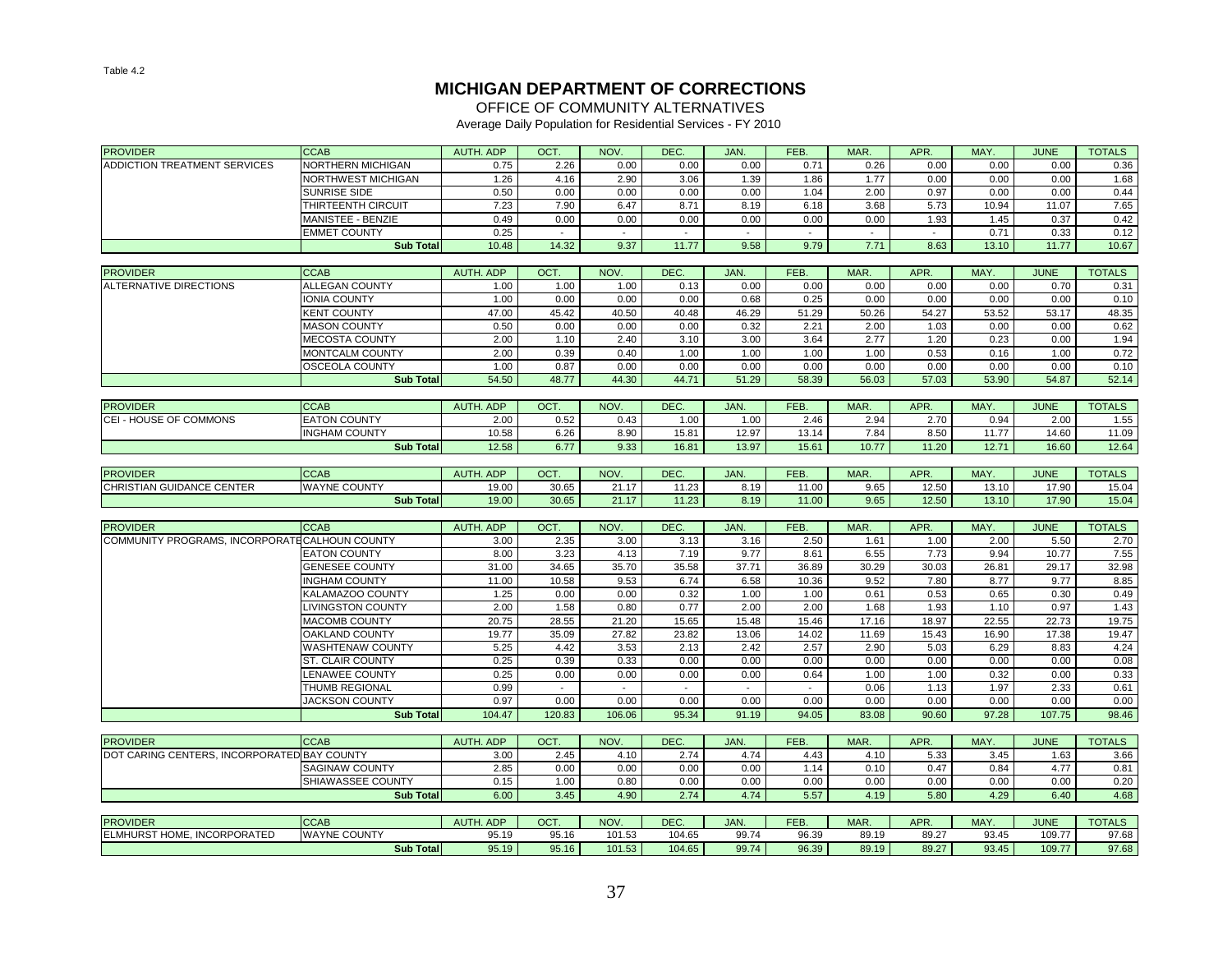| <b>PROVIDER</b>                                  | <b>CCAB</b>                   | AUTH. ADP | OCT.                     | NOV.   | DEC.                     | JAN.                        | FEB.           | MAR.                     | APR.   | MAY.   | <b>JUNE</b>    | <b>TOTALS</b> |
|--------------------------------------------------|-------------------------------|-----------|--------------------------|--------|--------------------------|-----------------------------|----------------|--------------------------|--------|--------|----------------|---------------|
| K - PEP (Sub-Contract with GBU)                  | <b>WAYNE COUNTY</b>           | 7.00      | 0.00                     | 0.00   | 1.65                     | 6.81                        | 15.21          | 13.32                    | 11.17  | 4.81   | 4.03           | 6.33          |
|                                                  | <b>Sub Total</b>              | 7.00      | 0.00                     | 0.00   | 1.65                     | 6.81                        | 15.21          | 13.32                    | 11.17  | 4.81   | 4.03           | 6.33          |
|                                                  |                               |           |                          |        |                          |                             |                |                          |        |        |                |               |
| <b>PROVIDER</b>                                  | <b>CCAB</b>                   | AUTH. ADP | OCT.                     | NOV.   | DEC.                     | JAN.                        | FEB.           | MAR.                     | APR.   | MAY.   | <b>JUNE</b>    | <b>TOTALS</b> |
| <b>GREAT LAKES RECOVERY CENTERS</b>              | MARQUETTE COUNTY              | 1.50      | 0.03                     | 0.00   | 0.35                     | 1.71                        | 0.11           | 1.87                     | 0.30   | 0.00   | 0.00           | 0.49          |
|                                                  | <b>NWCOG</b>                  | 0.76      | 0.00                     | 0.00   | 1.94                     | 4.00                        | 2.54           | 0.68                     | $\sim$ | $\sim$ | $\sim$         | 1.02          |
|                                                  | WEST CENTRAL U.P.             | 3.00      | 3.42                     | 5.13   | 3.90                     | 4.94                        | 4.89           | 3.19                     | 2.90   | 3.26   | 3.70           | 3.93          |
|                                                  | CHIPPEWA COUNTY (EUP)         | 0.57      | 0.00                     | 0.00   | 0.00                     | 0.00                        | 0.89           | 1.77                     | 0.83   | 0.00   | 0.00           | 0.39          |
|                                                  | <b>BENZIE/MANISTEE COUNTY</b> | 0.13      | $\sim$                   | $\sim$ | $\sim$                   | $\sim$                      | $\sim$         | $\sim$                   | 0.00   | 0.00   | 0.00           | 0.00          |
|                                                  | WEXFORD/MISSAUKEE             | 1.05      | $\sim$                   | $\sim$ | $\sim$                   | $\sim$                      | $\sim$         | $\blacksquare$           | 0.33   | 0.00   | 3.40           | 0.41          |
|                                                  | <b>Sub Total</b>              | 7.00      | 3.45                     | 5.13   | 6.19                     | 10.65                       | 8.43           | 7.52                     | 4.37   | 3.26   | 7.10           | 6.23          |
|                                                  |                               |           |                          |        |                          |                             |                |                          |        |        |                |               |
| <b>PROVIDER</b>                                  | <b>CCAB</b>                   | AUTH. ADP | OCT.                     | NOV.   | DEC.                     | JAN.                        | FEB.           | MAR.                     | APR.   | MAY.   | <b>JUNE</b>    | <b>TOTALS</b> |
| HARBOR HALL INCORPORATED                         | <b>JACKSON COUNTY</b>         | 3.75      | 2.84                     | 4.93   | 5.45                     | 4.65                        | 3.14           | 2.90                     | 2.57   | 3.00   | 3.20           | 3.63          |
|                                                  | NORTHERN MICHIGAN             | 0.75      | 0.87                     | 0.00   | 0.00                     | 0.00                        | 0.00           | 0.52                     | 1.00   | 1.00   | 0.30           | 0.41          |
|                                                  | NORTHWEST MICHIGAN            | 1.34      | 2.55                     | 3.63   | 4.16                     | 1.94                        | 1.75           | 2.00                     | $\sim$ | $\sim$ | $\blacksquare$ | 1.78          |
|                                                  | SUNRISE SIDE                  | 2.75      | 2.55                     | 3.03   | 2.58                     | 3.16                        | 4.25           | 4.55                     | 2.83   | 1.74   | 0.50           | 2.80          |
|                                                  | THIRTEENTH CIRCUIT            | 0.25      | 0.00                     | 0.00   | 0.00                     | 0.00                        | 0.00           | 0.00                     | 0.00   | 0.00   | 0.00           | 0.00          |
|                                                  | CHIPPEWA COUNTY (EUP)         | 0.49      | 0.32                     | 1.00   | 1.00                     | 1.13                        | 1.00           | 1.00                     | 0.43   | 0.00   | 0.00           | 0.65          |
|                                                  | <b>EMMET COUNTY</b>           | 0.53      | $\overline{\phantom{a}}$ | $\sim$ | $\overline{\phantom{a}}$ | $\blacksquare$              | $\blacksquare$ | $\Box$                   | 0.10   | 1.00   | 0.87           | 0.22          |
|                                                  | KALKASKA COUNTY               | 1.57      | $\blacksquare$           | $\sim$ | $\mathbf{r}$             | $\mathcal{L}_{\mathcal{A}}$ | $\blacksquare$ | $\mathbf{r}$             | 2.53   | 2.87   | 2.00           | 0.82          |
|                                                  | <b>WEXFORD/MISSAUKEE</b>      | 0.36      | $\sim$                   |        | $\sim$                   |                             | $\sim$         |                          | 0.00   | 0.00   | 0.23           | 0.03          |
|                                                  | <b>Sub Total</b>              | 11.80     | 9.13                     | 12.60  | 13.19                    | 10.87                       | 10.14          | 10.97                    | 9.47   | 9.61   | 7.10           | 10.34         |
|                                                  |                               |           |                          |        |                          |                             |                |                          |        |        |                |               |
| <b>PROVIDER</b>                                  | <b>CCAB</b>                   | AUTH. ADP | OCT.                     | NOV.   | DEC.                     | JAN.                        | FEB.           | MAR.                     | APR.   | MAY.   | <b>JUNE</b>    | <b>TOTALS</b> |
| HEARTLINE INCORPORATED (Lutheran So WAYNE COUNTY |                               | 6.00      | 3.19                     | 3.00   | 1.35                     | 0.19                        | 1.18           | 1.32                     | 4.53   | 4.32   | 4.50           | 2.62          |
|                                                  | <b>Sub Total</b>              | 6.00      | 3.19                     | 3.00   | 1.35                     | 0.19                        | 1.18           | 1.32                     | 4.53   | 4.32   | 4.50           | 2.62          |
|                                                  |                               |           |                          |        |                          |                             |                |                          |        |        |                |               |
| <b>PROVIDER</b>                                  | <b>CCAB</b>                   | AUTH. ADP | OCT.                     | NOV.   | DEC.                     | JAN.                        | FEB.           | MAR.                     | APR.   | MAY.   | <b>JUNE</b>    | <b>TOTALS</b> |
| HOME OF NEW VISION                               | <b>INGHAM COUNTY</b>          | 1.00      | 1.06                     | 1.00   | 1.74                     | 1.10                        | 0.11           | 0.68                     | 0.07   | 1.00   | 1.00           | 0.86          |
|                                                  | <b>JACKSON COUNTY</b>         | 0.68      | 2.23                     | 2.60   | 1.94                     | 1.00                        | 0.36           | 0.00                     | 0.00   | 0.00   | 0.00           | 0.90          |
|                                                  | <b>LENAWEE COUNTY</b>         | 1.50      | 1.55                     | 2.00   | 1.90                     | 1.16                        | 2.00           | 2.61                     | 2.23   | 1.00   | 0.03           | 1.61          |
|                                                  | <b>LIVINGSTON COUNTY</b>      | 1.50      | 1.77                     | 1.60   | 0.71                     | 0.00                        | 0.25           | 0.32                     | 0.00   | 0.55   | 3.23           | 0.94          |
|                                                  | <b>MACOMB COUNTY</b>          | 3.50      | 3.61                     | 2.53   | 2.45                     | 2.06                        | 3.00           | 4.77                     | 5.47   | 4.84   | 4.03           | 3.64          |
|                                                  | WASHTENAW COUNTY              | 2.50      | 0.45                     | 1.27   | 1.58                     | 0.00                        | 1.18           | 2.90                     | 4.00   | 3.55   | 4.27           | 2.13          |
|                                                  | <b>Sub Total</b>              | 10.68     | 10.68                    | 11.00  | 10.32                    | 5.32                        | 6.89           | 11.29                    | 11.77  | 10.94  | 12.57          | 10.09         |
| <b>PROVIDER</b>                                  | <b>CCAB</b>                   | AUTH, ADP | OCT.                     | NOV.   | DEC.                     | JAN.                        | FEB.           | MAR.                     | APR.   | MAY.   | <b>JUNE</b>    | <b>TOTALS</b> |
| HURON HOUSE INCORPORATED                         | <b>ST. CLAIR COUNTY</b>       | 18.00     | 13.06                    | 11.33  | 11.74                    | 17.45                       | 18.57          | 16.84                    | 17.80  | 19.06  | 17.07          | 15.88         |
|                                                  | THUMB AREA REGIONAL           | 1.00      | 0.00                     | 0.00   | 0.00                     | 0.00                        | 0.00           | 0.00                     | 0.00   | 0.00   | 0.00           | 0.00          |
|                                                  | <b>Sub Total</b>              | 19.00     | 13.06                    | 11.33  | 11.74                    | 17.45                       | 18.57          | 16.84                    | 17.80  | 19.06  | 17.07          | 15.88         |
|                                                  |                               |           |                          |        |                          |                             |                |                          |        |        |                |               |
| <b>PROVIDER</b>                                  | <b>CCAB</b>                   | AUTH, ADP | OCT.                     | NOV.   | DEC.                     | JAN.                        | FEB.           | MAR.                     | APR.   | MAY.   | <b>JUNE</b>    | <b>TOTALS</b> |
| K-PEP                                            | <b>ALLEGAN COUNTY</b>         | 5.00      | 7.77                     | 4.77   | 3.29                     | 4.74                        | 6.46           | 8.94                     | 6.53   | 4.55   | 1.47           | 5.39          |
|                                                  | <b>BARRY COUNTY</b>           | 0.50      | 0.00                     | 0.00   | 0.00                     | 0.35                        | 1.00           | 1.00                     | 0.67   | 0.00   | 0.57           | 0.40          |
|                                                  | <b>BERRIEN COUNTY</b>         | 27.26     | 31.65                    | 31.30  | 25.26                    | 19.87                       | 20.50          | 24.13                    | 29.20  | 26.13  | 32.93          | 26.77         |
|                                                  | <b>BRANCH COUNTY</b>          | 2.00      | 2.74                     | 1.83   | 2.29                     | 1.45                        | 2.86           | 1.39                     | 0.83   | 0.00   | 0.00           | 1.49          |
|                                                  | <b>CALHOUN COUNTY</b>         | 13.58     | 11.61                    | 10.43  | 11.87                    | 14.35                       | 13.25          | 12.84                    | 15.03  | 16.13  | 10.20          | 12.86         |
|                                                  | <b>EATON COUNTY</b>           | 1.00      | 0.00                     | 0.00   | 0.74                     | 1.00                        | 1.25           | 1.03                     | 1.33   | 1.26   | 1.93           | 0.95          |
|                                                  | <b>INGHAM COUNTY</b>          | 1.00      | 0.48                     | 0.27   | 1.00                     | 1.00                        | 0.04           | 0.00                     | 0.00   | 0.61   | 1.00           | 0.49          |
|                                                  | <b>JACKSON COUNTY</b>         | 7.75      | 8.00                     | 7.53   | 6.55                     | 6.13                        | 7.00           | 8.61                     | 6.33   | 7.06   | 8.37           | 7.29          |
|                                                  | KALAMAZOO COUNTY              | 45.00     | 46.26                    | 45.30  | 44.32                    | 44.55                       | 44.46          | 40.29                    | 45.53  | 42.65  | 44.53          | 44.21         |
|                                                  | <b>MECOSTA COUNTY</b>         | 0.00      | 0.00                     | 0.00   | 0.00                     | 0.00                        | 0.00           | 0.00                     | 0.00   | 0.00   | 0.00           | 0.00          |
|                                                  | MUSKEGON COUNTY               | 35.00     | 45.65                    | 40.67  | 30.19                    | 27.06                       | 26.04          | 34.74                    | 36.93  | 35.16  | 34.20          | 34.52         |
|                                                  | OTTAWA COUNTY                 | 3.00      | 2.13                     | 3.00   | 5.00                     | 4.52                        | 3.07           | 1.97                     | 0.17   | 0.61   | 1.00           | 2.38          |
|                                                  | VAN BUREN COUNTY              | 4.00      | 3.35                     | 3.43   | 3.42                     | 4.03                        | 4.71           | 4.26                     | 3.63   | 5.87   | 3.70           | 4.05          |
|                                                  | ST. JOSEPH COUNTY             | 0.49      | 0.00                     | 0.00   | 0.00                     | 0.61                        | 1.00           | 1.00                     | 1.00   | 0.39   | 0.00           | 0.44          |
|                                                  | <b>CASS COUNTY</b>            | 0.41      | 0.00                     | 0.00   | 0.00                     | 0.00                        | 0.00           | 0.00                     | 0.17   | 1.00   | 1.00           | 0.24          |
|                                                  | <b>MASON COUNTY</b>           | 0.25      | $\overline{\phantom{a}}$ | $\sim$ | $\overline{\phantom{a}}$ | $\sim$                      | $\sim$         | $\overline{\phantom{a}}$ | $\sim$ | $\sim$ | 0.20           | 0.02          |
|                                                  | <b>LIVINGSTON COUNTY</b>      | 0.25      | $\overline{a}$           | $\sim$ | $\overline{\phantom{a}}$ | $\overline{a}$              | $\sim$         |                          | $\sim$ | $\sim$ |                |               |
|                                                  | Sub Total                     | 146.50    | 159.65                   | 148.53 | 133.94                   | 129.68                      | 131.64         | 140.19                   | 147.37 | 141.42 | 141.10         | 141.50        |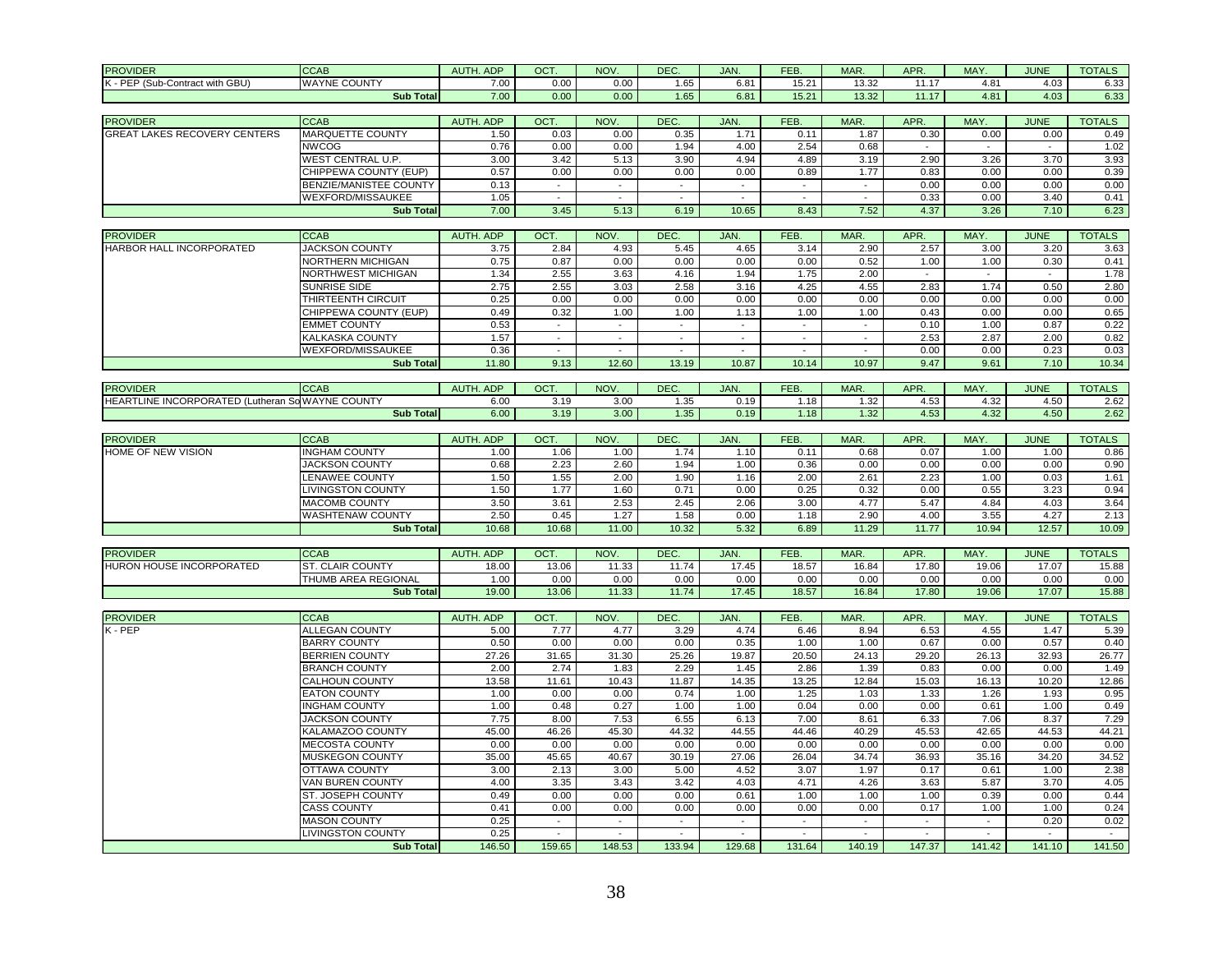| <b>PROVIDER</b>                                  | <b>CCAB</b>              | AUTH, ADP          | OCT.                     | NOV.         | DEC.                     | JAN.           | FEB.                     | MAR.           | APR.          | MAY.                     | <b>JUNE</b> | <b>TOTALS</b> |
|--------------------------------------------------|--------------------------|--------------------|--------------------------|--------------|--------------------------|----------------|--------------------------|----------------|---------------|--------------------------|-------------|---------------|
| NATIONAL COUNCIL ON ALCOHOLISM -                 | <b>EATON COUNTY</b>      | 1.00               | 0.26                     | 1.97         | 1.23                     | 0.90           | 1.00                     | 0.81           | 2.30          | 1.81                     | 1.17        | 1.27          |
|                                                  | <b>INGHAM COUNTY</b>     | 1.25               | 1.87                     | 1.27         | 1.06                     | 1.26           | 2.18                     | 1.74           | 0.00          | 0.84                     | 0.70        | 1.21          |
|                                                  | <b>JACKSON COUNTY</b>    | 1.32               | 0.00                     | 0.00         | 0.00                     | 0.00           | 0.00                     | 0.00           | 0.00          | 0.42                     | 2.60        | 0.34          |
|                                                  | <b>IONIA COUNTY</b>      | 0.25               |                          | $\mathbf{r}$ | $\overline{\phantom{a}}$ | $\blacksquare$ | $\blacksquare$           |                | $\sim$        | 0.39                     | 1.00        | 0.15          |
|                                                  | <b>MASON COUNTY</b>      | 0.25               | $\overline{\phantom{a}}$ | $\sim$       | $\overline{\phantom{a}}$ | $\blacksquare$ | $\sim$                   | $\blacksquare$ | $\sim$        | $\overline{\phantom{a}}$ | 0.40        | 0.04          |
|                                                  | <b>CLINTON COUNTY</b>    | 0.25               | $\overline{a}$           |              | $\overline{\phantom{a}}$ |                | $\overline{\phantom{a}}$ |                | $\sim$        |                          |             |               |
|                                                  | <b>Sub Total</b>         | 4.32               | 2.13                     | 3.23         | 2.29                     | 2.16           | 3.18                     | 2.55           | 2.30          | 3.45                     | 5.87        | 3.02          |
|                                                  |                          |                    |                          |              |                          |                |                          |                |               |                          |             |               |
| <b>PROVIDER</b>                                  | <b>CCAB</b>              | AUTH, ADP          | OCT.                     | NOV.         | <b>DEC</b>               | JAN.           | FEB.                     | MAR.           | APR.          | MAY.                     | <b>JUNE</b> | <b>TOTALS</b> |
| <b>NEW PATHS INCORPORATED</b>                    | <b>GENESEE COUNTY</b>    | 43.62              | 43.87                    | 40.57        | 41.26                    | 37.42          | 40.04                    | 45.94          | 46.47         | 40.58                    | 40.63       | 41.86         |
|                                                  | <b>OAKLAND COUNTY</b>    | 1.89               | 0.00                     | 0.00         | 0.00                     | 0.00           | 1.43                     | 0.10           | 0.00          | 0.00                     | 0.00        | 0.17          |
|                                                  | SHIAWASSEE COUNTY        | 1.75               | 0.00                     | 0.00         | 0.00                     | 0.00           | 0.00                     | 0.65           | 1.43          | 1.39                     | 1.10        | 0.51          |
|                                                  | THUMB AREA               | 7.11               | 4.52                     | 4.60         | 10.35                    | 8.81           | 7.68                     | 6.19           | 5.90          | 8.32                     | 8.40        | 7.20          |
|                                                  | WASHTENAW COUNTY         | 2.87               | 1.19                     | 0.00         | 3.13                     | 3.71           | 4.00                     | 4.81           | 5.27          | 4.61                     | 2.83        | 3.28          |
|                                                  | <b>SANILAC COUNTY</b>    | 0.50               | 0.00                     | 0.00         | 0.00                     | 0.39           | 1.00                     | 0.32           | 0.00          | 0.00                     | 0.00        | 0.19          |
|                                                  | KALAMAZOO COUNTY         | 0.25               | 0.00                     | 0.00         | 0.00                     | 0.00           | 0.00                     | 0.03           | 0.00          | 0.00                     | 0.00        | 0.00          |
|                                                  | <b>Sub Total</b>         | 58.00              | 49.58                    | 45.17        | 54.74                    | 50.32          | 54.14                    | 58.03          | 59.07         | 54.90                    | 52.97       | 53.21         |
|                                                  |                          |                    |                          |              |                          |                |                          |                |               |                          |             |               |
| <b>PROVIDER</b>                                  | <b>CCAB</b>              | AUTH, ADP          | OCT.                     | NOV.         | DEC.                     | JAN.           | FEB.                     | MAR.           | APR.          | MAY.                     | <b>JUNE</b> | <b>TOTALS</b> |
| OPERATION GET DOWN, INCORPORATED WAYNE COUNTY    |                          | 62.30              | 48.48                    | 53.00        | 58.68                    | 71.10          | 79.54                    | 48.32          | 43.67         | 37.84                    | 39.33       | 53.33         |
|                                                  | <b>Sub Total</b>         | 62.30              | 48.48                    | 53.00        | 58.68                    | 71.10          | 79.54                    | 48.32          | 43.67         | 37.84                    | 39.33       | 53.33         |
|                                                  |                          |                    |                          |              |                          |                |                          |                |               |                          |             |               |
| <b>PROVIDER</b>                                  | <b>CCAB</b>              | AUTH. ADP          | OCT.                     | NOV.         | DEC.                     | JAN.           | FEB.                     | MAR.           | APR.          | MAY.                     | <b>JUNE</b> | <b>TOTALS</b> |
| PHOENIX HOUSE INCORPORATED                       | WEST CENTRAL U.P.        | 3.00               | 1.00                     | 1.67         | 1.52                     | 0.68           | 0.00                     | 0.74           | 1.00          | 2.19                     | 3.83        | 1.40          |
|                                                  | <b>Sub Total</b>         | 3.00               | 1.00                     | 1.67         | 1.52                     | 0.68           | 0.00                     | 0.74           | 1.00          | 2.19                     | 3.83        | 1.40          |
|                                                  |                          |                    |                          |              |                          |                |                          |                |               |                          |             |               |
| <b>PROVIDER</b>                                  | <b>CCAB</b>              | <b>AUTH. ADP</b>   | OCT.                     | NOV.         | DEC.                     | JAN.           | FEB.                     | MAR.           | APR.          | MAY.                     | <b>JUNE</b> | <b>TOTALS</b> |
| PINE REST CHRISTIAN MH SERVICES                  | <b>ALLEGAN COUNTY</b>    | 1.01               | 0.00                     | 0.00         | 0.00                     | 0.00           | 0.00                     | 0.00           | 0.00          | 0.00                     | 0.00        | 0.00          |
|                                                  | <b>BARRY COUNTY</b>      | 0.50               | 0.00                     | 0.00         | 0.00                     | 0.00           | 0.00                     | 0.00           | 0.00          | 0.00                     | 0.00        | 0.00          |
|                                                  | <b>INGHAM COUNTY</b>     | 1.00               | 1.00                     | 1.00         | 0.58                     | 1.00           | 0.82                     | 0.00           | 0.00          | 0.00                     | 0.00        | 0.49          |
|                                                  | <b>IONIA COUNTY</b>      | 2.00               | 3.03                     | 2.07         | 0.90                     | 1.00           | 2.07                     | 3.58           | 4.33          | 0.90                     | 0.10        | 2.00          |
|                                                  | <b>JACKSON COUNTY</b>    | 0.03               | 0.35                     | 0.00         | 0.00                     | 0.00           | 0.00                     | 0.00           | 0.00          | 0.00                     | 0.00        | 0.04          |
|                                                  | KALAMAZOO COUNTY         | 2.00               | 1.90                     | 1.20         | 1.00                     | 0.19           | 0.00                     | 0.00           | 0.00          | 0.00                     | 0.00        | 0.48          |
|                                                  | <b>KENT COUNTY</b>       | 19.51              | 14.19                    | 17.50        | 22.39                    | 21.06          | 19.07                    | 18.97          | 19.87         | 19.39                    | 20.07       | 19.17         |
|                                                  | <b>MASON COUNTY</b>      | 0.50               | 0.00                     | 0.00         | 0.00                     | 0.00           | 0.00                     | 0.00           | 0.00          | 0.48                     | 1.43        | 0.21          |
|                                                  | <b>MONTCALM COUNTY</b>   | 4.00               | 4.10                     | 3.13         | 1.81                     | 1.61           | 1.36                     | 1.32           | 2.00          | 1.00                     | 2.07        | 2.04          |
|                                                  | OTTAWA COUNTY            | 3.00               | 3.35                     | 2.17         | 2.45                     | 3.61           | 3.46                     | 1.55           | 0.07          | 1.48                     | 2.10        | 2.25          |
|                                                  | THIRTEENTH CIRCUIT       | 0.50               | 0.00                     | 0.00         | 0.00                     | 0.00           | 0.00                     | 0.00           | 0.00          | 0.00                     | 0.00        | 0.00          |
|                                                  | <b>LIVINGSTON COUNTY</b> | 0.25               | 0.81                     | 0.00         | 0.00                     | 0.00           | 0.00                     | 0.00           | 0.00          | 0.00                     | 0.00        | 0.09          |
|                                                  | <b>MECOSTA COUNTY</b>    | 0.25               | 1.00                     | 1.00         | 0.00                     | 0.00           | 0.00                     | 0.00           | 0.07          | 0.00                     | 0.00        | 0.23          |
|                                                  | <b>Sub Total</b>         | 34.54              | 29.74                    | 28.07        | 29.13                    | 28.48          | 26.79                    | 25.42          | 26.33         | 23.26                    | 25.77       | 27.00         |
| <b>PROVIDER</b>                                  | <b>CCAB</b>              |                    |                          | NOV.         |                          | JAN.           |                          | MAR.           |               |                          | <b>JUNE</b> | <b>TOTALS</b> |
| PROACTION BEHAVIORAL HEALTH ALLIA WAYNE COUNTY   |                          | AUTH. ADP<br>25.00 | OCT.<br>23.19            | 25.37        | <b>DEC</b><br>26.65      | 21.68          | FEB.<br>17.32            | 37.19          | APR.<br>26.40 | MAY.<br>22.61            | 16.27       | 24.08         |
|                                                  | <b>Sub Total</b>         | 25.00              | 23.19                    | 25.37        | 26.65                    | 21.68          | 17.32                    | 37.19          | 26.40         | 22.61                    | 16.27       | 24.08         |
|                                                  |                          |                    |                          |              |                          |                |                          |                |               |                          |             |               |
| <b>PROVIDER</b>                                  | <b>CCAB</b>              | AUTH. ADP          | OCT.                     | NOV.         | DEC.                     | JAN.           | FEB.                     | MAR.           | APR.          | MAY.                     | <b>JUNE</b> | <b>TOTALS</b> |
| SALVATION ARMY HARBOR LIGHT (Maco                | <b>MACOMB COUNTY</b>     | 16.75              | 16.39                    | 16.33        | 13.87                    | 16.29          | 17.79                    | 16.58          | 16.33         | 18.13                    | 17.17       | 16.54         |
|                                                  | <b>MONROE COUNTY</b>     | 22.25              | 19.42                    | 18.70        | 21.00                    | 23.94          | 19.64                    | 15.52          | 16.37         | 25.06                    | 29.33       | 21.00         |
|                                                  | <b>Sub Total</b>         | 39.00              | 35.81                    | 35.03        | 34.87                    | 40.23          | 37.43                    | 32.10          | 32.70         | 43.19                    | 46.50       | 37.54         |
|                                                  |                          |                    |                          |              |                          |                |                          |                |               |                          |             |               |
| <b>PROVIDER</b>                                  | <b>CCAB</b>              | AUTH. ADP          | OCT.                     | NOV.         | DEC.                     | JAN.           | FEB.                     | MAR.           | APR.          | MAY.                     | <b>JUNE</b> | <b>TOTALS</b> |
| SEQUOIA RECOVERY SERVICES                        | LIVINGSTON COUNTY        | 4.00               | 5.42                     | 5.80         | 7.06                     | 3.90           | 2.59                     | 1.76           | 2.06          | 1.79                     | 2.12        | 3.61          |
|                                                  | <b>OAKLAND COUNTY</b>    | 13.00              | 15.94                    | 17.03        | 22.55                    | 18.77          | 13.96                    | 9.19           | 14.10         | 14.35                    | 14.27       | 14.02         |
|                                                  | <b>Sub Total</b>         | 17.00              | 21.35                    | 22.83        | 29.61                    | 22.68          | 16.55                    | 10.95          | 16.16         | 16.14                    | 16.38       | 17.63         |
|                                                  |                          |                    |                          |              |                          |                |                          |                |               |                          |             |               |
| <b>PROVIDER</b>                                  | <b>CCAB</b>              | AUTH. ADP          | OCT.                     | NOV.         | DEC.                     | JAN.           | FEB.                     | MAR.           | APR.          | MAY.                     | <b>JUNE</b> | <b>TOTALS</b> |
| SELF HELP ADDICTION REHABILITATION MACOMB COUNTY |                          | 6.00               | 0.00                     | 2.03         | 9.13                     | 9.77           | 13.04                    | 11.65          | 9.87          | 6.39                     | 5.23        | 7.46          |
|                                                  | <b>Sub Total</b>         | 6.00               | 0.00                     | 2.03         | 9.13                     | 9.77           | 13.04                    | 11.65          | 9.87          | 6.39                     | 5.23        | 7.46          |